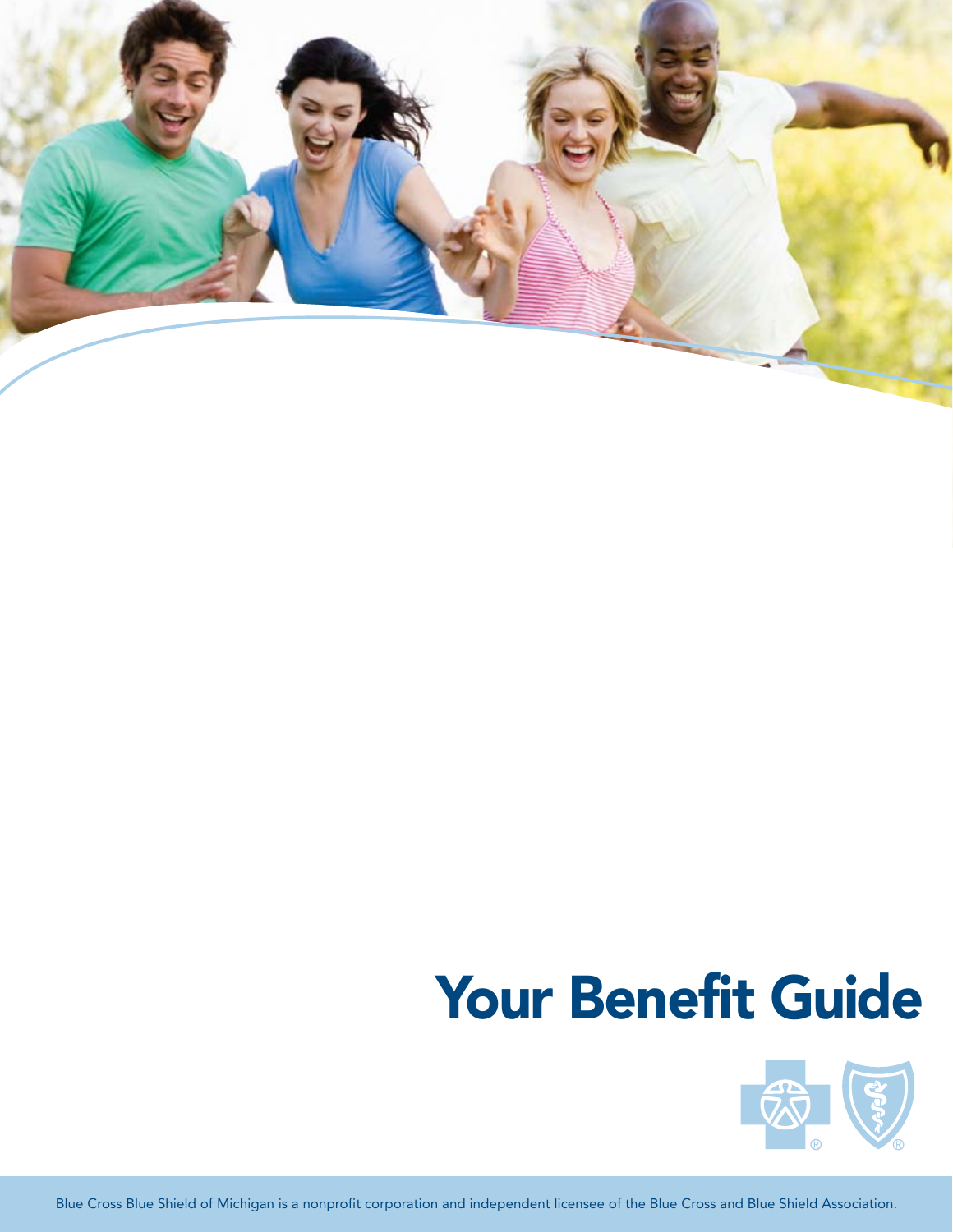# **Table of Contents**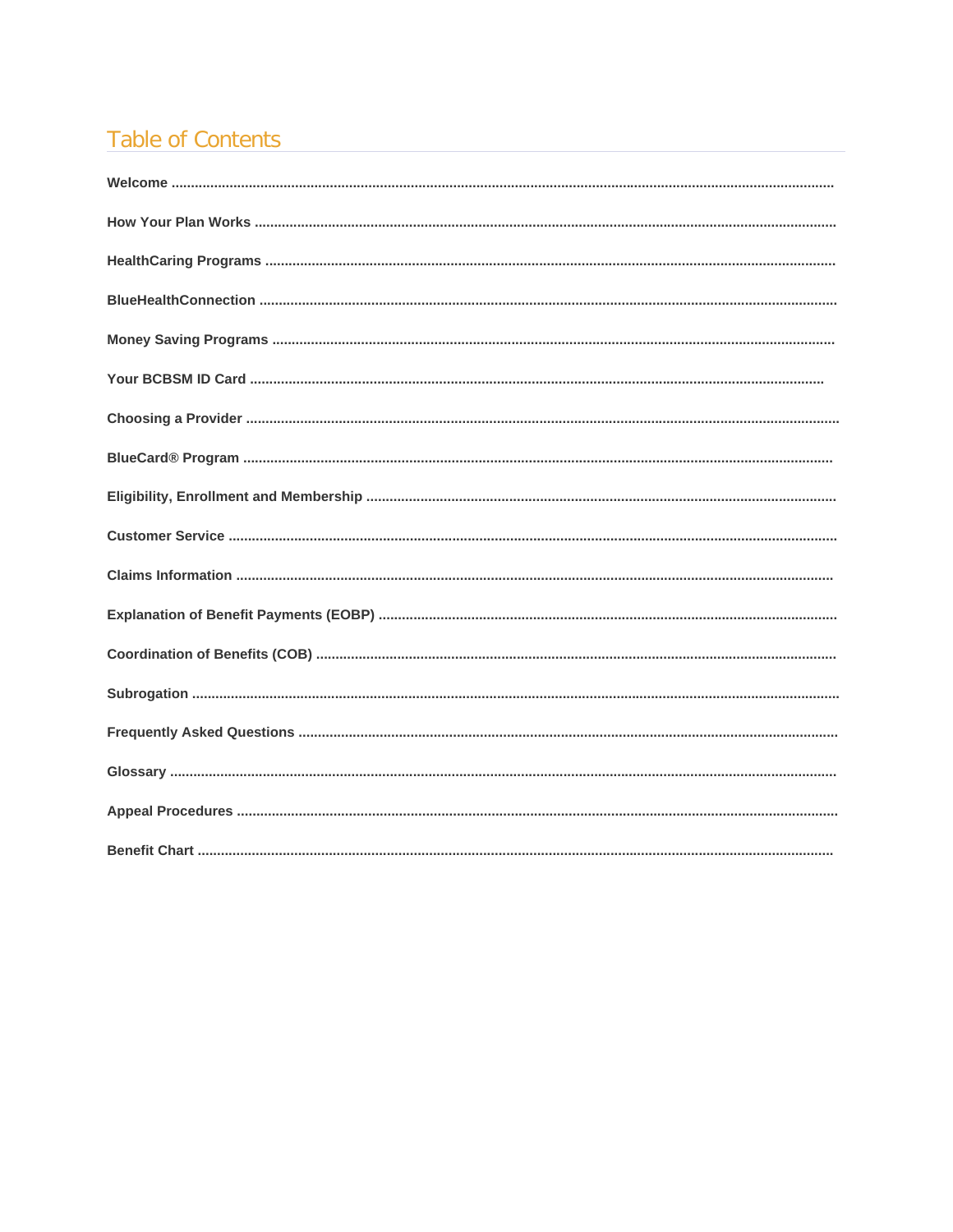# Welcome

Blue Cross Blue Shield of Michigan (BCBSM) is pleased to provide you and your family with this benefit guide that explains your health care coverage. When you are well informed about your coverage and your health care benefits, you will have the confidence and security that come from knowing that health care coverage is available when you need it.

Please take time to read this benefit guide and familiarize yourself with your health care coverage. By reading each section carefully, you will understand your benefits and know how to use them wisely. You will also be informed about any out-of-pocket expenses that are your responsibility.

For a complete description of your health care coverage, refer to your certificates and riders which are available online. Members without online access can contact Customer Service to obtain copies of their certificates and riders. See the "Customer Service" section for information on contacting us.

When you come across a word you don't understand, look in the Glossary at the back of this benefit guide. It contains the definitions of many words that you might not be familiar with.

# Questions?

If you still have questions about your health care coverage, please call your local BCBSM customer service office. You can find the phone number printed on the back of your ID card.

The information contained herein provides a summary of your group's health care benefits. It is not a contract. This summary may not reflect additional limitations or exclusions that apply to covered services or the most recent updates to BCBSM certificates, riders, plan modifications and/or changes that your group may be making to your coverage. Please contact your health care administrator or call the customer service phone number printed on the back of your ID card if you have additional questions regarding your health care benefits.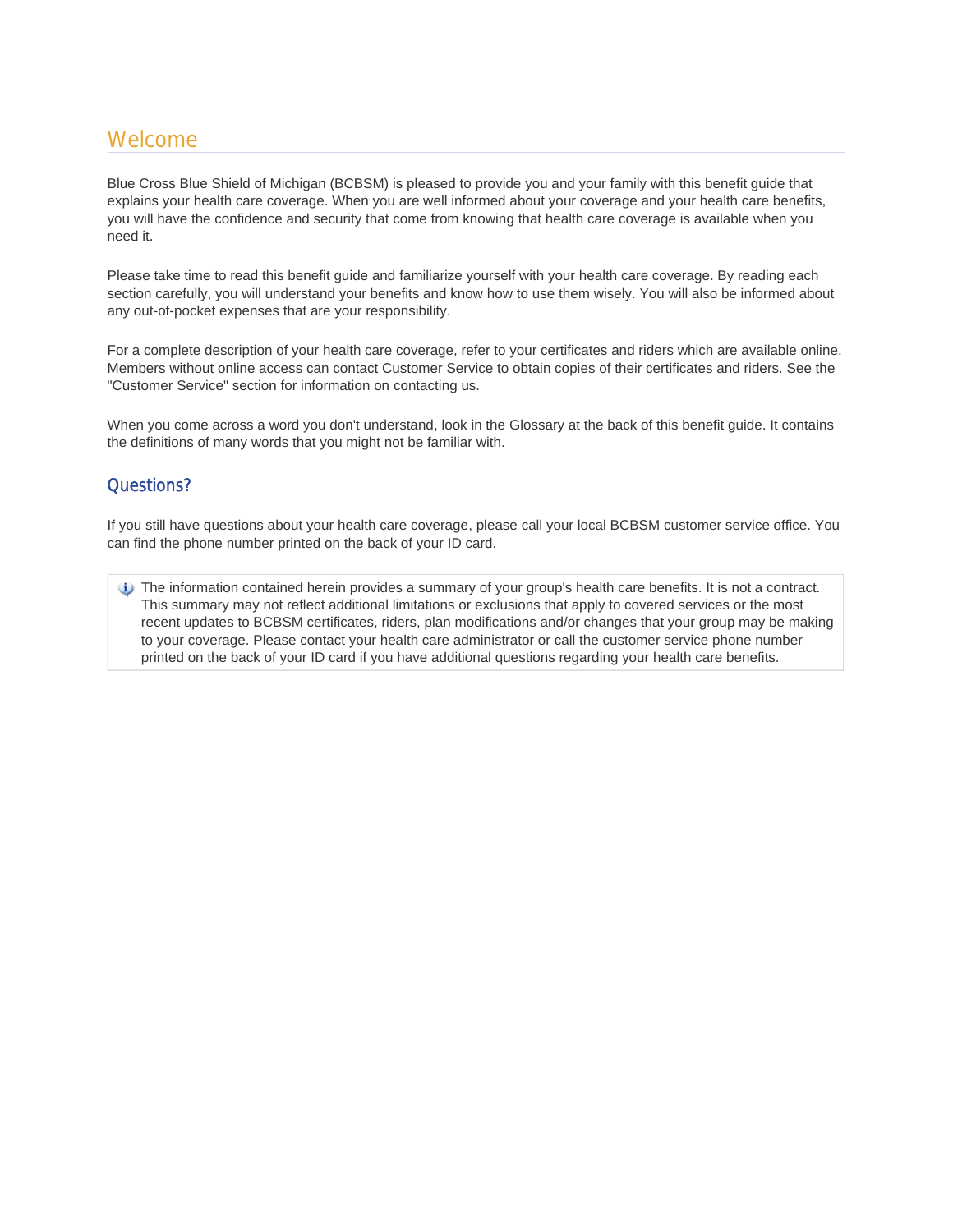# How Your Plan Works

The following are general guidelines about your PPO health care plan. Please refer to your certificate and riders for detailed information regarding the limitations and exclusions of your health care plan.

# Referrals

You can self-refer to any PPO provider and remain in-network. However, referrals to **non-network** providers must be **coordinated by your PPO provider** to remain payable at the in-network level of benefits. It is important to remember that a referral **does not guarantee payment**. To be covered, the referred service must still be a covered benefit under your health care plan.

**Note**: If you are referred to a non-network, nonparticipating provider, you are responsible for any difference between the provider's charge and our approved amount.

# Limited network

For certain providers (e.g., certified registered nurse anesthetists and independent licensed physical therapists), BCBSM does not have a PPO network. If you receive services from a provider for which there is no PPO network, the service will be covered at the in-network level of benefits. If you are unsure whether or not there is a PPO network for a service, please contact your local BCBSM customer service office.

**Note**: For out-of-network providers **payment is based on whether or not they are a BCBSM participating or nonparticipating provider with our Traditional plans**.

# Emergency care

When you think emergency care is needed, go to the nearest medical facility. The initial exam to treat a medical emergency or accidental injury is covered at the in-network level of benefits. However, any follow up care that is required is not considered emergency care and is subject to network guidelines.

# Experimental services

We do not pay for experimental services. Facility services and physician services, including diagnostic tests related to experimental procedures are also not payable. Please refer to your certificate for an explanation on how we determine experimental services.

# Pain management

BCBSM considers pain management an integral part of a complete disease treatment plan. We provide coverage for the comprehensive evaluation and treatment of diseases, including the management of symptoms such as pain that may be associated with these diseases. Your health care benefits provide for such coverage and are subject to contract limitations.

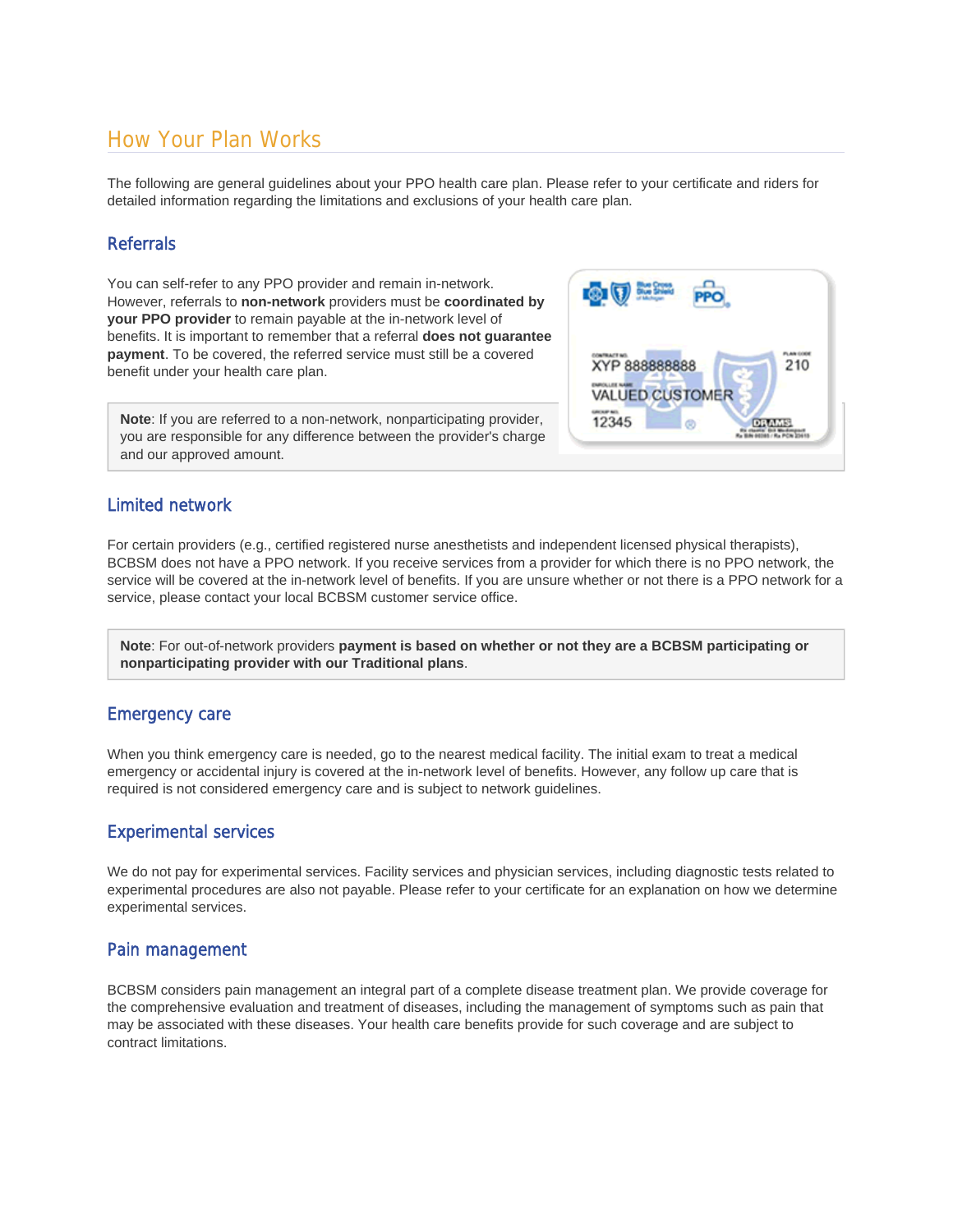# Healthcaring programs

Getting or staying healthy, or learning how to manage a chronic illness, takes a partner — a health*caring* partner and that's Blue Cross Blue Shield of Michigan. Our personal support programs help you understand the advice and treatment you receive from your physician so you can make the best and most-informed health care choices.

All of our programs are **voluntary and strictly confidential**. Learn more at Online Health Resources.

# Healthcare Advisor™

Healthcare Advisor is an online resource that helps you:

- **Research and compare drug treatment options, how they are used to treat a condition, and if there are possible** interactions with other medications you may be taking
- Select a physician using criteria that are most important to you including specialty, years of experience and location
- $\equiv$  Find and compare hospitals using factors most important to you
- **Estimate costs for specific services or tests**

# Coverage Advisor™

Coverage Advisor is designed to help you, as the key decision maker for your health care coverage, identify the type of health plan that best fits your lifestyle.

Through Coverage Advisor you can calculate your health care costs before they occur, simply by following these three steps:

- 1. Create a profile for yourself and those covered under your health plan.
- 2. Estimate your health care use by answering a few questions about medical services expected during the next 12 months.
- 3. Input basic information about the different plans that you're considering.

The Coverage Advisor calculates your estimated out-of-pocket costs under each selected plan. The format is easy to follow and can be completed within minutes.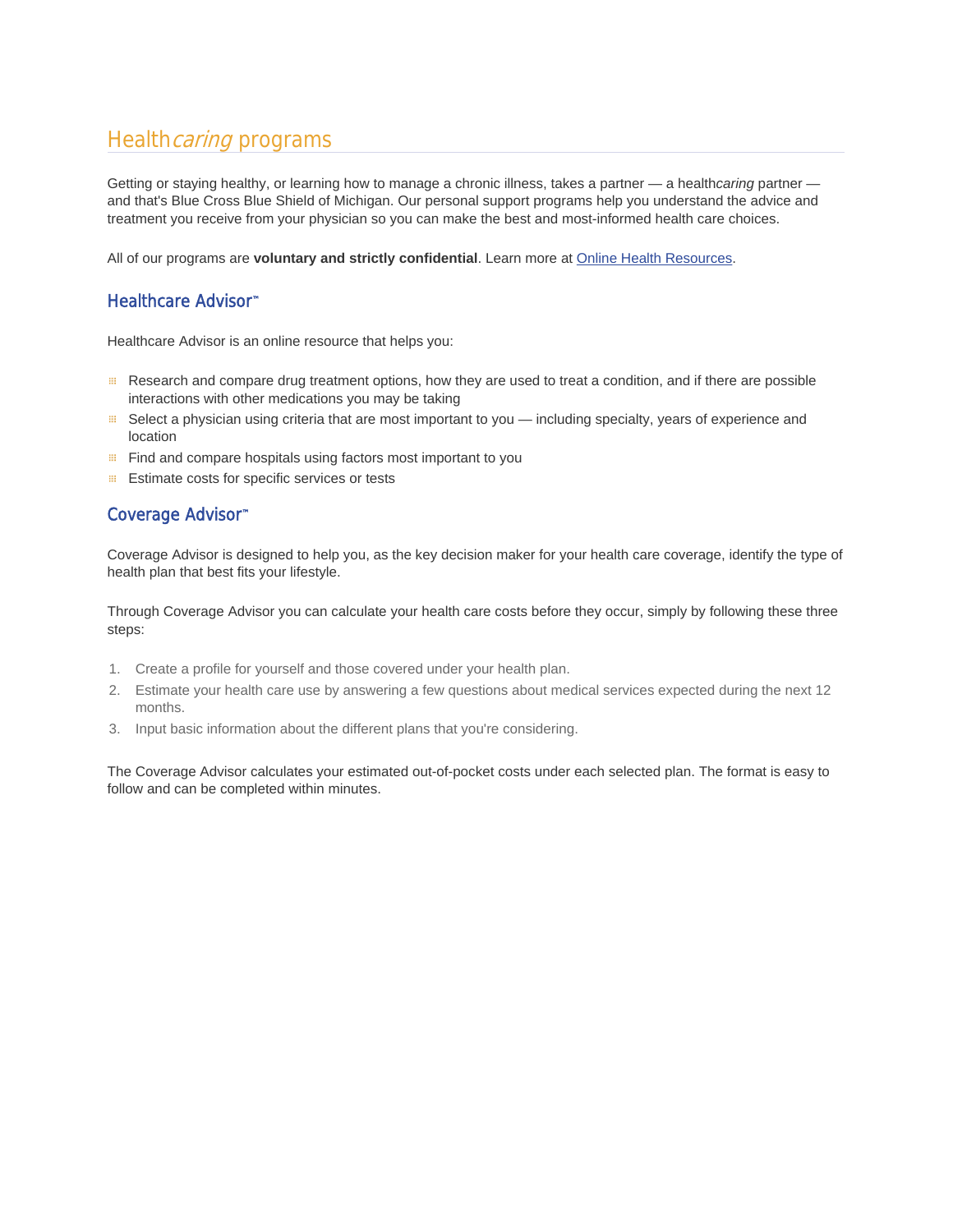# BlueHealthConnection®

Whether you're looking for ways to improve your lifestyle or manage a chronic condition, BlueHealthConnection has the support system you need - and it starts with a phone call to BlueHealthConnection at **800-775-BLUE** (2583).

# Working together

Good health depends on certain lifestyle choices we make, including what we eat, how active we are, whether or not we smoke and how we manage a chronic illness such as diabetes or high blood pressure. This is where BlueHealthConnection and our health coaches make a healthcaring difference.

When you call BlueHealthConnection, a health coach will work with you by phone to help you decide which level of care you need, such as:

- **General health education** on issues such as smoking-cessation and avoiding the flu
- **Symptom management** and health coaching if you need general advice about medical concerns, and assistance in determining whether and where to obtain care for acute health care problems
- **Quit the Nic**, a smoking-cessation program in which you work one-on-one with a BlueHealthConnection health coach to develop an action plan, set a quit date and stay smoke-free for life
- **Shared decision-making** that includes discussion of options with a health coach or condition-specific, treatmentoption videos if you are considering surgery for a significant medical condition
- **Disease management** that includes education and coaching in self-management of chronic illnesses 田
- **Case management** when you have a medical condition that needs coordination of care
- 田 **Complex case management** for patients who are extremely ill or have terminal conditions

# Online health resources

BlueHealthConnection also offers members a private, easy-to-use online resource for personal health and wellness information. The site has a wealth of information on health-related topics and issues and information, all customtailored from Michigan's most trusted name in health care, to meet your individual health needs.

Once you log in to the Member Secured Services site, Go to BlueHealthConnection. Here's what BlueHealthConnection online offers you:

- **Health risk appraisal** This questionnaire, developed by doctors and leading health researchers, takes about 20 minutes to complete. It gives you a clear picture of your overall health status and pinpoints your specific health issues and risks. You can even repeat the health risk appraisal at different intervals to measure changes in your health.
- **Personalized dashboard** You can create your own personalized home page, called a "health dashboard," that shows you how you can make health changes and suggests ways to reduce risks through education and lifestyle changes.
- **Personal health record** This tool keeps track of your important health information including conditions, medications, doctor appointments, emergency information and more.
- **Health information** From health articles to calculator tools, BlueHealthConnection's interactive tools help you 田. participate with your physician in planning your health goals.
- **Calculator tools** BlueHealthConnection has interactive tools that can help you learn about general health information and how such factors as body mass affect your and your family's health.

Here are some of the interactive tools you can access online:

- **Body mass index calculator**
- **E** Children's growth calculator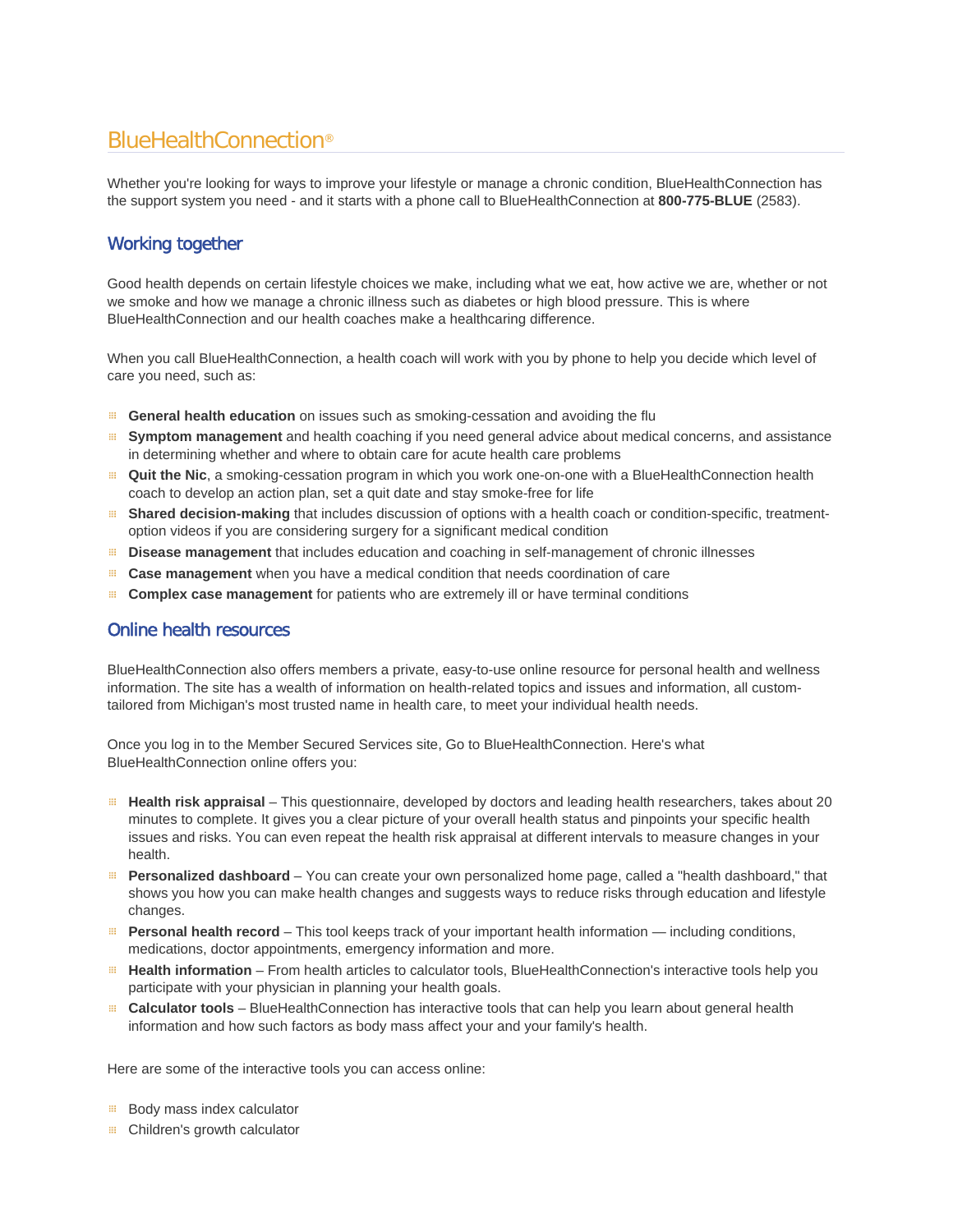- **Target heart rate calculator**
- Calcium calculator
- **E** Calories burned calculator
- **Heart attack risk calculator**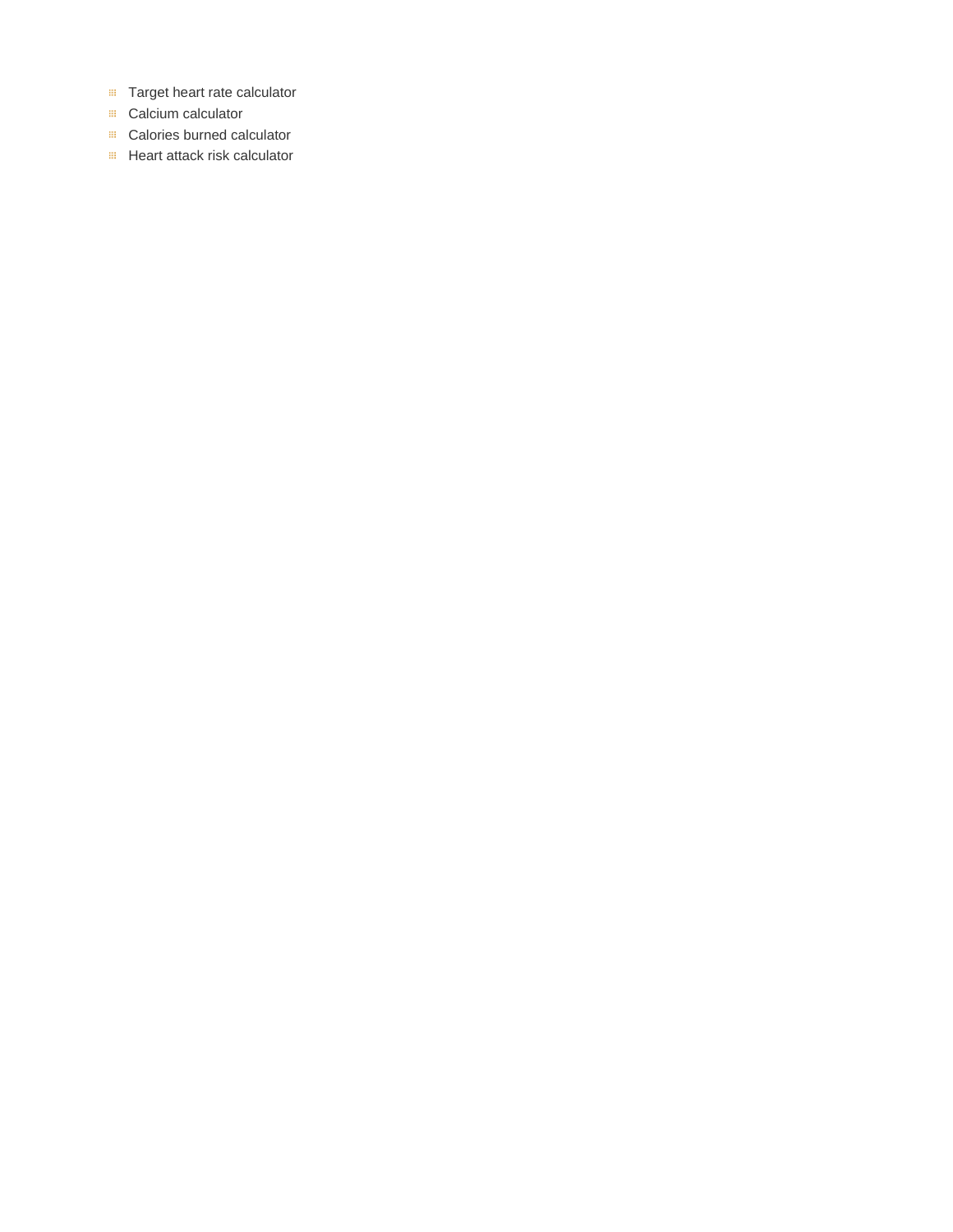# Money-saving programs

Show your Blues ID card to save money through these programs:

# **BlueSafesM**

This is an injury prevention program that provides you with exclusive discounts on safety products and equipment at various Michigan retailers.

# **Naturally BlueSM**

Show your Blues ID card to receive a 20 percent discount on acupuncture, massage therapy and nutrition counseling from Naturally Blue network practitioners. You can also get discounts on vitamins and herbal supplements.

# Weight Watchers®

Blues members are eligible for discounts at Florine Mark Weight Watchers locations in northern and southeast Michigan. Take advantage of the Blues' discount at Weight Watchers for a new, healthier you! Your Weight Watchers savings depend on your branch location. Visit bcbsm.com to find the discount information for your county.

**Note:** For further information on these programs, visit Helping Members Save Money.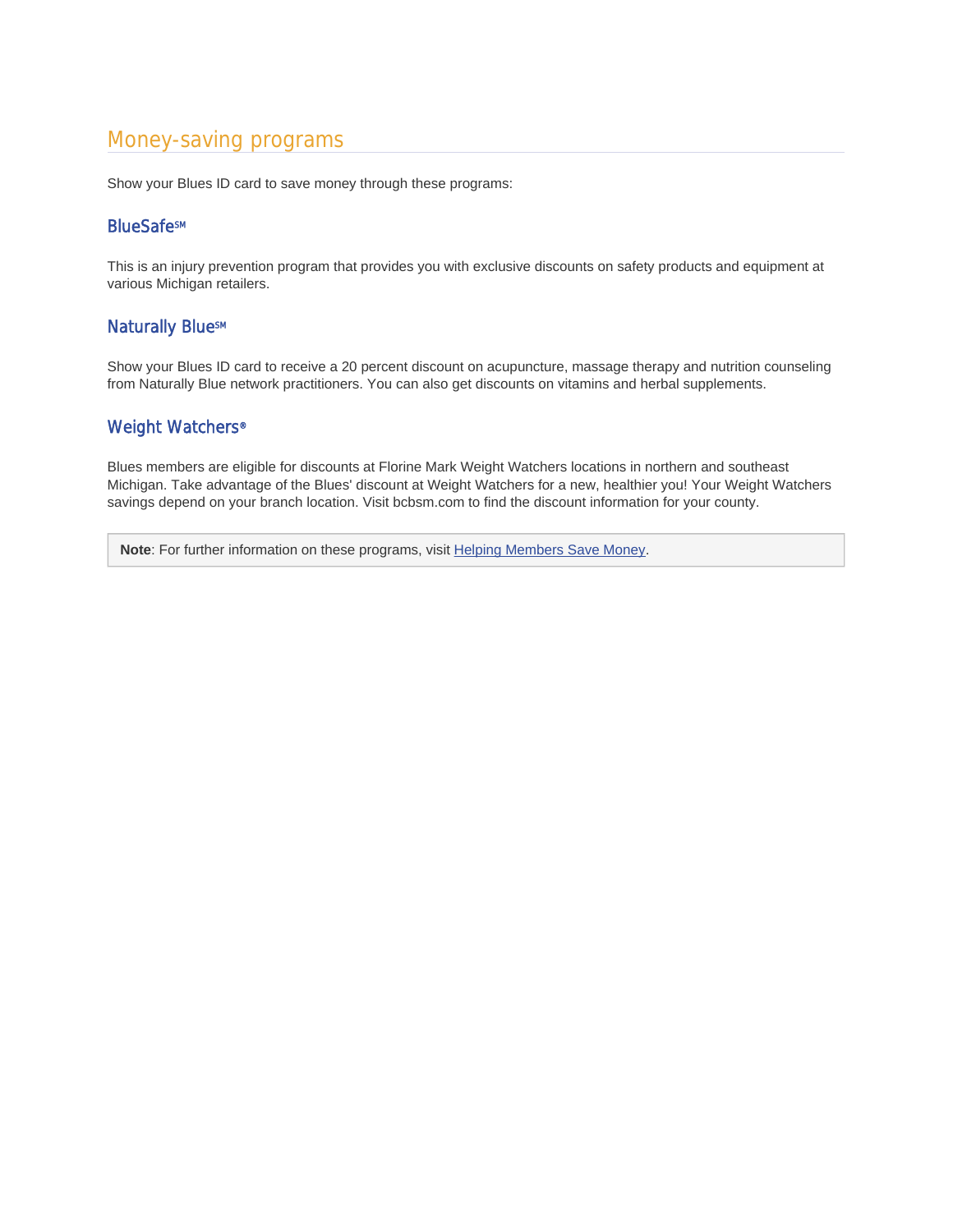# Your BCBSM ID card

This section provides information on using your BCBSM health care plan ID card.

# Your Identification card

Once enrolled, you'll receive an ID card similar to the one illustrated below. All cards will show the subscriber's name, even those issued to dependents.



**Contract number:** The subscriber's assigned contract number with BCBSM.

**Plan code:** Identifies you as a Michigan BCBS member to out-of-state providers.

**Enrollee name:** The subscriber's name as it appears on our membership records.

**Group number:** A unique five-digit group number identifying the sponsors of the health care plan.

# About your ID card

- Only you and your eligible dependents may use the cards issued for your contract. Lending your card is illegal and subject to possible fraud investigation and termination of coverage.
- Call us if your card is lost or stolen. Your provider can call us to verify coverage until you receive your new cards.
- Unless you request a replacement card, you will receive new ID cards only when there is a change in your benefit plan.
- If you need additional ID cards, you can order them through Member Secured Services on bcbsm.com or by calling your local BCBSM customer service office at the number on the back of your member ID card.

# Preventing fraud

If your provider asks for another form of identification, don't worry. Checking a cardholder's identification is just one way our providers help us protect you against unauthorized use of your card.

You can also help prevent fraud by checking your Explanation of Benefit Payments form, or EOB. If you see a discrepancy on your EOB, contact your provider first to see if it is an error. If it's not and you believe it is fraudulent billing or use of your card, then let us know by calling our antifraud hot line at 800-482-3787. You can also fill out our online Anti-Fraud form or write to:

Anti-Fraud Unit, Mail Code B759 Blue Cross Blue Shield of Michigan 600 E. Lafayette Blvd. Detroit, MI 48226

When reporting fraud, **all phone calls and correspondence are confidential**.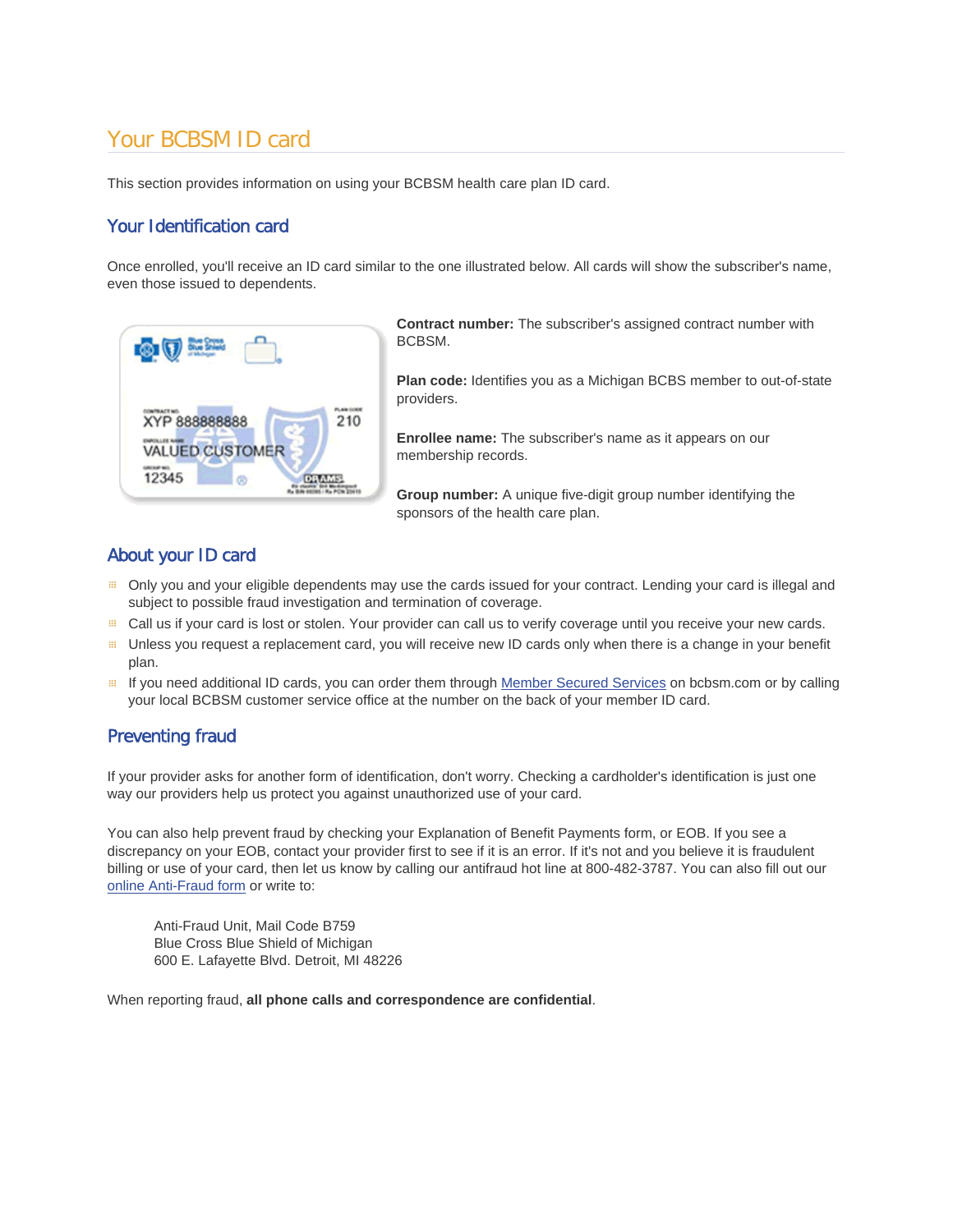# Choosing your provider

How much you pay for services you receive depends on whether you use a network or out-of-network network provider. We'll explain the difference below.

# What is a network provider?

A network provider is a physician, hospital, or other health care specialist who provides services through our PPO network. PPO network providers have signed agreements with us to accept our approved amount as payment in full for services covered under your health care plan. Using PPO network providers limits your out-of-pocket costs for covered services to any in-network deductible and copayments **that may be** required by your plan.

**Special note for parents of students:** Dependents attending school away from home still need to choose a PPO physician to remain in-network. (See the section on BlueCard®.)

# What is an out-of-network provider?

An out-of-network provider is a physician, hospital, or other health care specialist who has not signed an agreement to provide services through our PPO network. Your health care plan generally has higher out-of-pocket deductible and copays for services received outside the PPO network.

**Important:** Outside of the PPO network, a provider can either be participating or nonparticipating. Participating providers have agreed to accept our approved amount plus your out-of-network deductible and copayment as payment-in-full for covered services.

Nonparticipating providers have not signed an agreement and **can bill** you for any differences between their charges and our approved amount.

# Comparing out-of-pocket costs between network and out-of-network providers

Here is an example of the type of out-of-pocket costs you may incur when you use a PPO network provider versus an out-of-network provider.

| You choose a PPO network provider                                                                                                                                                                            | You choose an out-of-network provider                                                                                                                                                                                                                                                     |                                                                                                                                                                                                                                                                                        |  |
|--------------------------------------------------------------------------------------------------------------------------------------------------------------------------------------------------------------|-------------------------------------------------------------------------------------------------------------------------------------------------------------------------------------------------------------------------------------------------------------------------------------------|----------------------------------------------------------------------------------------------------------------------------------------------------------------------------------------------------------------------------------------------------------------------------------------|--|
|                                                                                                                                                                                                              | <b>Participating provider</b>                                                                                                                                                                                                                                                             | <b>Nonparticipating provider</b>                                                                                                                                                                                                                                                       |  |
| Least out-of-pocket cost to you*:<br>A fixed dollar copay for selected office<br>visits<br>Many preventive care benefits are<br>covered at no cost to you<br>No balance billings<br>■ No claim forms to file | <b>E</b> More out-of-pocket costs to<br>you:<br>An annual deductible<br>$\equiv$ Percent copay for all<br>services, except emergency<br>visits<br><b>E</b> Some services such as<br>preventive care may not be<br>covered out of network<br>No balance billings<br>No claim forms to file | Most out-of-pocket costs to you:<br>An annual deductible<br>Percent copay for all services,<br>except emergency visits<br><b>B</b> Some services such as<br>preventive care may not be<br>covered out of network<br><b>E</b> Possible balance billings<br><b>E</b> Claim forms to file |  |

\* Your health care plan may also require in-network deductibles and percent copays. Please refer to the benefit chart for your health care plan requirements.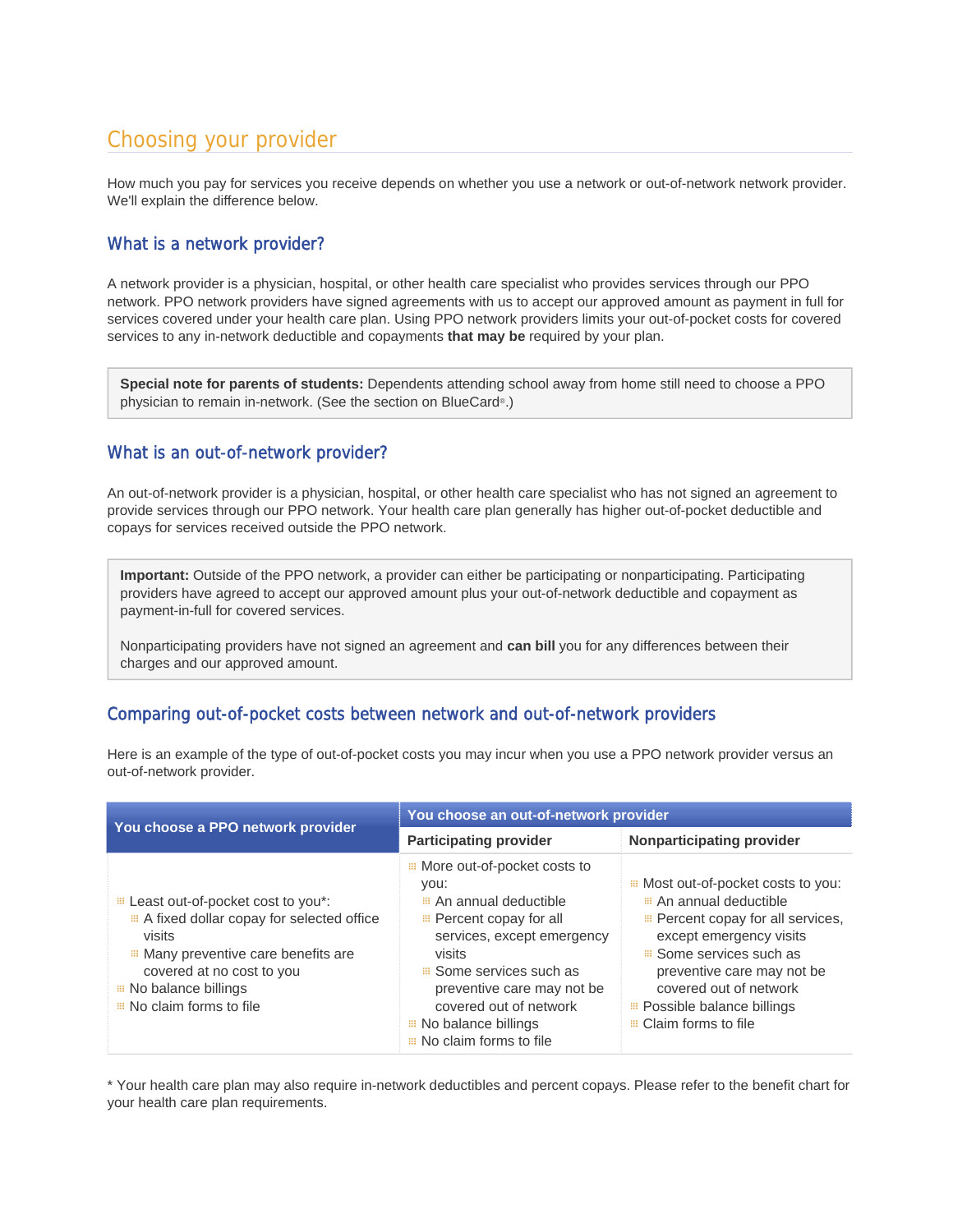# How providers are paid

Under your health care program, the payment allowed for covered services is called the Blue Cross Blue Shield of Michigan approved amount. Our approved amount is the lower of the provider's billed charge or the BCBSM-maximum payment level for the covered service. Any deductible or copays required by your health care plan **are subtracted from the approved amount** before we make our payment.

**PPO network providers** — BCBSM sends payment directly to network providers. Because of their signed agreement with BCBSM, network providers will accept this payment as payment in full for covered services. You are only responsible for any in-network deductible or copays **that may be** required by your health care plan.

**Out-of-network providers** — Unless you have a referral from a PPO network provider, your care is considered out of network. When choosing to go out of network, it is important to verify if the service is covered, **because not all services may be covered out of network**.

When using out-of-network providers, you also need to find out if the provider is participating or nonparticipating with BCBSM. **Here's why this is important**:

- **Participating providers** BCBSM sends payment directly to participating providers. Because of their signed agreement with BCBSM, participating providers will accept this payment as payment in full for covered services. You are responsible only for any out-of-network deductibles or copays required by your health plan.
- **Nonparticipating physicians and other professional providers** BCBSM sends payment directly to you, and it is your responsibility to pay the provider. Because BCBSM's payment to you may be less than the provider's charge, you may also have to pay the provider the difference between our payment and the provider's charge. This would be in addition to any out-of-network deductible or copays required by your health plan.
- **Nonparticipating hospitals, facilities and alternatives to hospital care providers** BCBSM's payment for services received at nonparticipating hospitals is very limited and covers only those services required to treat accidental injuries or medical emergencies. This means that you will need to pay most of the charges yourself, and your bill could be substantial. Please refer to your health care certificate for a complete explanation of your coverage when services are provided by a nonparticipating hospital or facility.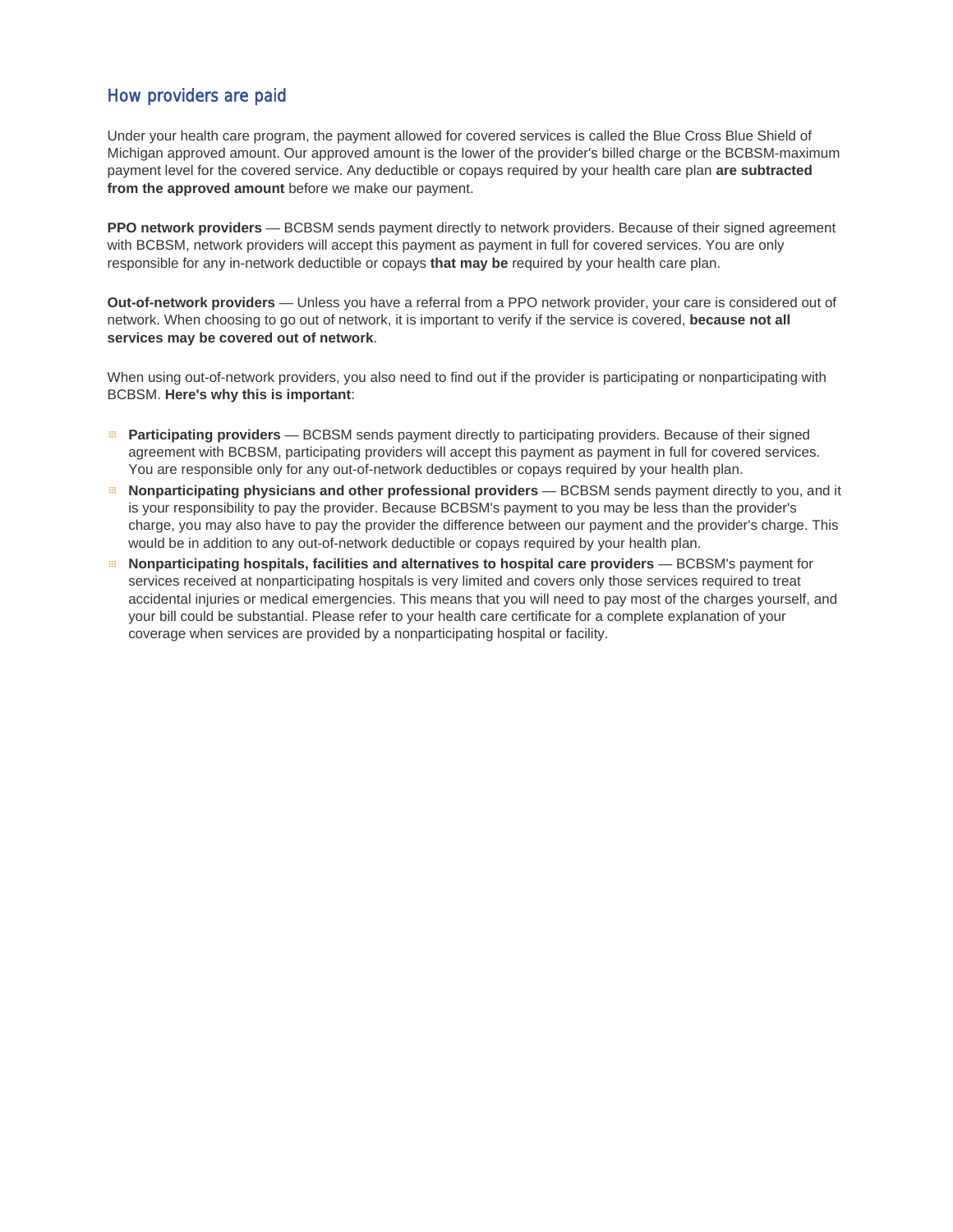# BlueCard® program



When traveling outside of Michigan, your coverage travels with you. Through the BlueCard program, you have access to network and participating providers throughout the U.S. and around the world.

And like network and participating providers in Michigan, you won't have to fill out any claim forms or pay up front for the cost of the service unless it's an outof-pocket cost, such as a deductible or copayment, or a noncovered service.

Here are three steps to make the BlueCard program work for you:

- 1. In an emergency, go directly to the nearest hospital.
- 2. Call 800-810-BLUE (2583) or Search for nearby doctors and hospitals.
- 3. When you arrive at the network or participating provider's office or hospital, present your ID card. The doctor or hospital will recognize the suitcase logo and know that you are receiving services under the BlueCard program. This means they will submit any claim forms and only bill you for any deductible or copay that may be required by your health care plan.

# Care out of the U.S.

With our BlueCard program, your coverage also travels with you to foreign countries. When you need care outside of the U.S., follow these five steps:

- 1. Check your certificate to make sure your international benefits are the same outside of the U.S.
- 2. If you need to find a provider, call the **BlueCard Worldwide Service Center at 800- 810-BLUE (2583) or call collect at 804-673-1177**, 24 hours a day, seven days a week. An assistance coordinator, in conjunction with a medical professional, will arrange a physician appointment or hospitalization if necessary.
- 3. **In an emergency**, go directly to the nearest doctor or hospital, then call the BlueCard Worldwide Service Center if you are hospitalized. For **non-emergency** inpatient medical care, you must call the BlueCard Worldwide Service Center to arrange access to a BlueCard Worldwide hospital, to locate a doctor or hospital, or if you need medical assistance.
- 4. If you need to be hospitalized, call your Blue plan for **precertification or preauthorization**. You can find the phone number on your Blue ID card.

**Note:** This number is different from the phone number listed above.



- 5. If the BlueCard Worldwide Service Center arranged your hospitalization, the hospital will file the claim for you. You will need to pay the hospital for the deductible or copay expenses you normally pay.
- 6. For outpatient and doctor care or inpatient care **not arranged** through the BlueCard Worldwide Service Center, you will need to pay the provider and submit a claim form with original bills to BCBSM. Try to get all itemized receipts, preferably in English. We will pay the approved amount for covered services at the rate of exchange in effect on the date of service, minus any deductible or copay that may be required by your plan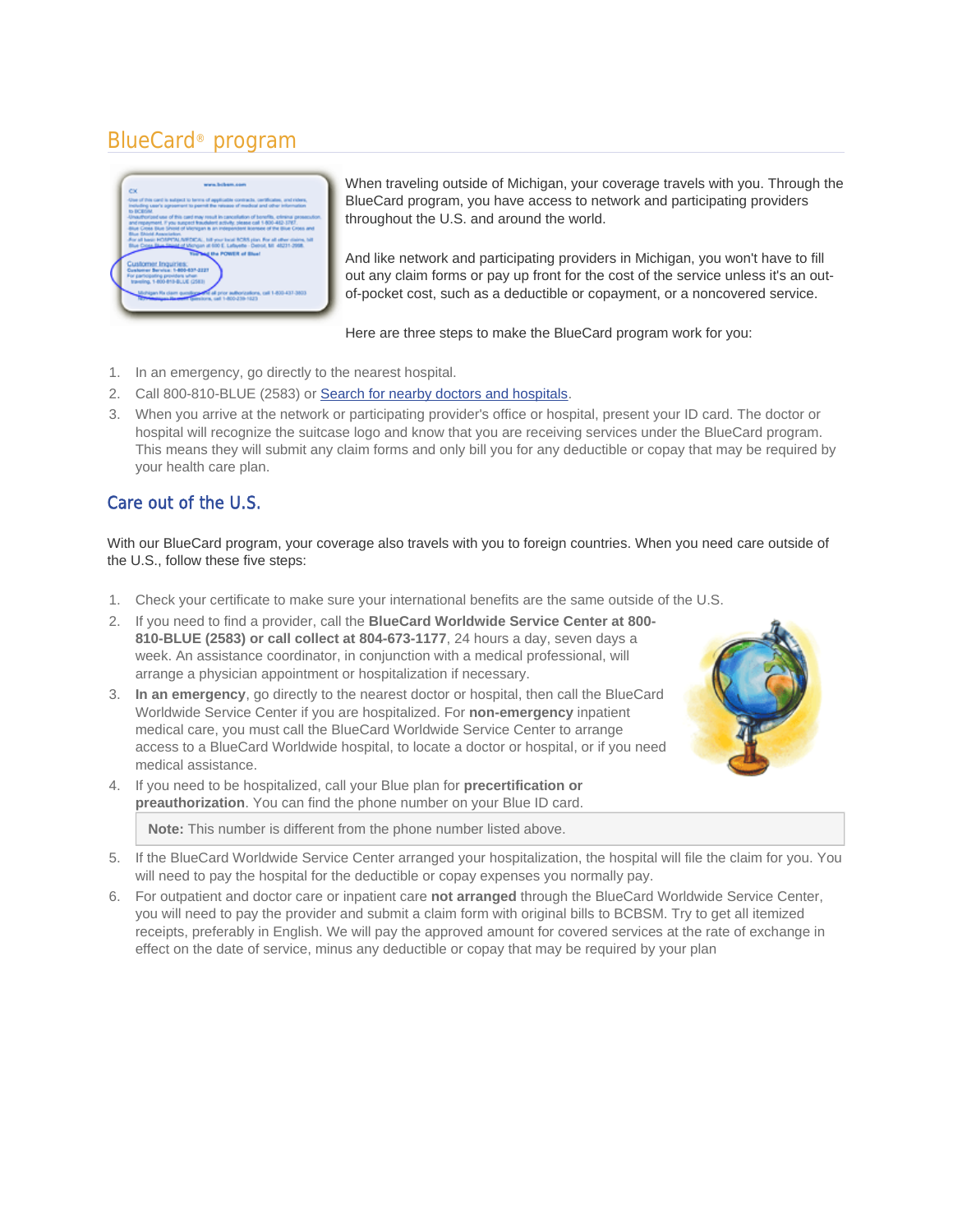# Eligibility, enrollment and membership

Your group determines the effective date of your health care plan with Blue Cross Blue Shield of Michigan. If you have questions about the date, please check with your human resource area.

# Dependent coverage

Coverage for your dependents is based on the certificates and riders included in your health care plan. For dependent eligibility criteria, refer to your certificates and riders which are available online. Members without online access can contact Customer Service to obtain copies of their certificates and riders. See the "Customer Service" section for information on contacting us.

You can also verify your BCBSM membership records on our Web site in Member Secured Services.

# Special enrollment periods

If you decline enrollment for yourself and your dependents (including your spouse) because of other health coverage, you may enroll later in this plan if:

- Your other coverage is terminated because of loss of eligibility, or if employer contributions for the other coverage are terminated — provided that you request enrollment within 30 days after your other coverage or the contribution toward that coverage ends.
- You have a new dependent because of marriage, birth, adoption or placement for adoption provided you request enrollment within 30 days after the marriage, birth, adoption or placement of adoption.

**Note:** Loss of eligibility includes loss of coverage due to legal separation, death, divorce, termination of employment or reduction of hours. It **does not include** loss of coverage due to failure to pay premiums or termination for cause, such as making a fraudulent claim. If you decline enrollment because you had COBRA, or Consolidated Omnibus Budget Reconciliation Act continuation coverage under another plan, you must exhaust your COBRA coverage before you may enroll in this plan because of a loss of eligibility.

To request a special enrollment or obtain more information, please see your human resource area.

# Making membership changes

To request a membership change for one of the reasons listed below, you will need to complete and return to your human resource area an *Enrollment/Change of Status Form*.

- Name or address change
- Adding or removing a dependent
- **E** Cancellation of your contract
- **E** Medicare eligibility and enrollment

To avoid delays in payments, misdirected communications or potential coverage problems, it's important that you return this form **within 30 days** of when the event occurs. This is especially important **when adding or removing a dependent from your contract because you can be liable for claims paid in error**. For example, in the case of divorce, if you fail to give timely notice you may be responsible for payments made by BCBSM on behalf of your exspouse for services provided subsequent to your divorce date.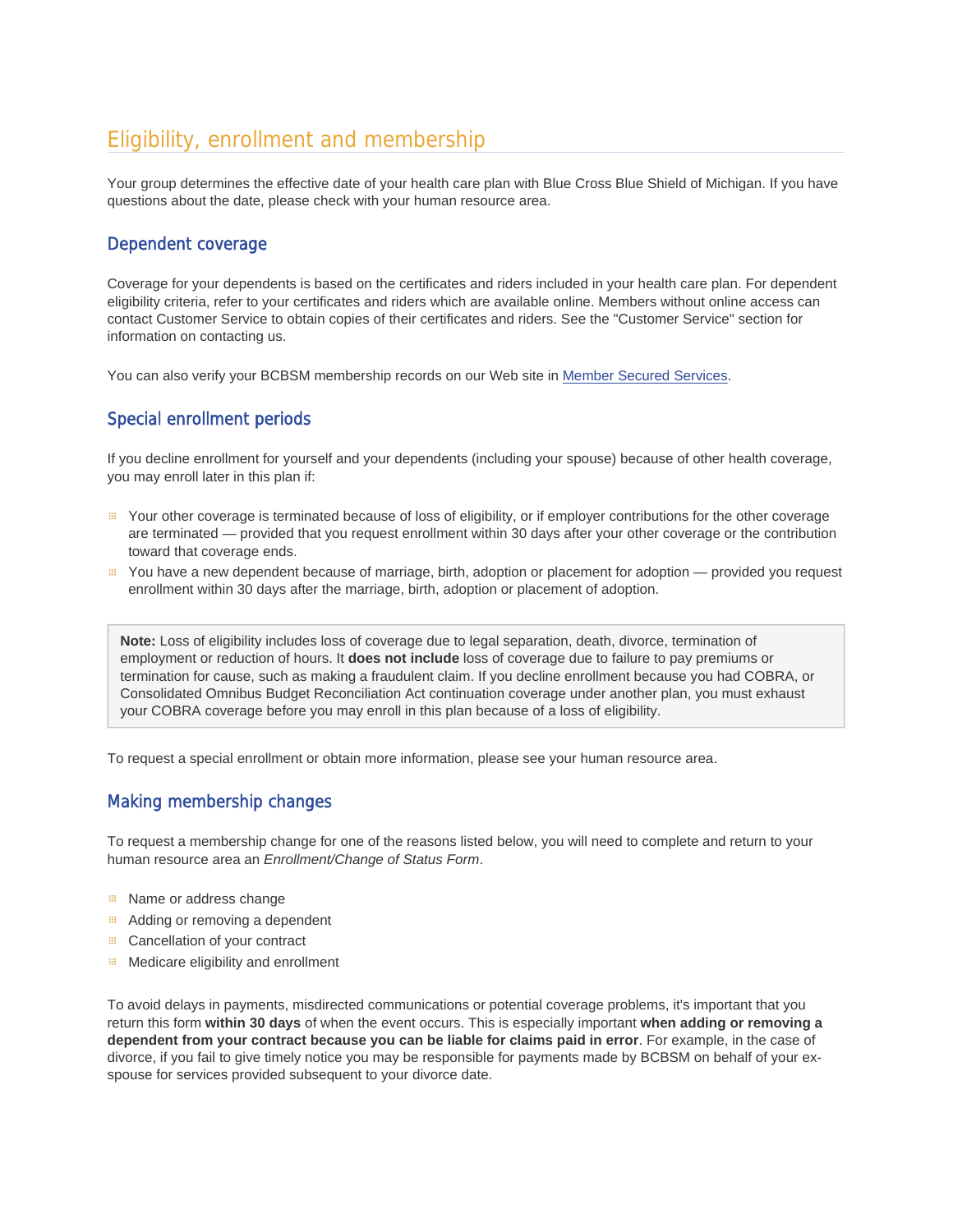# Continuing coverage on your own

Coverage ends for you and your dependents when you are no longer eligible for coverage through your group. However, you may continue coverage under one of these options:

- **E** Continue **temporary** coverage through COBRA
- Convert to BCBSM's individual coverage, called "group conversion"

For an explanation of COBRA and group conversion coverage, refer to your certificates and riders which are available online. Members without online access can contact Customer Service to obtain copies of their certificates and riders. See the "Customer Service" section for information on contacting us.

You will need to contact your human resource area to clarify eligibility dates and to select the type of coverage that will best meet your needs.

# Certificate of creditable coverage

The Health Insurance Portability and Accountability Act of 1996, or HIPAA, requires all health plans to provide a certificate of creditable coverage to any individual who loses health coverage. The certificate rules help ensure that coverage is portable, which means that once a person has coverage, he or she can use it to reduce or eliminate any exclusion periods for pre-existing conditions that might otherwise apply when changing coverage. When your coverage through your employer ends, you will receive a certificate of creditable coverage. You also may request a certificate for health coverage periods on and after July 1, 1996, at any time during your coverage or within 24 months after loss of coverage. To request a certificate of creditable coverage, please call BCBSM at 800-292-3501.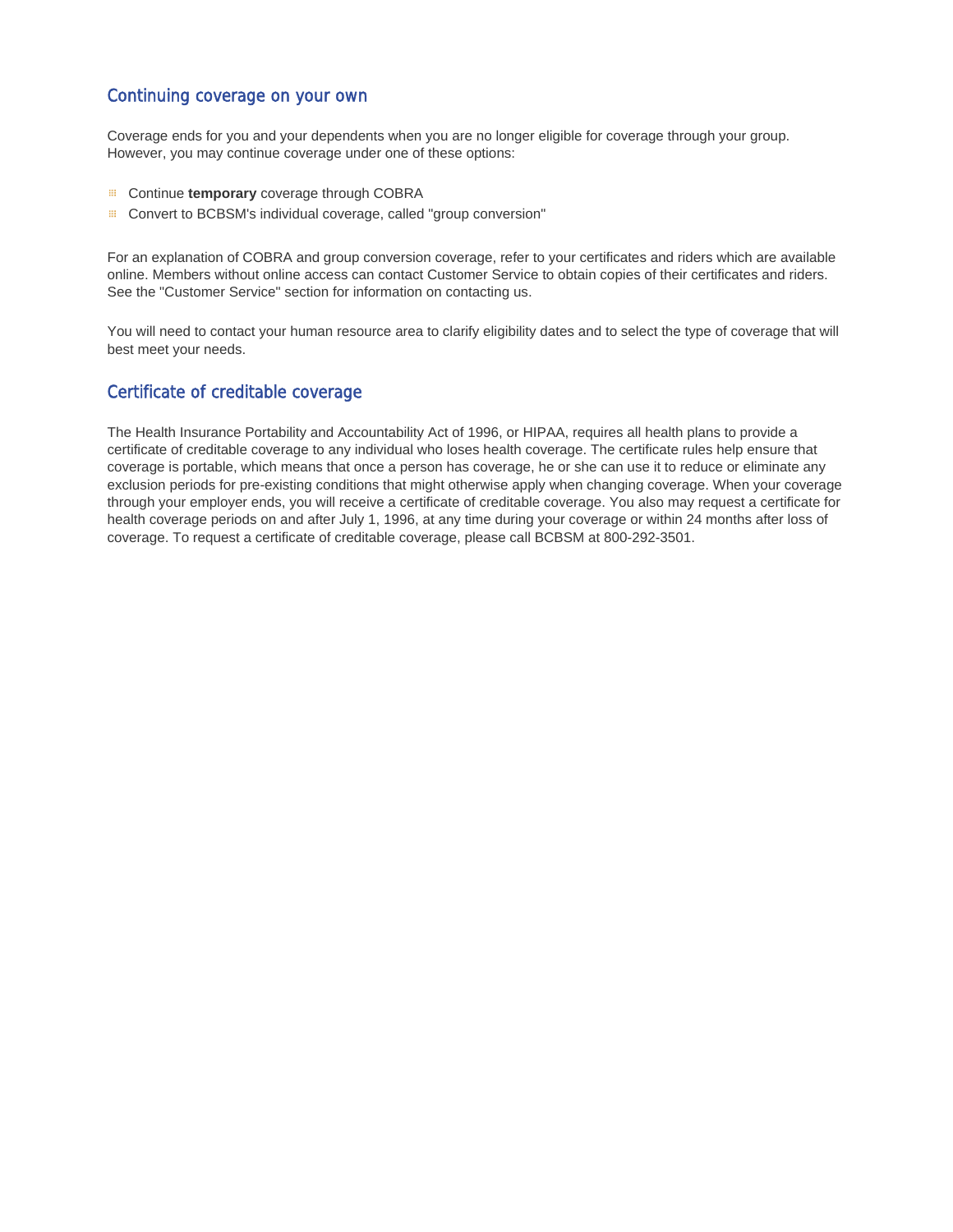# Customer service

Our goal is to provide excellent service. When you call, please be ready to tell us your contract number; and if you're inquiring about a claim, we'll also need the following information:

- Patient's name
- **E** Provider's name (hospital, doctor, laboratory, other)
- Date of service and type of service (surgery, office call, X-ray, other)
- 田. Provider's charges

Please remember, Blue Cross Blue Shield of Michigan follows strict privacy policies in accordance with state and federal law. For example, **we never release your health information to anyone, unless you have authorized us in writing to do so**. You can find the necessary release documents and forms on our Web site.

# Calling us



To call us, please use the phone number **printed on the back of your ID card**. You can also find this number on your Explanation of Benefit Payments, or EOB. Our customer service hours are Monday through Friday from 8:30 a.m. to 5 p.m.

#### **Hearing- or speech-impaired members, please call:**

Area codes 248, 313, 586, 734, 810 and 947 313-225-6903

Area codes 231, 269 and 616 800-867-8980 and 616

# Writing to us

To write us, please use the address in the upper right-hand corner of your EOB. If you do not have an EOB, please send your inquiry to:

Customer Service Center Blue Cross Blue Shield of Michigan P.O. Box 2888 Detroit, MI 48231

**Or**

West Michigan Customer Service Center Blue Cross Blue Shield of Michigan P.O. Box 894 Grand Rapids, MI 49518

# Receive your Explanation of Benefit Payments statement electronically

From the secured area of our web site, you can view, save or print your EOB statements. Visit Member Secured Services to sign up for this feature.

# Come see us

Visit one of our walk-in customer service centers for personal, face-to-face service.

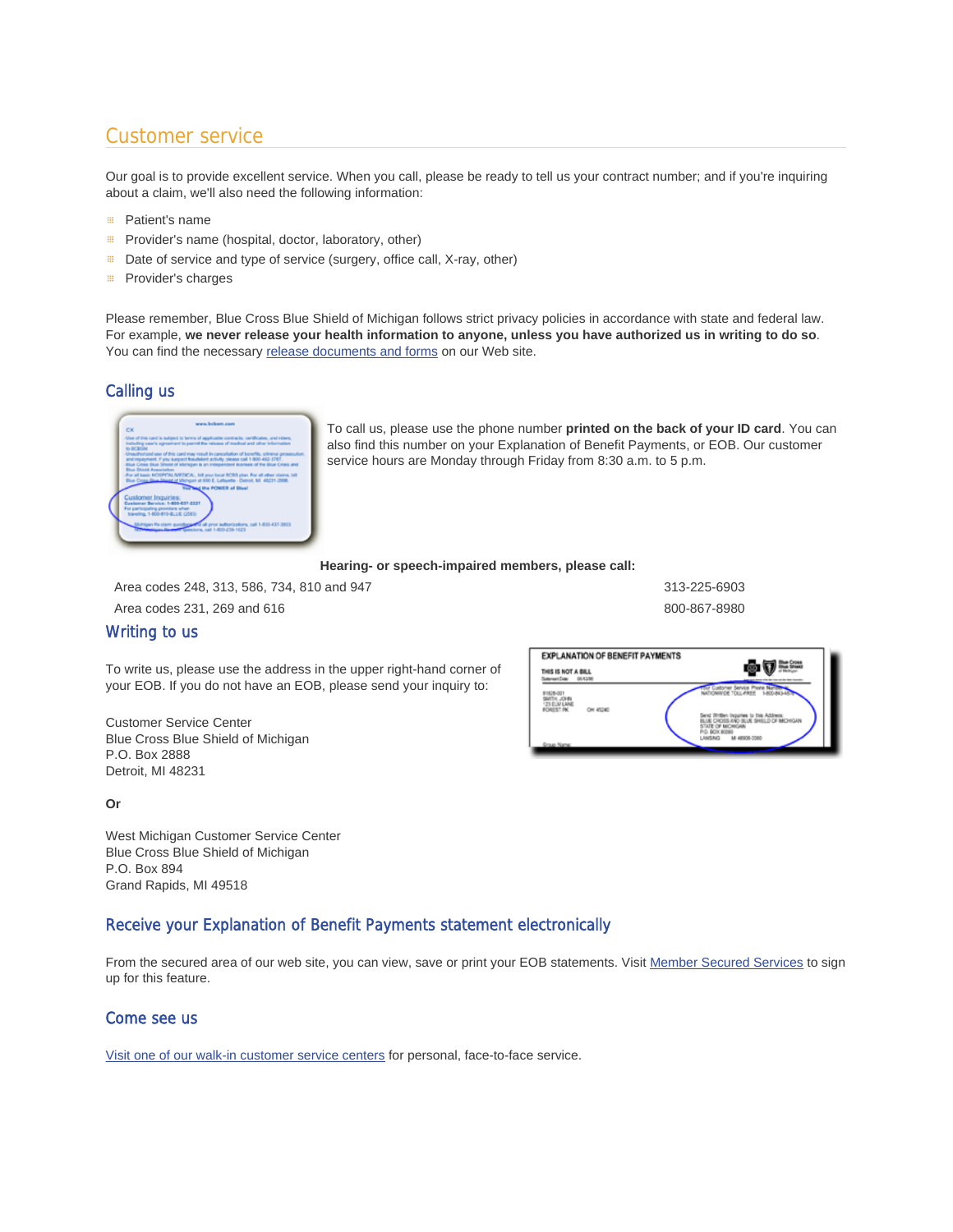# Claims information

With the Blues' extensive network of participating providers and our BlueCard® program, the only time you may have to file your own claims is if you receive services from a nonparticipating or non-network provider.

# Filing a claim

If you receive services from a nonparticipating or non-network provider, first ask the provider if he or she will bill us for the services. Most providers, even those who do not participate with BCBSM, will submit claims to their patients' insurance companies when asked.

If your provider will not bill BCBSM for you, then follow these steps:

Ask the provider for an itemized statement or receipt with the following information:

- 1. Name and address of provider \*
- 2. Full name of patient
- 3. Date of service
- 4. Provider's charge
- 5. Diagnosis and type of service

**Note:** If you receive care out of the country, try to get all receipts itemized in English. Cash register receipts, canceled checks, or money order stubs may accompany your itemized receipts, but may not substitute for an itemized statement.

Make a copy of all items for your files, and send the originals to us at the address listed in *Where to Write Us*. It is important that you file claims promptly because most services have claims filing limitations.

|                                     |                                       | <b>PHYSICIAN RECEIPT</b>                                    |                               |  |
|-------------------------------------|---------------------------------------|-------------------------------------------------------------|-------------------------------|--|
| 1. Name and address<br>of provider* | $\mathbf{1}$                          | George S. Smith, M.D.<br>100 Market Street<br>Hometown, USA |                               |  |
| 2. Full name of patient             |                                       | For professional services to: John Doe (2)                  |                               |  |
| 3. Date of service                  | 3<br><b>DATE OF</b><br><b>SERVICE</b> | <b>CHARGE</b>                                               | 5<br><b>DIAGNOSIS/SERVICE</b> |  |
| 4. Provider's charge                | 05-31-XX                              | \$50.00                                                     | Anemia/Office Visit           |  |
| 5. Diagnosis and type<br>of service | 06-11-XX                              | \$175.00                                                    | Sprained Ankle/X-Ray          |  |
|                                     | 07-26-XX                              | \$25.00                                                     | Anemia/CBC                    |  |
|                                     |                                       |                                                             |                               |  |
|                                     |                                       |                                                             |                               |  |

When payment is made, it will be made directly to the subscriber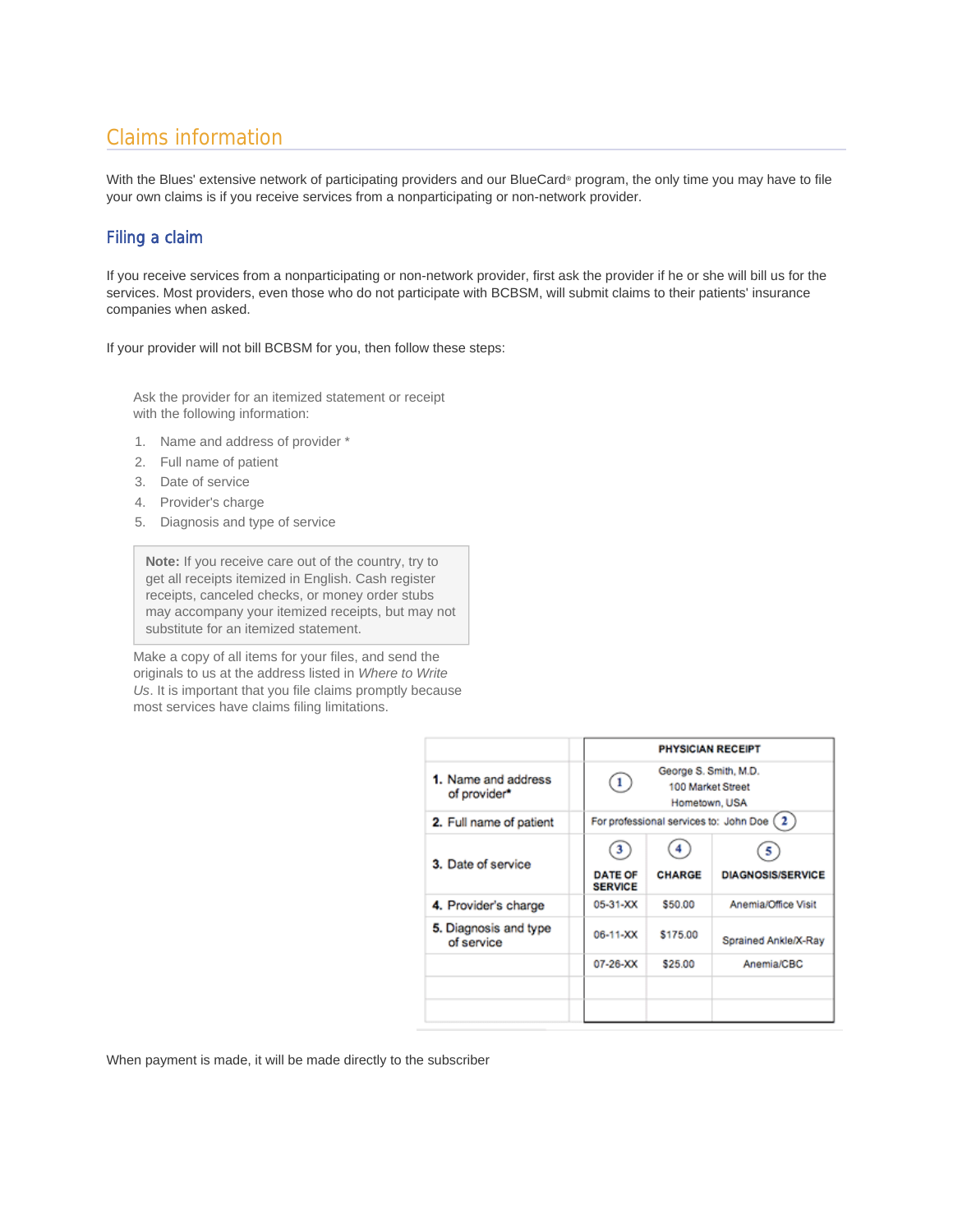# Your Explanation of Benefits

After we process claims for services you receive, we send you an Explanation of Benefit Payments (EOBP). The EOBP is not a bill. It is a statement that helps you understand how your benefits were paid. At the top of the EOBP you'll find Blue Cross Blue Shield Customer Service numbers and an address to use for inquiries.

# Receive your EOBP electronically

From the secured area of our web site, you can view, save or print your EOB statements. Visit Member Secured Services to sign up for this feature.

# About your EOBP

Briefly your Explanation of Benefit Payments tells you:

- **EXECUTE:** The person who received the services
- **E** The date services were provided ("claims processed from...to...").
- "**Summary of Balances**" includes the provider(s) of the services, and payments, including the amount saved by using Network providers.
- "**Summary of Deductibles and Copayments**" provides your deductile and copayment requirements as well a total of all deductibles and copayments paid to date.
- **E** "Helpful Information" includes messages and reminders.
- **E "Detail on Services"** summarizes the BCBSM payment and shows your balance.

If you see an error contact your provider first. If they cannot correct the error, call the customer service number on your EOBP.

View an example of our EOBP form (pdf)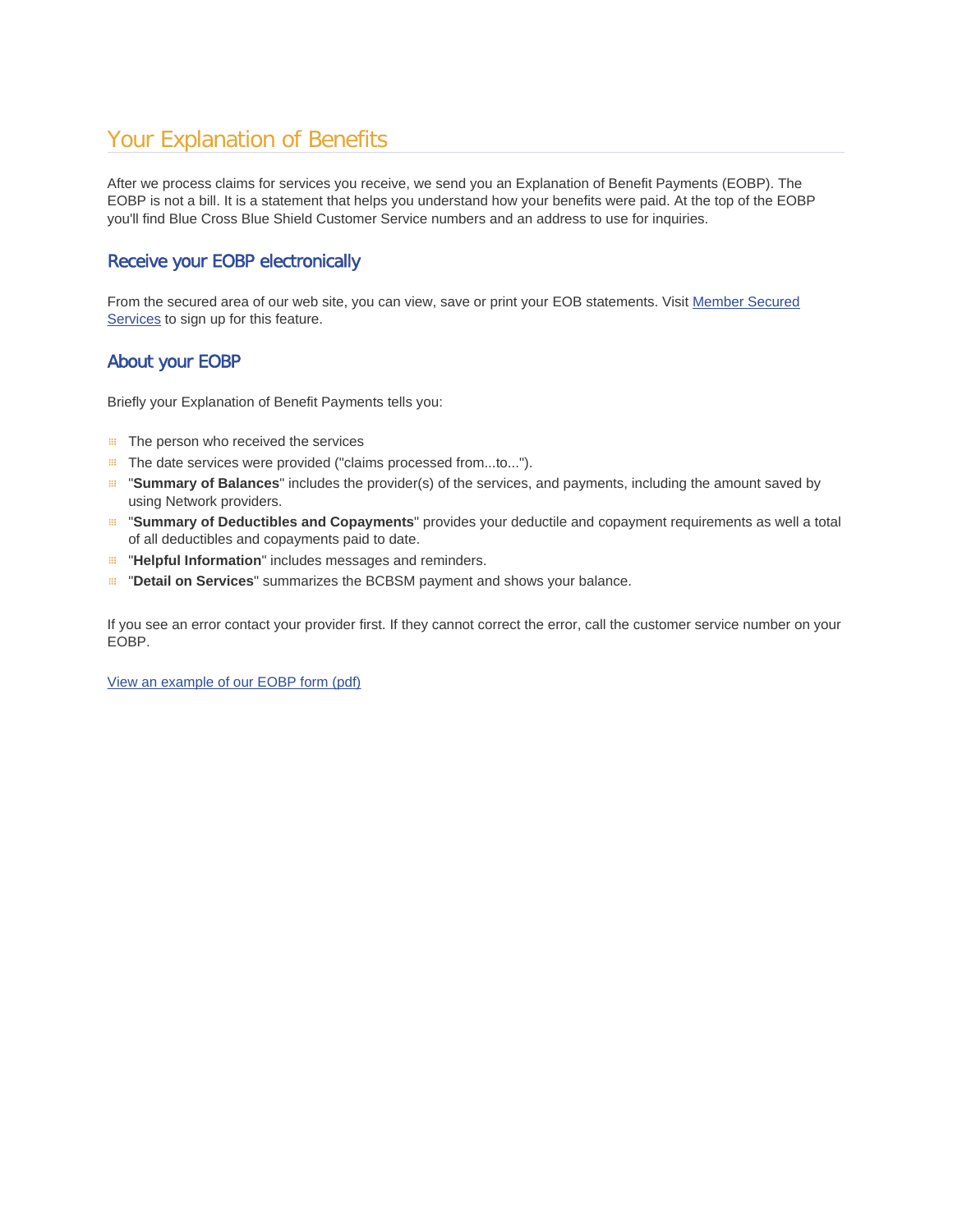## **EXPLANATION OF BENEFITS PAYMENTS THIS IS NOT A BILL Statement Date: 06/13/XX** 37239-001 Smith, John **Your Customer Service Phone Number is:**  NATIONWIDE TOLL-FREE 1-800-637-2227 123 Elm Lane Livonia MI 48152 **Send Written Inquiries to this Address:** BLUE CROSS AND BLUE SHIELD OF MICHIGAN P.O. BOX 2990 **Group Name:** ABC COMPANY DETROIT MI 48226-2998 **Group Number:** 68754321 **Subscriber Name:** SMITH, JOHN See your Health Benefits Certificate or<br> **Contract Number:** 9990000111 **Contract Number:** 999000111 999000111<br> **Coverage: Coverage: Coverage: Coverage: Coverage: Coverage: Coverage: Coverage: Coverage: Coverage: Coverage: Coverage: Coverage: Coverage: Coverage:** HOSPITAL PHYSICIAN **Patient Name or Initial:** SUSAN<br>**Patient Birth Month/Year:** 09/61 **Patient Birth Month/Year: Summary of Balances** (See Detail on Services) **Name of Hospital, Physician or Provider Total Provider Charges (-) Less BCBSM Paid (-) Less Participating Provider Savings (-) Less Other Insurance Paid (-) Equals Your Balance\*** DOE, B MD 184.00 60.14 117.18 0.00 6.68  **Totals \$** 184.00 \$ 60.14 \$ 117.18 \$ 0.00 \$ 6.68 \*Note: The amounts in the "Equals Your Balance" column includes any copayments, deductibles, sanctions, and non-covered charges. **Summary of Deductible and Copayments** (These total are based on our information to date and **Summary of Deductible and Copayments** may not reflect all outstanding claims.) Totals for: FAMILY **COMIC 12/31/XX** to 12/31/XX to 12/31/XX Totals for: SUSAN 01/01/XX to 12/31/XX Deductible required for year:  $\frac{100.00}{200.00}$  Deductible required for the year: 100.00<br>Deductible applied year to date:  $\frac{200.00}{200.00}$  Deductible applied year to date: 100.00 Deductible applied year to date: The family deductible requirement has been met. The patient deductible requirement has been met. Totals for: **FAMILY** 01/01/XX to 12/31/XX Totals for: SUSAN 01/01/XX to 12/31/XX Copayment required for year:  $\frac{1000.00}{9}$  1000.00 Copayment required for year: 1000.00 Copayment applied year to date: 200.00 Copayment applied year to date: The family copayment requirement has not been met. The patient copayment requirement has not been met. **Helpful Information**  What sets the Michigan Blues apart from some other insurers? The others may drop you when you get sick – or charge you higher premiums. We think that's unfair. The Blues have never done it, and never will. **Details on Services Contract Number:** 999000111 **Patient**: **SUSAN Service Date (From/To):** 06/04/XXXX Total Charge ............................................................................. \$ 184.00 **Claim Record On:** 06/07/XXXX Amount Approved by BCBSM for this service ...................... 66.82 **Provider Name:** DOE B MD **Minus deductible** ............................................................ - 6.68 **Provider Status** PARTICIPATING BCBSM processed on 10/09/XX and paid prior.................... 60.14

**Referring Provider:** Savings because provider participates with BCBSM............ + 117.18

**Procedure:** SHAVE SKIN LESION

**Claim Number:** 4160871234

**Service Type** SURGERY Total Covered ........................................................................... \$ 177.32 **Procedure Code:** 11300 **Your Balance** (Highlighted Amount**)** ............................................ \$ 6.68

Page 31 Page 31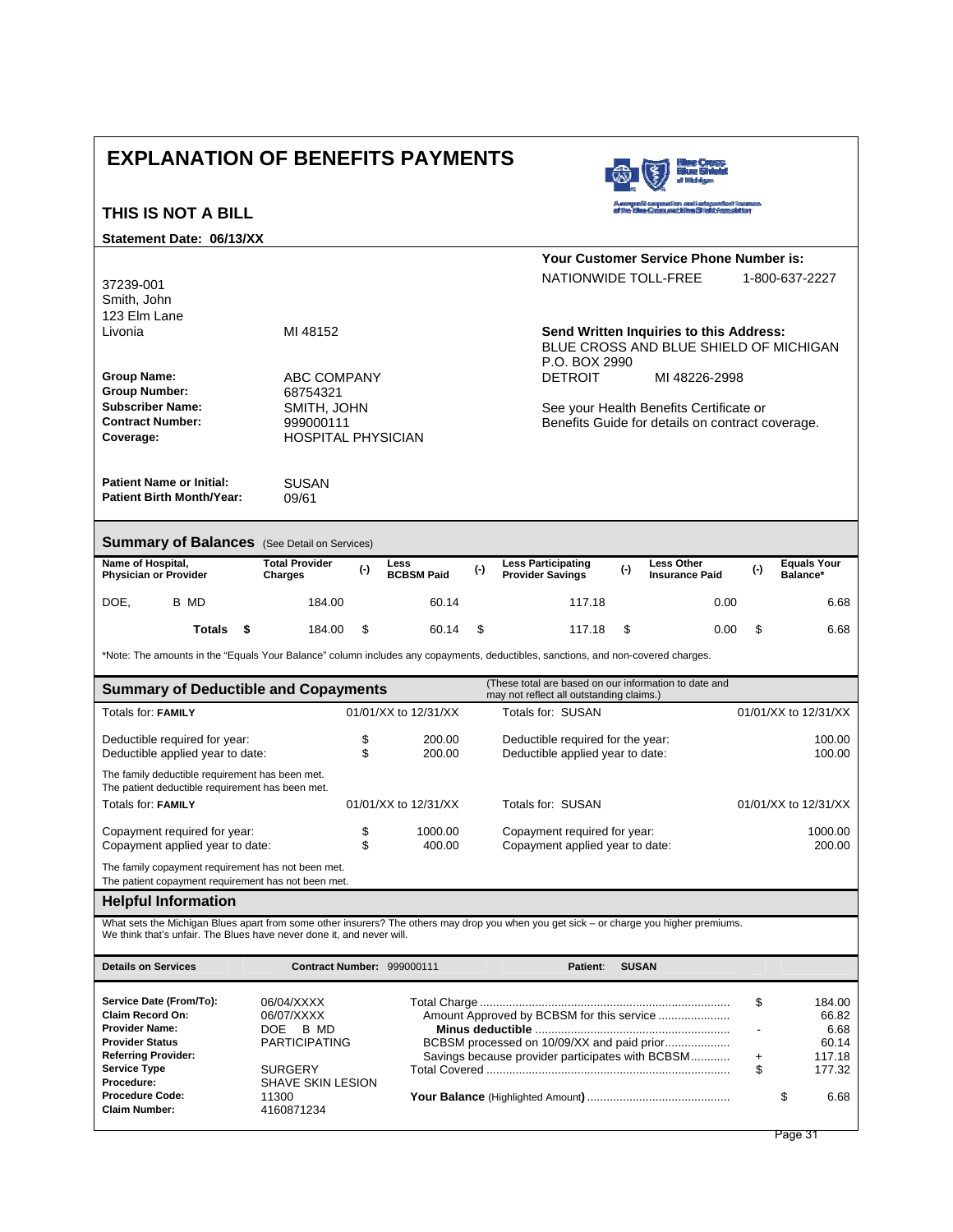# Coordination of benefits

Coordination of Benefits, or COB, is how health care carriers coordinate benefits when you are covered by more than one health care plan. Under COB, carriers work together to make sure you receive the maximum benefits available under your health care plans. Your BCBSM health care plan requires that your benefit payments be coordinated with those from another group plan for services that may be payable under both plans.

# How COB works

If you are covered by more than one group plan, COB guidelines determine which carrier pays for covered services first.

- Your primary plan is responsible for paying first. This plan must provide you with the maximum benefits available to you under that plan.
- Your secondary plan is responsible for paying after your primary plan has processed the claim.

**Note:** To the extent that the services covered under your health care plan are also covered and payable under another group health care plan, we will combine our payment with that of the other plan to pay the maximum amount we would routinely pay for the covered services.

# Filing secondary COB claims

Ask your health care provider to submit claims to your primary carrier first. If a balance remains after the primary carrier has paid the claim, you or the provider can then submit the claim along with the primary carrier's payment statement to BCBSM.

# Updating COB information is your responsibility

You can avoid claims-processing delays if you keep your COB information up to date. View your current COB information in Member Secured Services.

If you need to change the information we have on record, notify your employer immediately. We may also periodically ask you to update your COB information through a letter of inquiry. Please help us serve you better by responding quickly to the letter.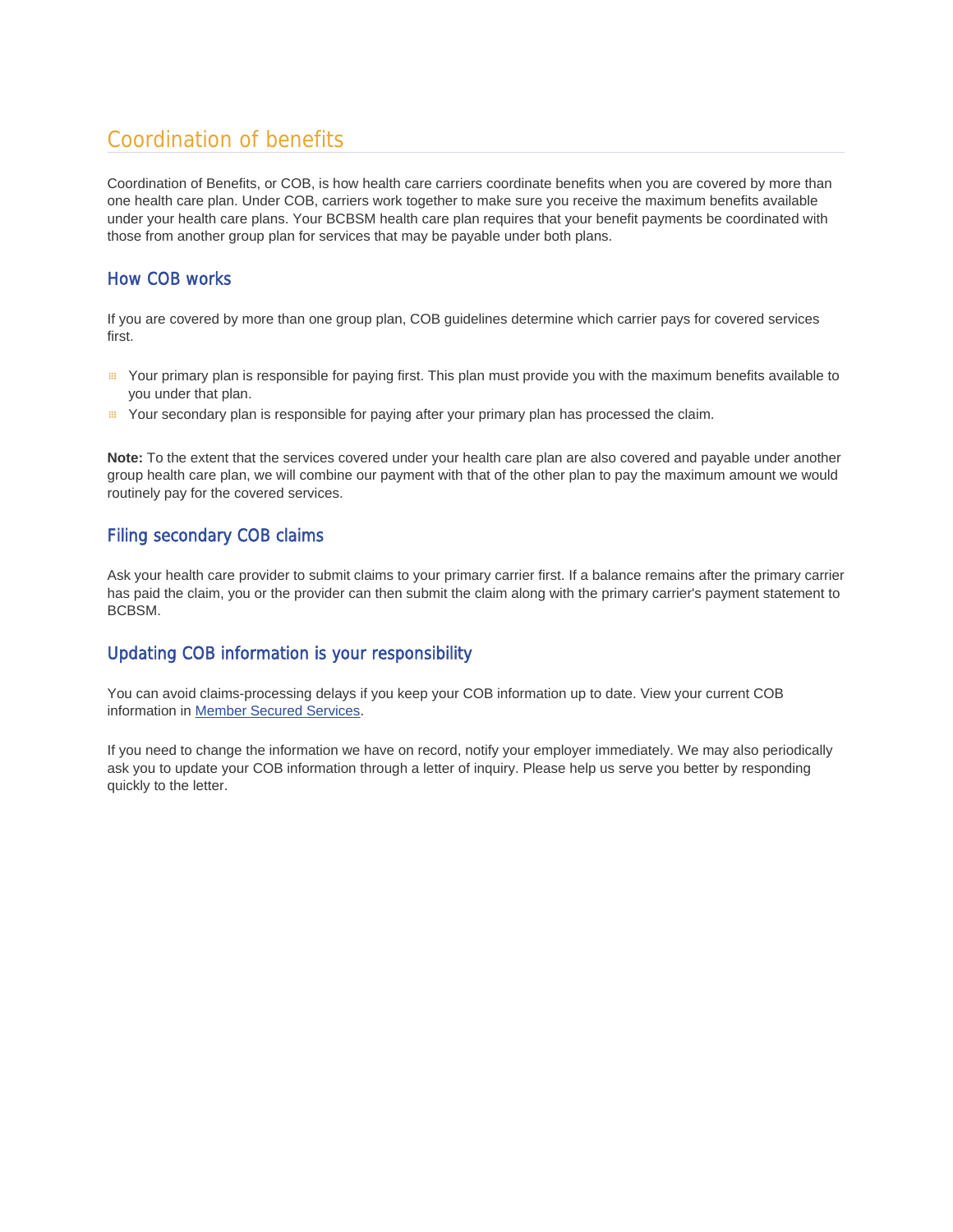# **Subrogation**

Your contract with Blue Cross Blue Shield of Michigan includes a provision called "subrogation." If you file a lawsuit or an insurance claim, or if there is a settlement, subrogation allows Blue Cross Blue Shield of Michigan to hold a party that caused an injury or condition to be responsible for payment of the medical expenses related to the injury.

For example: A Blues member is injured in a store, or other commercial property, due to negligence on the part of the store or property. BCBSM pays for the services to the injured person, as required by their health care contract. Later the member sues the store. The Blues' subrogation unit would attempt to recover the money paid for medical services in that lawsuit.

The types of cases we pursue generally fall into the following categories:

- **Workers' compensation**
- **Personal injury**
- **Medical malpractice**

Please remember that if you hire an attorney to represent you in such a situation, you should always have your attorney call Blue Cross Blue Shield of Michigan at 517-322-8177.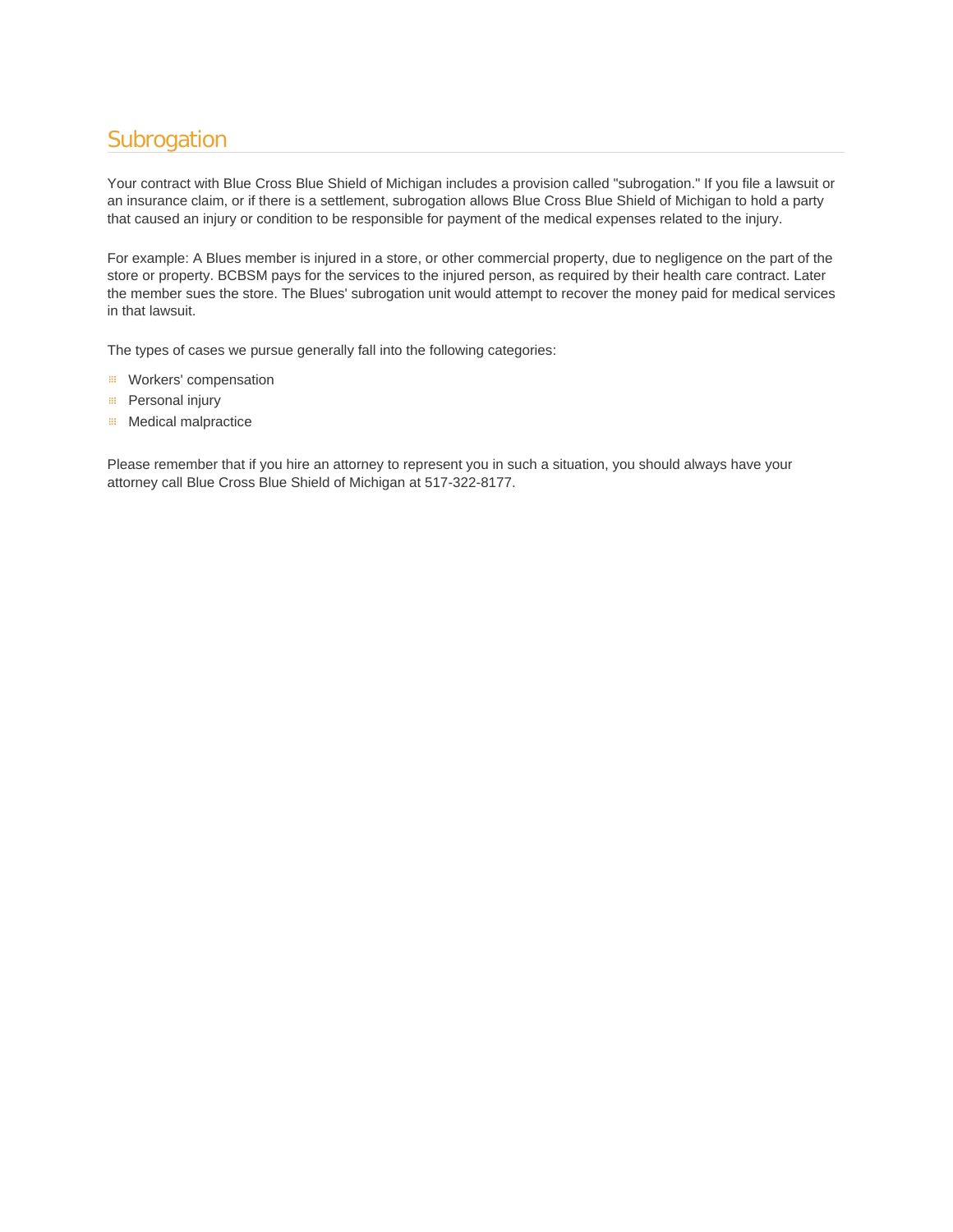# Frequently asked questions and answers about your PPO plan

# How can I find a PPO doctor?

To find a doctor you can access the directory or call our customer service office. Once you've found a doctor, you can then make an appointment with that physician.

# What happens if I don't like the PPO doctor I select?

If you don't like the physician you selected, simply choose another one. You are not required to notify Blue Cross when you select or change network providers.



# Do I have to use PPO providers?

**No.** You have the freedom to choose any physician or hospital for the care you need. However, if you receive services from a provider not in the PPO network, you are responsible for paying any applicable out-of-network costs required by your plan. In addition, you may be required to pay an additional charge if the provider you visit is not only outside the network, but does not participate with Blue Cross Blue Shield of Michigan. A nonparticipating provider may choose not to accept our approved amount as payment in full for a covered service. In that case, you would be responsible for paying the difference between the provider's charge and our approved amount, in additional to any out-of-network charges. We encourage you to ask the provider if he or she participates with us before you receive services.

# What is an Out-of-network charge?

An out-of-pocket cost is a deductible and/or copayment that you are responsible for paying under your plan when you choose to go to a provider outside the PPO plan network.

# What if my doctor sends me to a provider outside the network?

The PPO network is designed to meet all your health care needs, including care by specialists. However, in the rare event that a particular service or specialty is not available in the network, your PPO provider may refer you outside the network. When you have a referral from your network provider, we will pay for the covered services that you receive according to your level of coverage under your contract without any out-of-network costs to you.

**Note:** If you are referred to a non-network, **nonparticipating** provider, you are responsible for any difference between the provider's charge and our approved amount.

# When I travel outside of Michigan, am I still covered?

**Yes.** When traveling **outside of Michigan,** your coverage travels with you. Through the BCBSM BlueCard program, you have access to network and participating providers **throughout the U.S. and around the world.** And like participating providers in Michigan, you won't have to fill out any claim forms or pay up front for the cost of the service unless it is an out-of-pocket cost, such as a deductible or copay or a non-covered service. When you need medical care while traveling, simply call 1-800-810-BLUE and you will be referred to the nearest Blue PPO provider or Blue participating provider if there are no PPO providers nearby.

# What if I need to go to the emergency room?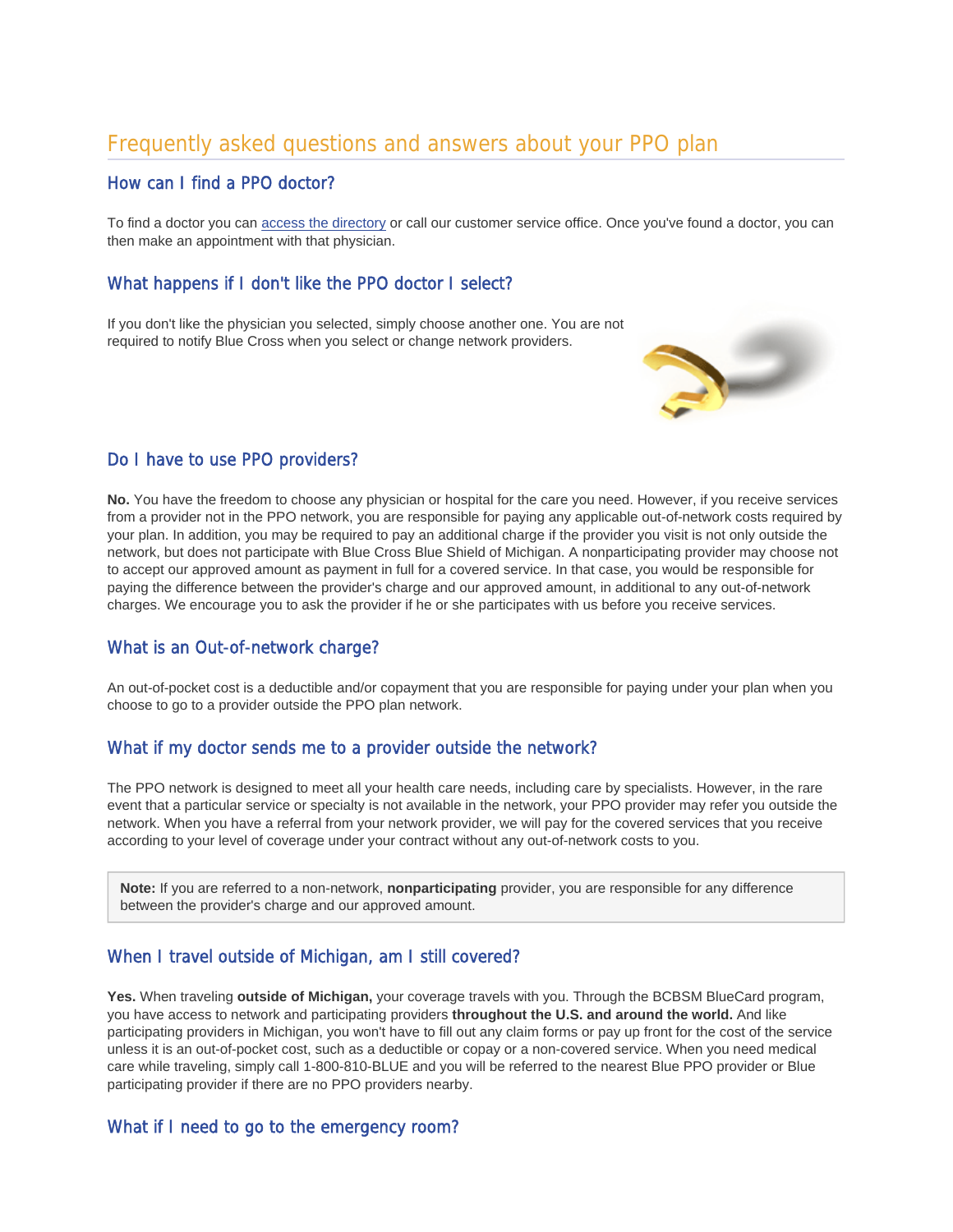A medical emergency is a condition that occurs suddenly and unexpectedly, and could result in serious bodily harm or threaten life unless treated immediately. Examples include:

- **Heart attack or stroke**
- **III** Inability to breathe

An accidental injury is caused by an action, object or substance outside of the body. Examples are:

- **E** Overdosing on medicine or swallowing poison
- **Allergic reaction**
- $\equiv$  Inhaling smoke, carbon monoxide or fumes

Emergency room services for medical emergencies and accidental injuries are covered when the lack of immediate medical attention could result in serious jeopardy to your health or when pre-authorized by your primary care physician. However, there may be limited or no payment for emergency room services that do not meet these standards.

Here's what to do if you have a medical emergency or accidental injury:

- **E** Always follow the advice of your primary care physician.
- If you have an immediate and unforeseen medical emergency and the time to contact your primary care physician may mean permanent damage to your health, you should go directly to the nearest emergency room or call 911 for assistance.
- It is suggested (but not required) that you, the hospital, or someone acting for you notify your doctor within 48 hours or as soon as it is medically reasonable to do so.
- You should also contact your primary care physician for any follow-up care.

#### What should I do if I lose my Blue Cross Blue Shield ID card?

We'll replace it without charge. Just call a customer service representative or log in to our Web site at bcbsm.com and click on I am a Member. You'll be able to order new ID cards at no charge.

# I will be retiring soon and will go on Medicare. What will happen to my PPO coverage?

Your PPO Plan does not cover individuals on Medicare. At the time you become eligible to enroll in Medicare, your employer will offer you another health care plan that will supplement the coverage provided by Medicare. If this is currently a concern for you, ask your employer now about these health care options.

# I have no-fault auto coverage. If I am injured in an auto accident, will my PPO plan cover my medical bills?

If you are involved in a vehicle accident, payment for any medical services you receive will be coordinated between Blue Cross and your auto insurance carrier as required by law or set forth in the carrier's contracts. Always inform your provider if your illness or injury is related to an auto accident. That way we can properly coordinate payment with your auto insurer.

## What if my claim is rejected or denied?

Every effort is made to process your claims promptly and correctly. If your claim for benefits is denied in whole or in part, we will notify you of the denial in writing. To appeal the denial or payment, you may either call or write to us using the number or address on the back of your BCBSM ID card. Be sure to state the reason for your appeal and furnish us with all information that supports your appeal. We will review your appeal and respond to you within 60 days after we receive it.

For more information on the appeals process and what you must do, please refer to your member handbook or our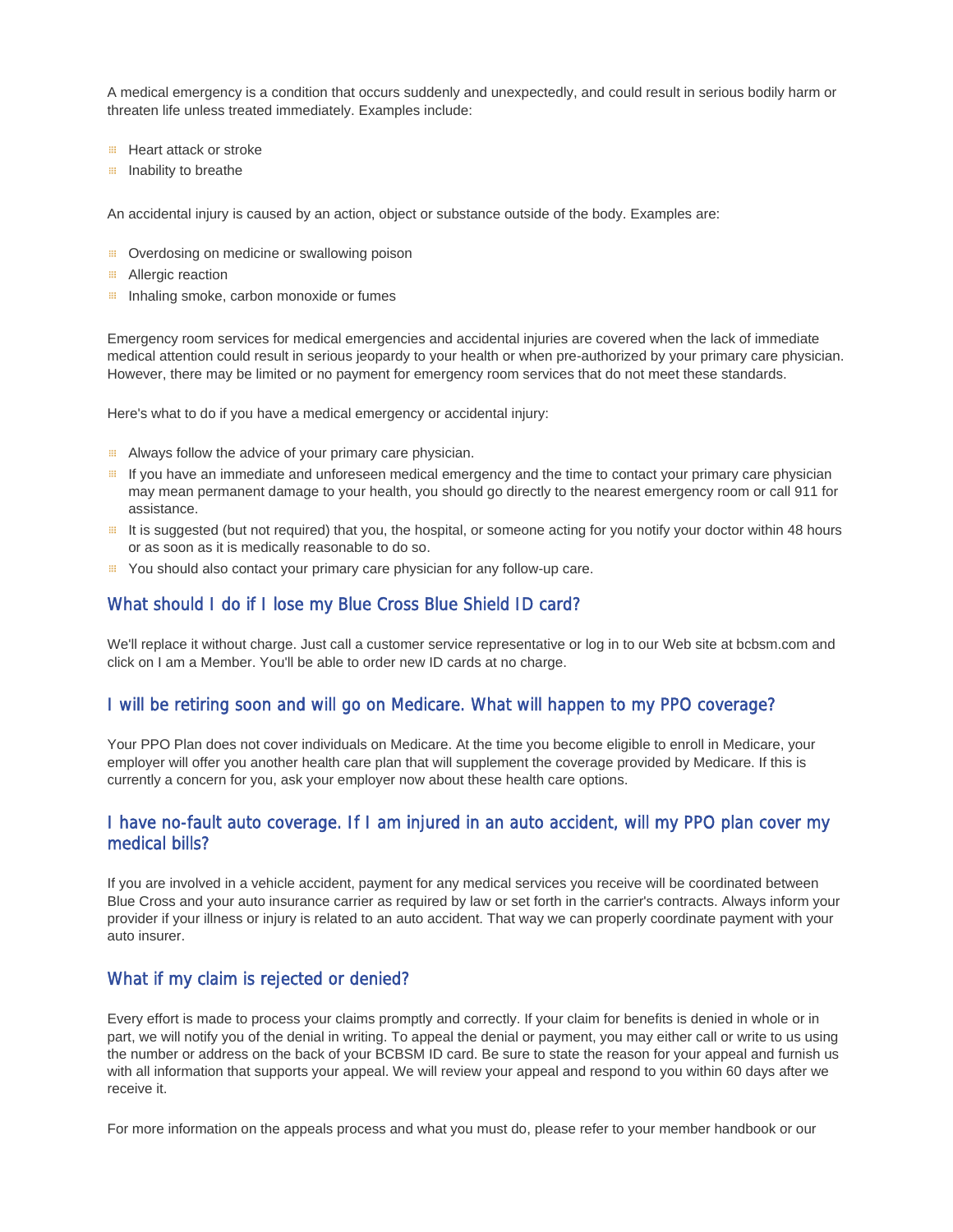Web site at bcbsm.com.

# How can I obtain additional information about my doctor's professional education and number of years in practice?

The Healthcare Advisor ™ is our online resource that can help you research a physician including specialty, years in practice or experience, and location.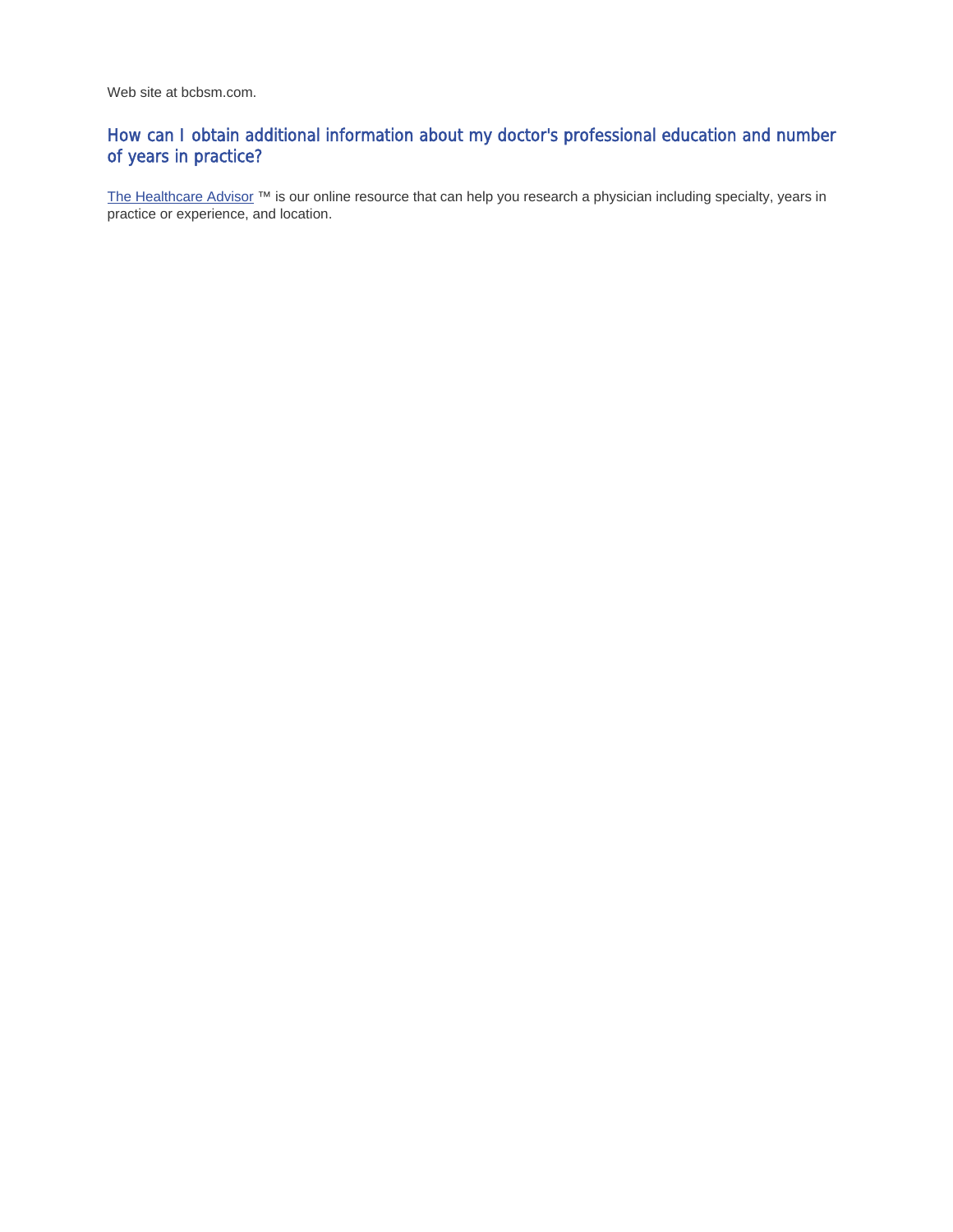# **Glossary**

This section explains the terms used in your Certificates and Riders.

# **Accidental Injury**

Any physical damage caused by an action, object or substance outside the body. This may include:

- **EXECUTE:** Strains, sprains, cuts and bruises
- **Allergic reactions caused by an outside force such as bee stings or another insect bite**
- **Extreme frostbite, sunburn, sunstroke**
- 田 Poisoning
- Ш Drug overdosing
- 田 Inhaling smoke, carbon monoxide or fumes
- **E** Attempted suicide

#### **Acute Care**

Medical care that requires a wide range of medical, surgical, obstetrical and/or pediatric services. It generally requires a hospital stay of less than 30 days.

#### **Acute Care Facility**

A facility that provides acute care. This facility primarily treats patients with conditions that require a hospital stay of less than 30 days. The facility is not used primarily for:

- **E** Custodial, convalescent, tuberculosis or rest care
- Care of the aged or substance abusers
- **BED** Skilled nursing or other nursing care

## **Administrative Costs**

Costs incurred by the organization sponsoring an approved oncology clinical trial. They may include, but are not limited to, the costs of gathering data, conducting statistical studies, meeting regulatory or contractual requirements, attending meetings or travel.

#### **Allogeneic (Allogenic) Transplant**

A procedure using another person's bone marrow, peripheral blood stem cells or umbilical cord to transplant into the patient. This includes syngeneic transplants.

#### **Ambulatory Surgery**

Elective surgery that does not require the use of extensive hospital facilities and support systems, but is not usually performed in a doctor's office. Only surgical procedures identified by BCBSM as ambulatory surgery are covered.

#### **Ambulatory Surgery Facility**

A freestanding outpatient surgical facility offering surgery and related care that can be safely performed without the need for overnight inpatient hospital care. It is not an office of a physician or other private practice office.

#### **Ancillary Services**

Services such as drugs, dressings, laboratory services, physical therapy or other care that supplements the primary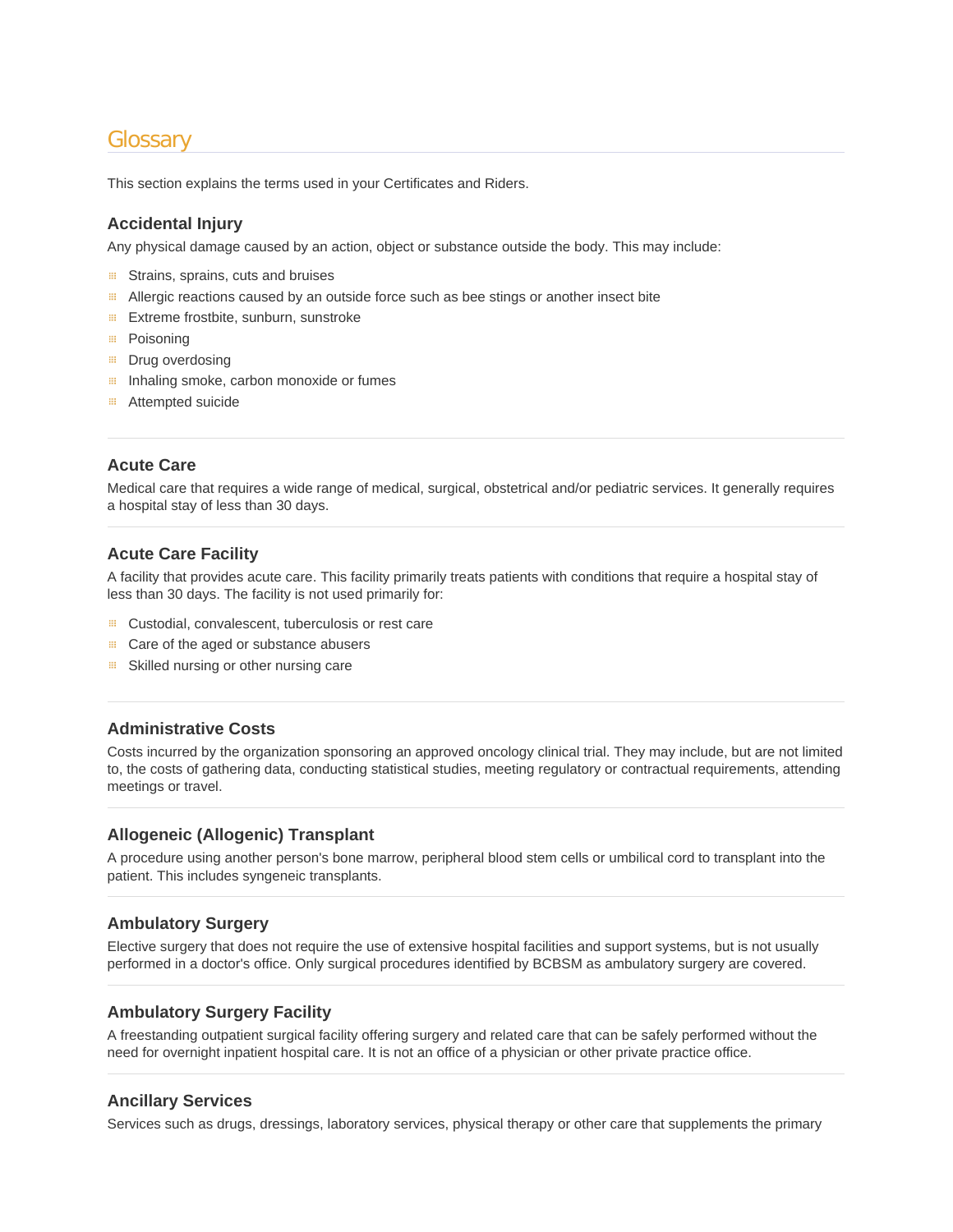care the patient receives. They do not include room, board and nursing care.

## **Approved Amount**

The lower of the billed charge or our maximum payment level for the covered service. Copayments and/or deductibles, which may be required of you, are subtracted from the approved amount before we make our payment.

#### **Arthrocentesis**

Surgical puncture of a joint to inject and/or withdraw fluid. When performed for temporomandibular joint (jaw joint) dysfunction, this surgery may be performed for reversible, irreversible or diagnostic purposes.

#### **Attending Physician**

The physician in charge of a case who exercises overall responsibility for the patient's care.

#### **Autologous Transplant**

A procedure using the patient's own bone marrow or peripheral blood stem cells to transplant back into the patient.

#### **BCBSM**

Blue Cross Blue Shield of Michigan.

#### **Benefit Period**

The period of time that begins five days before, and ends one year after, the organ transplant. All payable human organ transplant services, except anti-rejection drugs and other transplant related prescription drugs, must be provided during this period of time.

#### **Biological**

A virus, therapeutic serum, toxin, antitoxin, vaccine, blood, blood component or derivative, allergenic product, or similar product, used for the prevention, treatment, or cure of a disease or condition of human beings. FDA regulations and policies have established that biological products include blood-derived products, vaccines in vivo diagnostic allergenic products, immunoglobulin products, products containing cells or microorganisms, and most protein products.

#### **Birth Year**

A 12-month period of time beginning with a child's month and day of birth.

#### **BlueCard PPO Program**

A program that allows Blue Cross Blue Shield PPO members to receive health care services in other states and have claims processed by the Host Plan, subject to Blue Cross and Blue Shield Association policies.

#### **BlueCard Worldwide Program**

A program that provides access to a network of inpatient facilities and medical assistance services worldwide including referrals to professional providers for all Blue Cross Blue Shield of Michigan members whose claims are eligible for processing through the BlueCard Program.

#### **Blue Cross Plan**

Any hospital service plan approved by the Blue Cross and Blue Shield Association at the time the hospital service is furnished.

#### **Blue Shield Plan**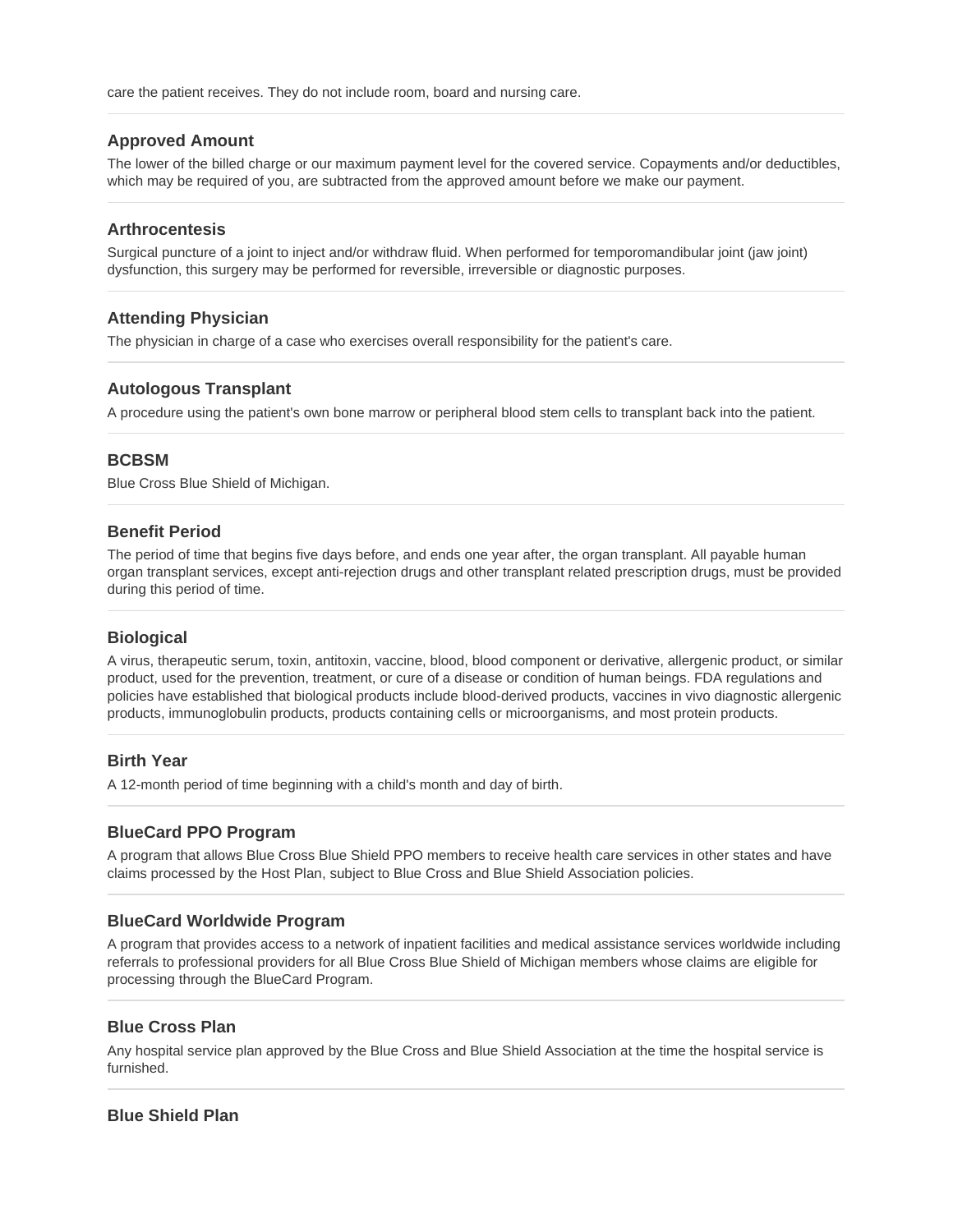Any medical service plan approved by the Blue Cross and Blue Shield Association at the time the medical service is furnished.

#### **Calendar Year**

A period of time beginning January 1 and ending December 31 of the same year.

#### **Carrier**

An insurance company providing a health care plan for its members.

#### **Certificate**

This book, which describes your benefit plan, and any riders that amend this Certificate.

## **Certified Nurse Midwife**

A nurse who provides some maternity services and who:

- $\equiv$  Is licensed as a registered nurse by the state of Michigan
- **Has a specialty certification as a nurse midwife by the Michigan Board of Nursing**
- Has current national certification as a midwife by an organization recognized by the Michigan Board of Nursing

#### **Certified Nurse Practitioner**

A nurse who provides some medical services and who:

- $\equiv$  Is licensed as a registered nurse by the state of Michigan
- **Has a specialty certification as a certified nurse practitioner by the Michigan Board of Nursing**
- **E** Meets BCBSM qualification standards
- When outside the state of Michigan, is legally qualified to perform services in the state where services are performed

#### **Certified Registered Nurse Anesthetist**

A nurse who provides anesthesiology services and who:

- $\equiv$  Is licensed as a registered nurse by the state of Michigan
- **Has a specialty certification as a certified registered nurse anesthetist by the Michigan Board of Nursing**
- **E** Meets BCBSM qualification standards
- When outside of the state of Michigan, is legally qualified to perform anesthesiology services in the state where the services are performed

#### **Chronic Condition**

A condition that recurs frequently or one that may or may not have been present at birth but will last a long time, perhaps throughout the patient's life. Therapy may not help and the chronic condition may eventually result in significant disability and/or death. Arthritis and heart disease are examples of chronic diseases.

#### **Clinical Trial**

A study conducted on a group of patients to determine the effect of a treatment. For purposes of this Certificate clinical trials include:

**EXECUTE:** Phase II - a study conducted on a number of patients to determine whether the treatment has a positive effect on the disease or condition as compared to the side effects of the treatment.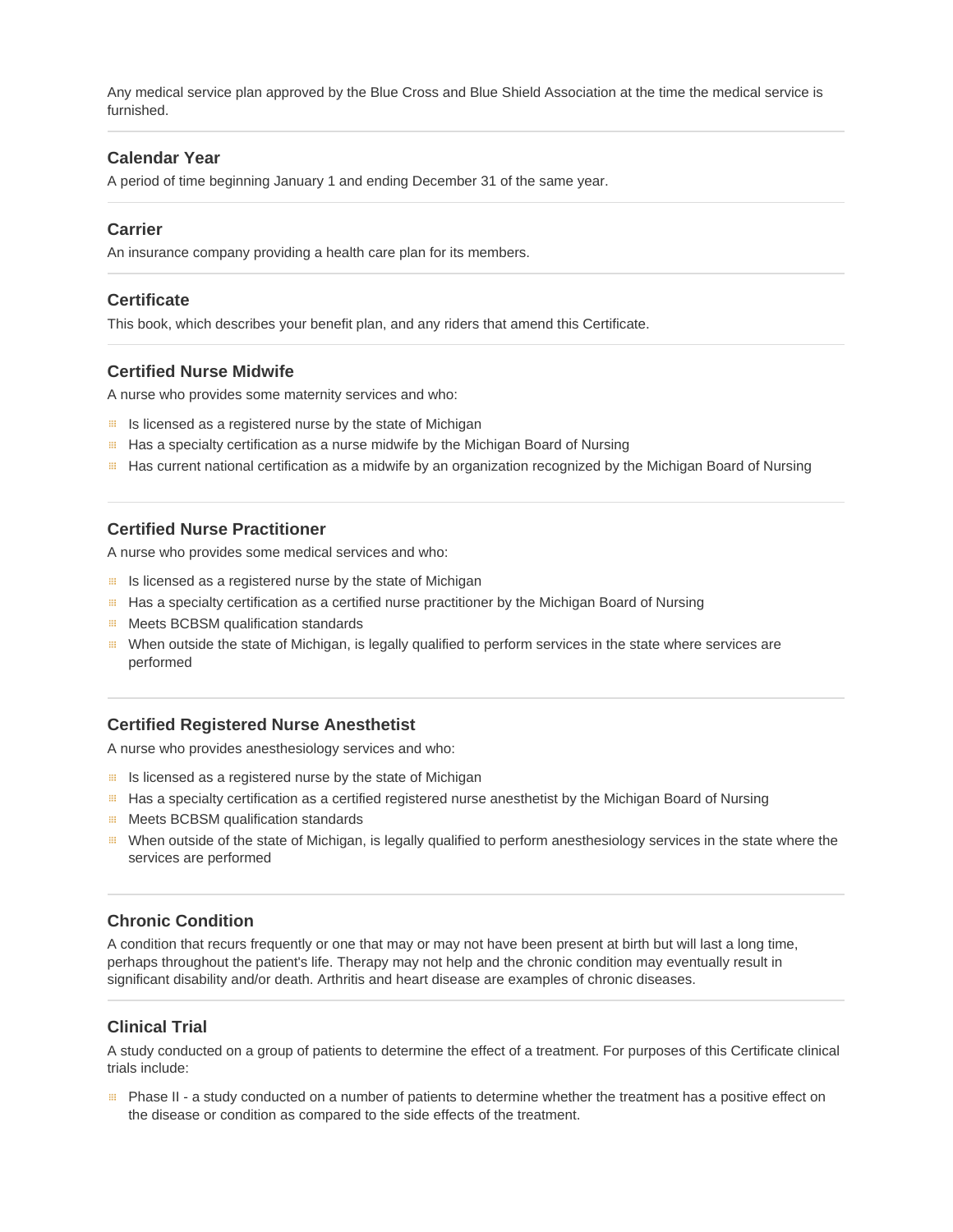**EXECUTE:** Phase III - a study conducted on a much larger group of patients to compare the results of a new treatment of a condition to the results of conventional treatment. Phase III gives an indication as to whether the new treatment leads to better, worse or no change in outcome.

#### **Colony Stimulating Growth Factors**

Factors that stimulate the multiplication of very young blood cells.

#### **Congenital Condition**

A condition that exists at birth.

#### **Contraceptive Medication**

Any drug used for the express purpose of preventing pregnancy at the time of its administration.

#### **Contract**

This Certificate and any related riders, your signed application for coverage and your BCBSM ID card.

### **Conventional Treatment**

Treatment that has been scientifically proven to be safe and effective for treatment of the patient's condition.

#### **Coordination Period**

A period of time, defined by Medicare, that begins in the first month of Medicare entitlement due to ESRD and lasts for 30 months.

#### **Copayment**

The portion of the approved amount that you must pay for a covered service after your deductible, if required, has been met.

#### **Covered Services**

The services, treatments or supplies identified as payable in your Certificate.

**NOTE:** To be payable, covered services must be medically necessary, as defined in this section.

#### **Custodial Care**

Care primarily used in helping the patient with activities of daily living or meeting personal needs. Such care includes help in walking, getting in and out of bed, and bathing, dressing and taking medicine. Custodial care can be provided safely and reasonably by people without professional skills or training.

#### **Deductible**

The amount that you must pay for covered services, under any certificate, before benefits are payable.

#### **Dental Care**

Care given to diagnose, treat, restore, fill, remove or replace teeth or the structures supporting the teeth, including changing the bite or position of the teeth.

#### **Designated Facility**

To be a covered benefit, human organ transplants must take place in a "BCBSM-designated" facility. A designated facility is one that BCBSM determines to be qualified to perform a specific organ transplant. We have a list of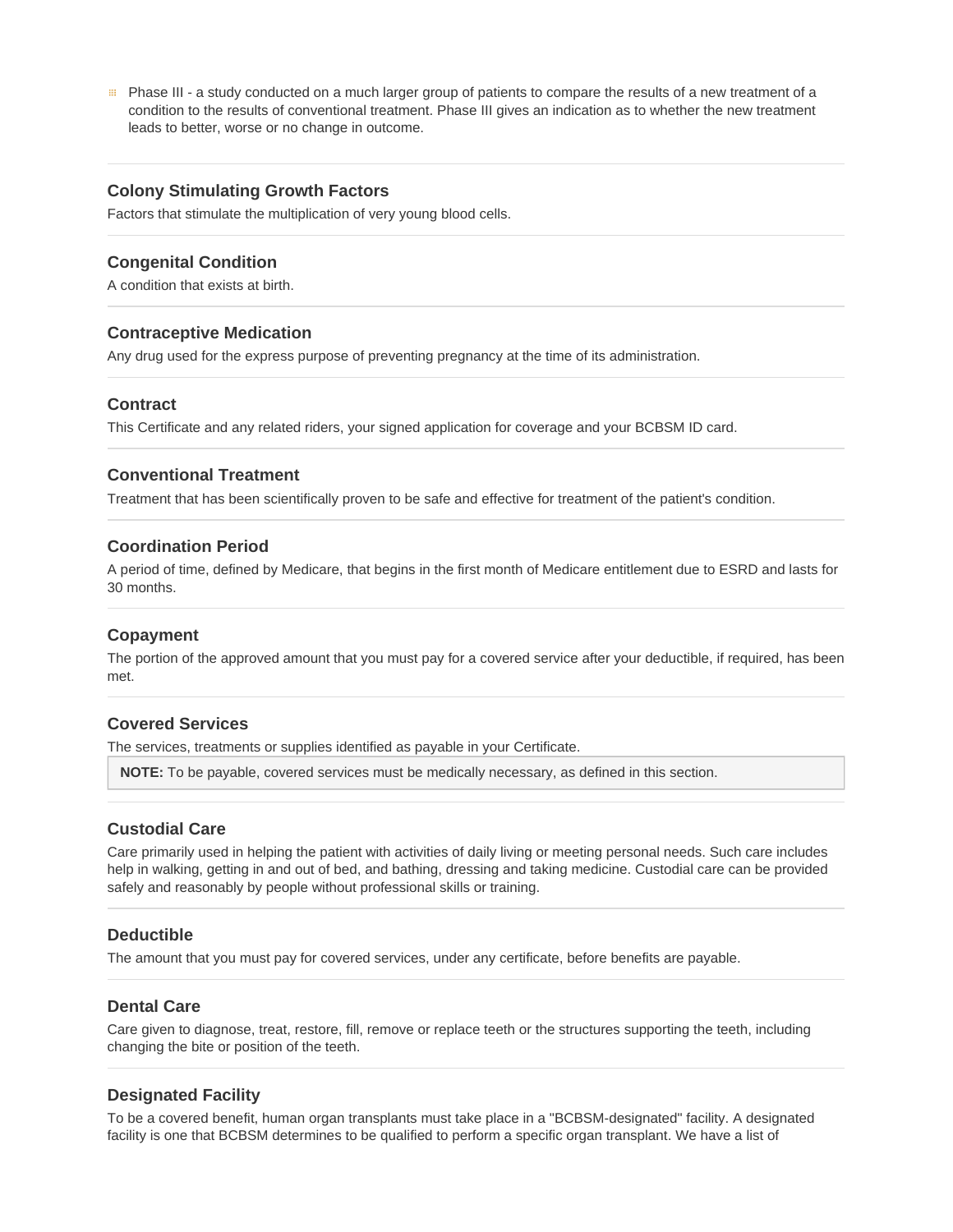#### **Designated Payment Level**

The amount used to calculate your BCBSM copayment under the BlueCard Program. This amount is the lesser of:

- The provider's billed charges for covered services or
- An amount based on such factors as agreements with the Host Plan's provider community or historical average reimbursement levels

**NOTE:** BlueCard Program policies permit Host Plans to adjust negotiated prices going forward to correct for overestimation or underestimation of past prices. However, the designated payment level used to calculate your BCBSM copayment is considered a final price.

Some state laws require that a special calculation be applied to determine the Host Plan's payment. In such instances, the designated payment level will reflect any statutory requirements in effect at the time you receive care.

#### **Detoxification**

The medical process of removing an intoxicating or addictive substance from the body of a person who is dependent on that substance.

#### **Development Condition**

A condition that can delay or completely stop the normal progression of speech development. Speech therapy may not help these conditions.

#### **Dialysis**

The process of cleaning wastes from the blood artificially. This job is normally done by the kidneys. If the kidneys fail, the blood must be cleaned artificially with special equipment. The two major forms of dialysis are hemodialysis and peritoneal dialysis.

#### **Direct Supervision**

The type of supervision that requires the supervising personnel to be in the same physical structure where the service is being performed.

#### **Diversional Therapy**

Planned recreational activities, such as hobbies, arts and crafts, etc., not directly related to functional therapy for a medical condition.

#### **Dual Entitlement**

When an individual is entitled to Medicare on the basis of both ESRD and age or disability.

#### **Durable Medical Equipment**

Equipment that can withstand repeated use and that is used for a medical purpose by a patient who is ill or injured. It may be used in the home.

#### **Effective Date**

The date your coverage begins under this contract. This date is established by BCBSM.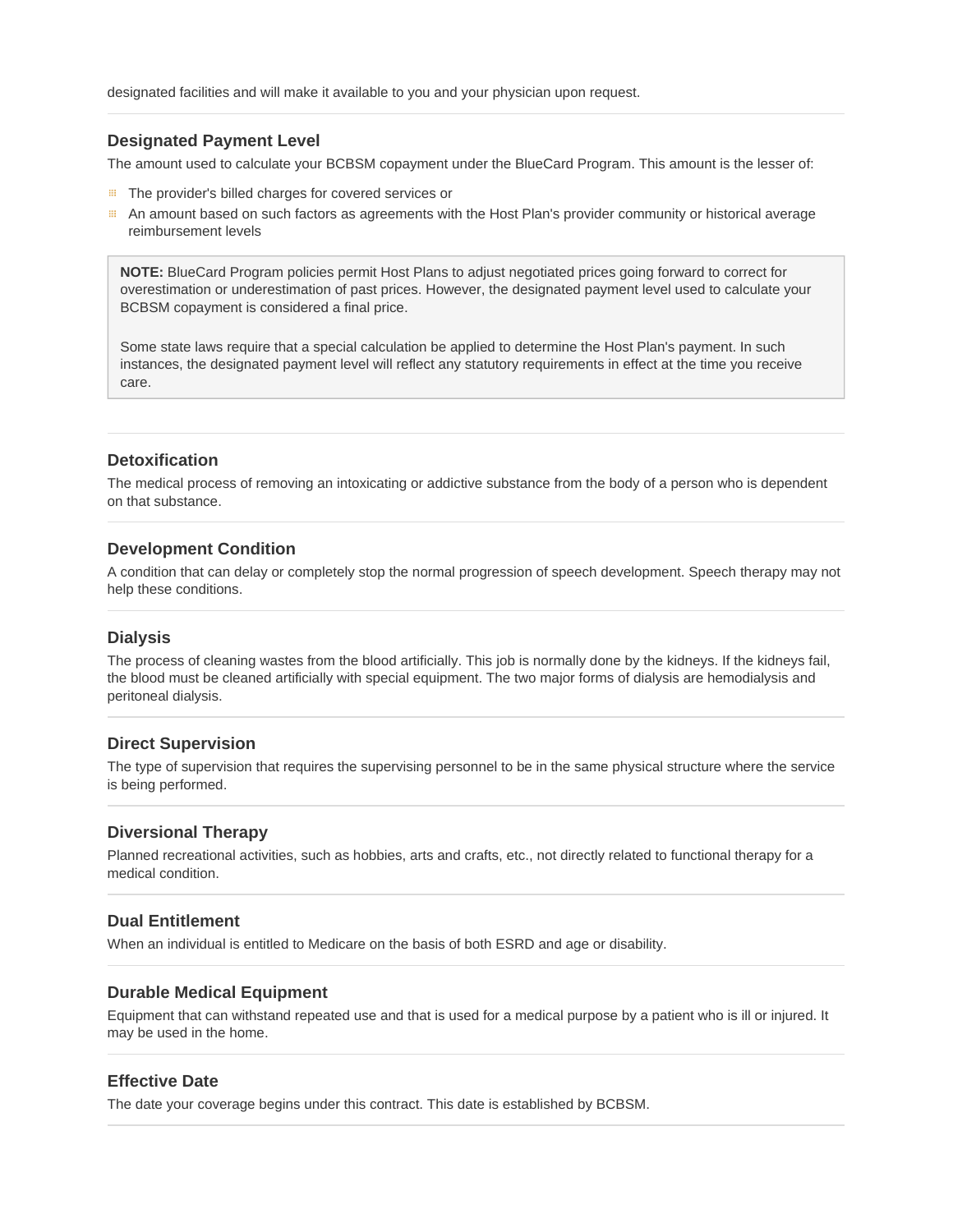## **Eligibility**

As used in Section 1 of this Certificate under End Stage Renal Disease, eligibility means the member's right to Medicare coverage under Title XVIII of the Social Security Act, as amended. Otherwise, eligibility means the member's right to coverage under this Certificate.

#### **End Stage Renal Disease (ESRD)**

Chronic, irreversible kidney failure that requires a regular course of dialysis or a kidney transplant as verified by a medical evidence report (defined in this section) or a provider bill that contains a diagnosis of chronic renal (kidney) failure.

#### **Enrollment Date**

The first date of coverage or, if there is a new hire waiting period, the first day of the waiting period.

# **Entitlement (or Entitled)**

The member's right to receive Medicare benefits once the member has met the eligibility requirements to qualify for Medicare coverage, has filed a valid application for benefits, and has met any applicable waiting period requirements.

#### **Exclusions**

Situations, conditions, or services that are not covered by the subscriber's contract.

#### **Experimental Treatment**

Treatment that has not been scientifically proven to be as safe and effective for treatment of the patient's conditions as conventional treatment. Sometimes it is referred to as "experimental services".

#### **Facility**

A hospital or clinic that offers acute care or specialized treatment, such as substance abuse treatment, rehabilitation treatment, skilled nursing care or physical therapy.

#### **Fecal Occult Blood Screening**

A laboratory test to detect blood in feces or stool.

#### **First Degree Relative**

An immediate family member; that is, a mother, father, sister or brother.

#### **First Priority Security Interest**

The right to be paid before any other person from money recovered in a verdict, judgment, or settlement of a legal action or settlement that is not part of a legal action.

#### **Flexible Sigmoidoscopy**

A visual examination of the lower portion of the colon through the rectum, using a flexible instrument called a sigmoidoscope.

#### **Freestanding Outpatient Physical Therapy Facility**

An independently owned and operated facility, separate from a hospital, which provides outpatient physical therapy services and occupational therapy or speech and language pathology services.

**Group**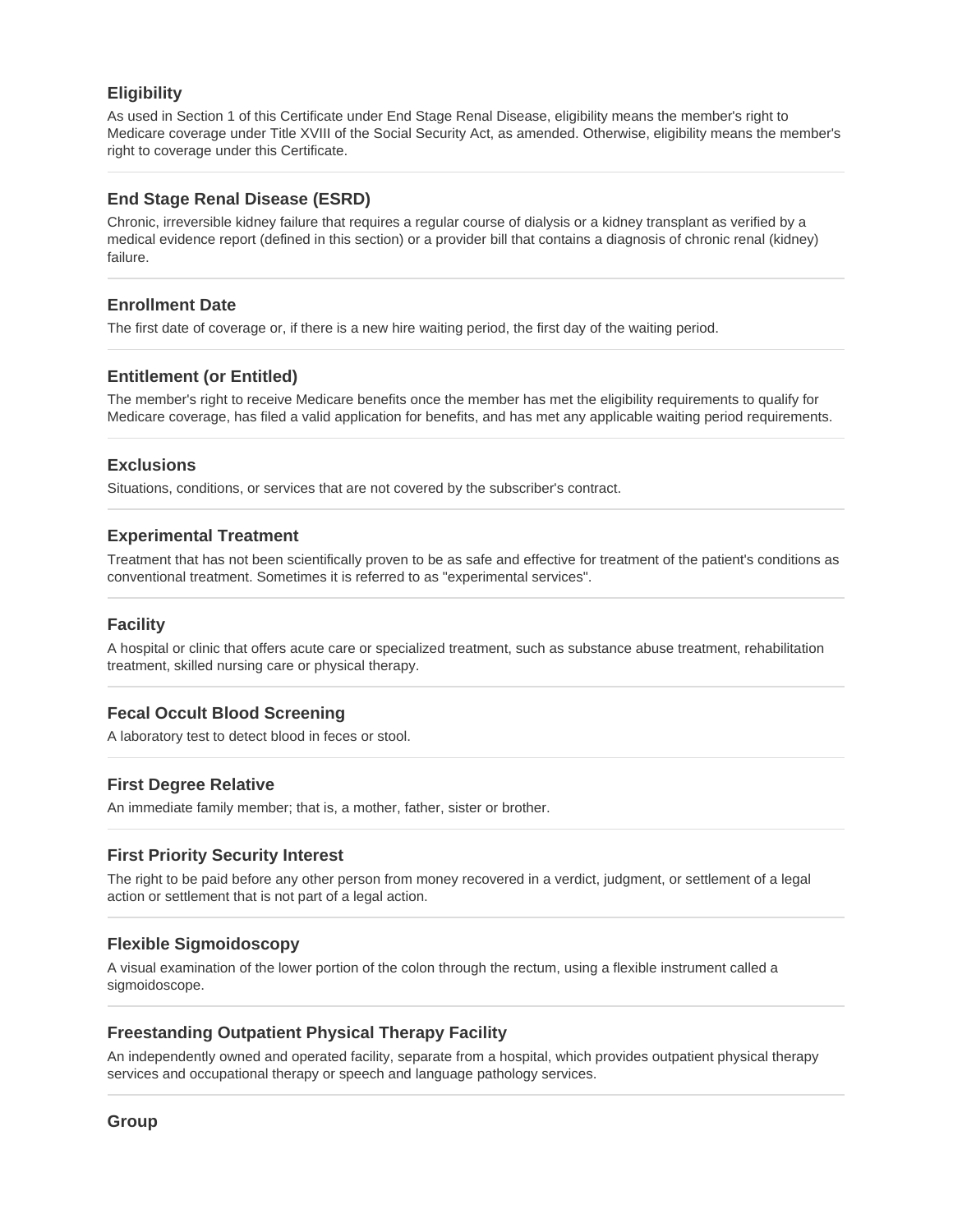A collection of subscribers under one contract. Generally, all members of a group are employed by the same employer. One employer, however, may have several groups (different benefits for different groups of employees working for the same employer). A group can also include members who are associated with the same organization.

## **Gynecological Examination**

A history and physical examination of the female genital tract.

#### **Hazardous Medical Condition**

The dangerous state of health of a patient who is at risk for loss, harm, injury or death.

#### **Health Maintenance Examination**

A comprehensive history and physical examination including blood pressure measurement, ocular tonometry (measurement of pressure in the eye), skin examination for malignancy, breast examination, testicular examination, rectal examination and health counseling regarding potential risk factors.

#### **Hemodialysis**

The use of a machine to clean wastes from the blood after the kidneys have failed.

#### **High Dose Chemotherapy**

A procedure in which patients are given cell destroying drugs in doses higher than those used in conventional therapy. Stem cell replacement is required after high dose chemotherapy is given.

#### **High Risk Patient**

An individual who has an increased risk of mortality or morbidity according to standard criteria recognized by the oncology community.

#### **HLA Genetic Markers**

Specific chemical groupings that are part of many body cells, including white blood cells. Called human leukocyte antigens, these chemical groupings are inherited from each parent and are used to detect the constitutional similarity of one person to another. Close (or the degree of) identity is determined by tests using serologic (test tube) methods and/or molecular (DNA fingerprinting) techniques. An HLA identical match occurs when the six clinically important markers of the donor are identical to those of the patient.

#### **Home Health Care Agency**

An organization that is primarily engaged in providing skilled nursing services and other therapeutic services in the patient's home.

#### **Hospice**

A public agency, private organization or subdivision of either, which primarily provides care for terminally ill persons.

#### **Hospital**

A facility that:

- **EXECT** Provides inpatient diagnostic, therapeutic and surgical services for injured or acutely ill persons on a 24-hour per day basis and
- Is fully licensed and certified as a hospital, as required by all applicable laws and
- **E** Complies with all applicable national certification and accreditation standards

Hospital services must be provided by or under the supervision of a professional staff of licensed physicians, surgeons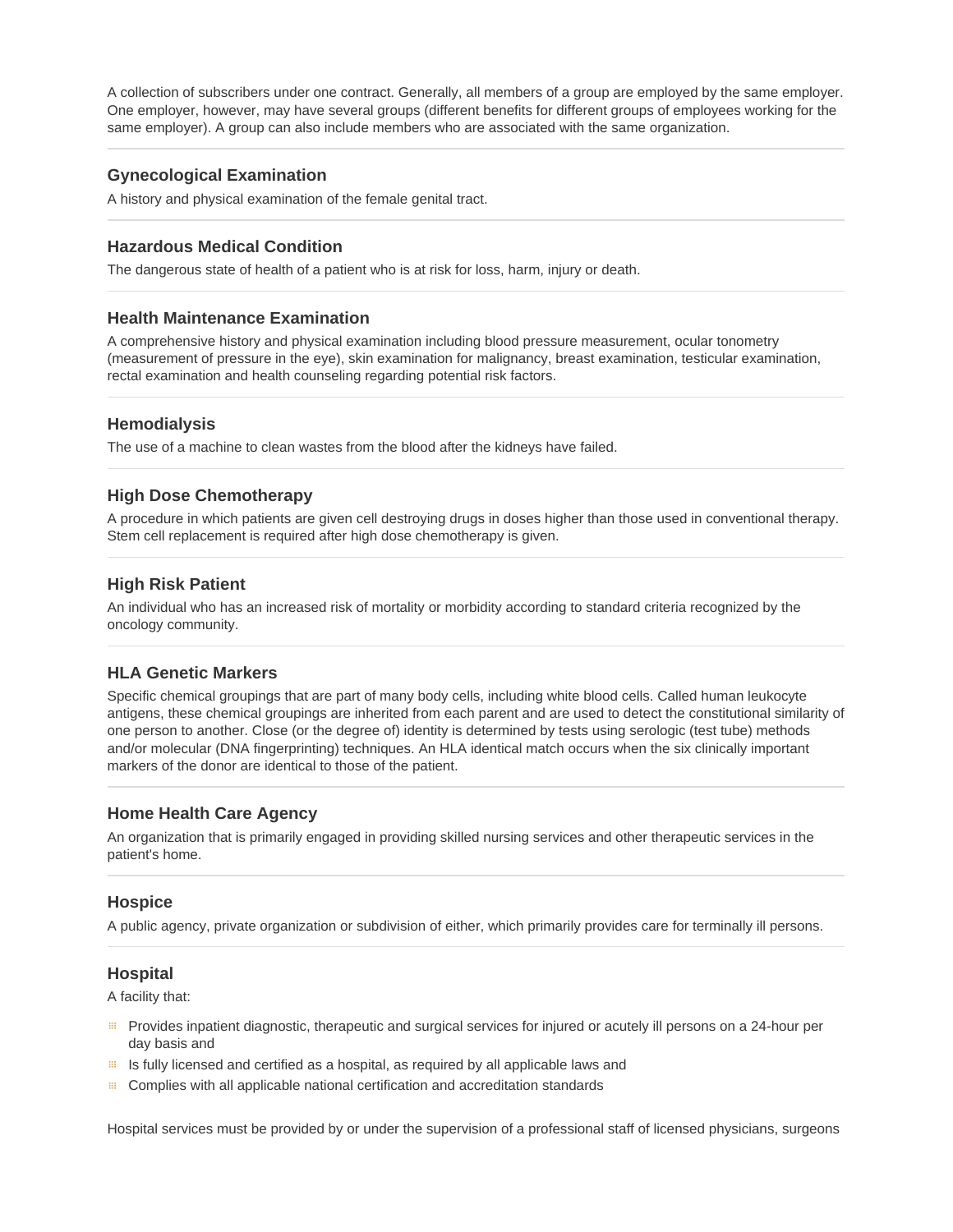and registered nurses.

**NOTE:** A facility that provides specialized services that does not meet all of the above requirements does not qualify as a hospital under this Certificate, regardless of its affiliation with any hospital that does meet the above requirements. Such facilities include but are not limited to the following:

- **Facilities that provide custodial, convalescent, pulmonary tuberculosis, rest or domiciliary care**
- **Facilities that serve as institutions for exceptional children or for the treatment of the aged or of substance** abusers
- 曲。 Skilled nursing facilities or other nursing care facilities

#### **Host Plan**

A Blue Cross and/or Blue Shield plan outside of Michigan that participates in the BlueCard PPO Program and processes claims for services that you receive in that state.

#### **Independent Physical Therapist**

A licensed physical therapist who is not employed by a hospital, physician or freestanding outpatient physical therapy facility and who maintains an office, separate from a hospital or freestanding outpatient physical therapy facility, with the equipment necessary to adequately provide physician-prescribed physical therapy.

#### **Infusion Therapy**

The continuous, slow administration of a controlled drug, nutrient, antibiotic or other fluid into a vein or other tissue on a daily, weekly or monthly basis, depending on the condition being treated and type of therapy.

#### **Injectable Drugs**

Payable drugs that are ordered or furnished by a physician and administered by the physician or under the physician's supervision.

#### **Irreversible Treatment**

Refers to medical and/or dental treatment of temporomandibular joint (jaw joint) dysfunction.

- The treatment is to the mouth, teeth, jaw, jaw joint, skull, and the complex of muscles and nerves, including blood vessels and tissues related to the jaw joint.
- The treatment is intended to cause permanent change to a person's bite or position of the jaws.
- **F** The treatment includes, but is not limited to:
	- $\equiv$  Crowns, inlays, caps, restorations and grinding
	- Orthodontics, such as braces, orthopedic repositioning and traction
	- **Installation of removable or fixed appliances such as dentures, partial dentures or bridges**
	- $\equiv$  Surgery directly to the jaw joint
	- **E** Arthrocentesis

## **Jaw Joint Disorders**

These include, but are not limited to:

- Skeletal defects of the jaws or problems with the bite that cause pain and inability to move the jaw properly
- **Muscle tension, muscle spasms, or problems with the nerves, blood vessels or tissues related to the jaw joint that** cause pain and inability to move the jaw properly
- Defects within the temporomandibular joint (jaw joint) that cause pain and an inability to move the jaw properly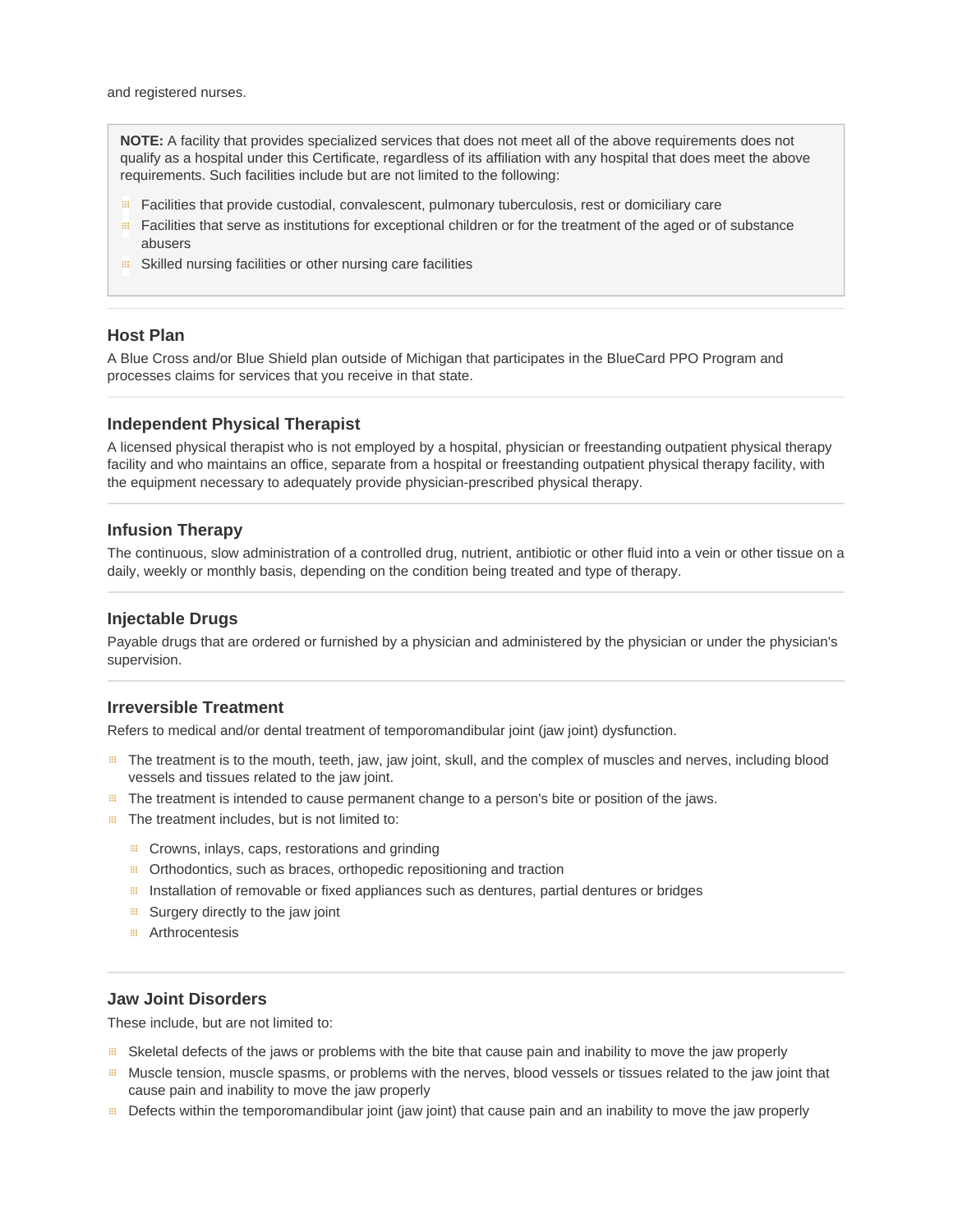#### **Lien**

A first priority security interest in any money, or in any action to recover money for the treatment of injuries for which we paid benefits.

# **Lobar Lung**

A portion of a lung from a cadaver or living donor.

# **Long-Term Acute Care Hospital**

A specialty hospital that focuses on treating patients requiring extended intensive care; meets BCBSM qualification standards and is certified by Medicare as an LTACH.

#### **Mammogram**

A low dose X-ray of the breast, two views per breast. The radiation machine must be state-authorized and specifically designed and used to perform mammography.

#### **Mandibular Orthotic Reposition Device**

An appliance used in the treatment of temporomandibular joint dysfunction.

#### **Maternity Care**

Hospital and professional services for any condition due to pregnancy except ectopic (tubal) pregnancy.

#### **Maxillofacial Prosthesis**

A custom made replacement of a missing part of the face or mouth such as an artificial eye, ear, nose or an obturator to close a cleft. Excludes replacement of teeth or appliances to support teeth.

# **Medical Emergency**

A condition that occurs suddenly and unexpectedly. This condition could result in serious bodily harm or threaten life unless treated immediately. This is not a condition caused by an accidental injury.

#### **Medical Evidence Report**

A form required by the Centers for Medicare and Medicaid Services that a physician must complete and submit for each ESRD patient beginning dialysis.

#### **Medically Necessary**

A service must be medically necessary to be covered. There are two definitions; one applies to physician services and one applies to hospital services.

#### **Medical necessity for payment of physician services:**

Determination by physicians acting for BCBSM, based on criteria and guidelines developed by physicians for BCBSM who are acting for their respective provider type or medical specialty, that:

- The covered service is accepted as necessary and appropriate for the patient's condition. It is not mainly for the convenience of the member or physician.
- In the case of diagnostic testing, the results are essential to and are used in the diagnosis or management of the patient's condition.

**NOTE:** In the absence of established criteria, medical necessity will be determined by physicians according to accepted standards and practices.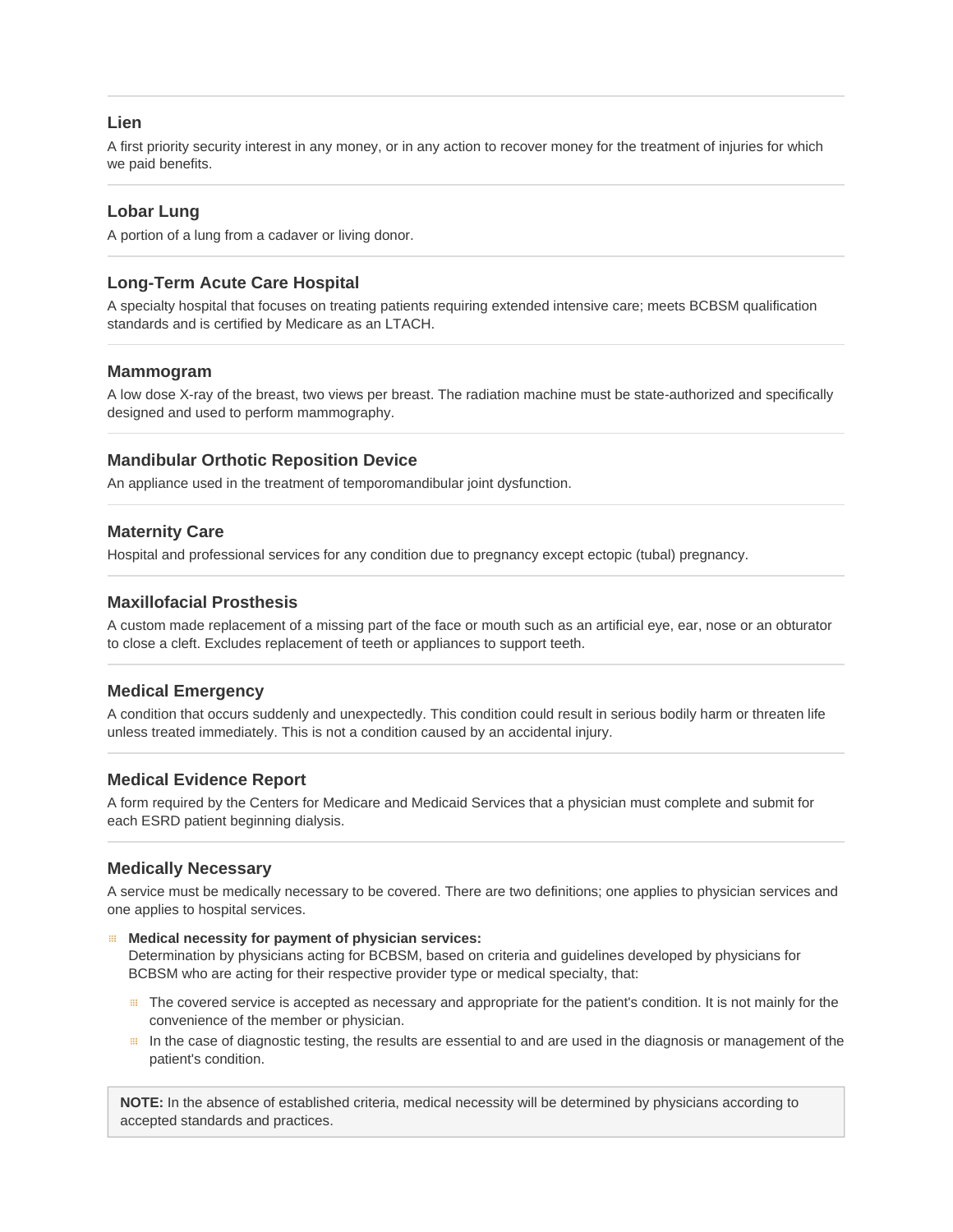#### **Medical necessity for payment of hospital and LTACH services:**

Determination by BCBSM that allows for the payment of covered hospital services when all of the following conditions are met:

- **EXECT** The covered service is for the treatment, diagnosis or symptoms of an injury, condition or disease.
- The service, treatment, or supply is **appropriate** for the symptoms and is consistent with the diagnosis.
	- **Appropriate** means that the type, level and length of care, treatment or supply and setting are needed to provide safe and adequate care and treatment.
- For inpatient hospital stays, acute care as an inpatient must be necessitated by the patient's condition because safe and adequate care cannot be received as an outpatient or in a less intensified medical setting.
- **The service is not mainly for the convenience of the member or health care provider.**
- **Fig.** The treatment is not generally regarded as experimental by BCBSM.
- **EXECT** The treatment is not determined to be medically inappropriate by the Utilization Quality and Health Management Programs (applies only to hospitals, not to LTACHs).

#### **Member**

Any person eligible for health care services under this Certificate. This means the subscriber and any eligible dependent listed on the application. The member is the "patient" when receiving covered services.

#### **Nonpanel Providers**

Hospitals, physicians and other licensed facilities or health care professionals who have not signed an agreement to provide services under this PPO program.

#### **Nonparticipating Providers**

Physicians and other health care professionals, or hospitals and other facilities or programs that have not signed a participation agreement with BCBSM to accept the approved amount as payment in full. Some nonparticipating providers, however, may agree to accept the approved amount on a per claim basis.

## **Occupational Therapy**

A rehabilitative service that uses specific activities and methods. The therapist is responsible for involving the patient in specific therapeutic tasks and activities to:

- Develop, improve or restore the performance of necessary neuromusculoskeletal functions affected by an illness or injury or following surgery
- Help the patient learn to apply the newly restored or improved function to meet the demands of daily living, or
- **EDES** Design and use splints, ortheses (such as universal cuffs and braces) and adaptive devices (such as door openers, shower chairs, large-handle eating utensils, lap trays and raised toilet seats)

#### **Off-Label**

The use of a drug or device for clinical indications other than those stated in the labeling approved by the federal Food and Drug Administration.

#### **Orthopedic Shoes**

Orthopedic shoes are prescribed by a physician or certified nurse practitioner to support or correct the bones, joints, muscles, tendons and ligaments of a weak or deformed foot.

#### **Orthotic Device**

An appliance worn outside the body to correct a body defect of form or function.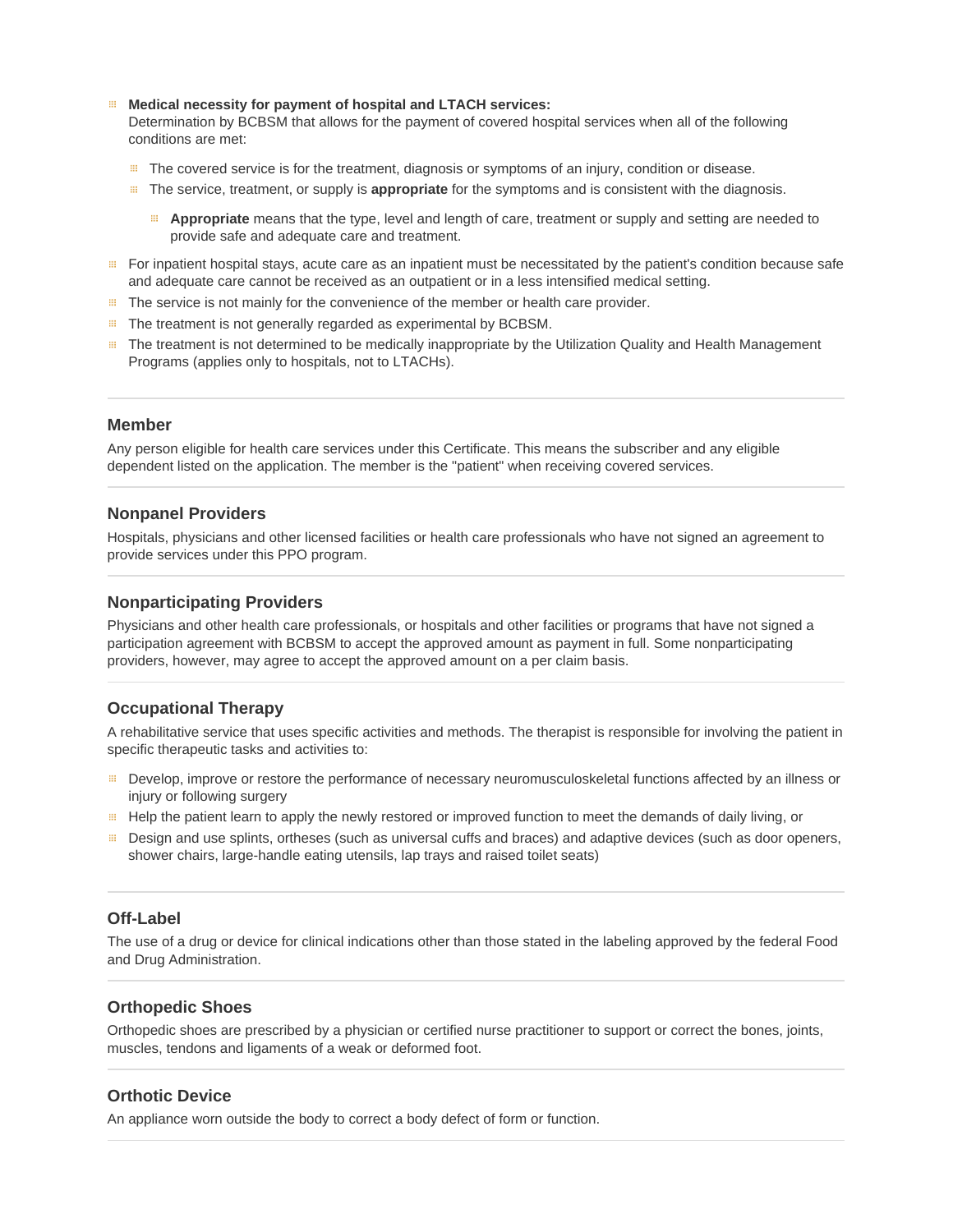# **Outpatient Mental Health Facility**

A facility that provides outpatient mental health services. It must have a participating agreement with BCBSM. Sometimes referred to as an outpatient psychiatric care facility (OPC), it may include centers for mental health care such as clinics and community mental health centers, as defined in the Federal Community Mental Health Centers Act of 1963, as amended. The facility may or may not be affiliated with a hospital.

#### **Outpatient Substance Abuse Treatment Program**

A program that provides medical and other services on an outpatient basis specifically for substance abusers.

#### **Panel Providers**

Hospitals, physicians and other licensed facilities or health care professionals who provide services through this PPO program. Panel providers have agreed to accept our approved amount as payment in full for covered services provided under this PPO program.

#### **Pap smear**

A method used to detect abnormal conditions, including cancer of the female genital tract.

#### **Partial Liver**

A portion of the liver taken from a cadaver or living donor.

#### **Participating PPO Provider**

A provider who participates with the Host Plan's PPO.

#### **Participating Providers**

Physicians and other health care professionals, or hospitals and other facilities or programs that have signed a participation agreement with BCBSM to accept the approved amount as payment in full. Copayments and/or deductibles, which may be required of you, are subtracted from the approved amount before we make our payment.

#### **Patient**

The subscriber or eligible dependent that is awaiting or receiving medical care and treatment.

#### **Per Claim Participation**

Available to some nonparticipating providers when they elect to accept the approved amount for specific covered services as payment in full.

#### **Peripheral Blood Stem Cell Transplant**

A procedure in which blood stem cells are obtained by pheresis and infused into the patient's circulation.

#### **Peritoneal Dialysis**

Removal of wastes from the body by perfusion of a chemical solution through the abdomen.

#### **Pheresis**

Removal of blood from the donor or patient in order to separate and retain specific components of the blood (red cells, white cells, platelets and stem cells).

#### **Physical Therapy**

The use of specific activities or methods to treat disability when there is a loss of neuromusculoskeletal functions due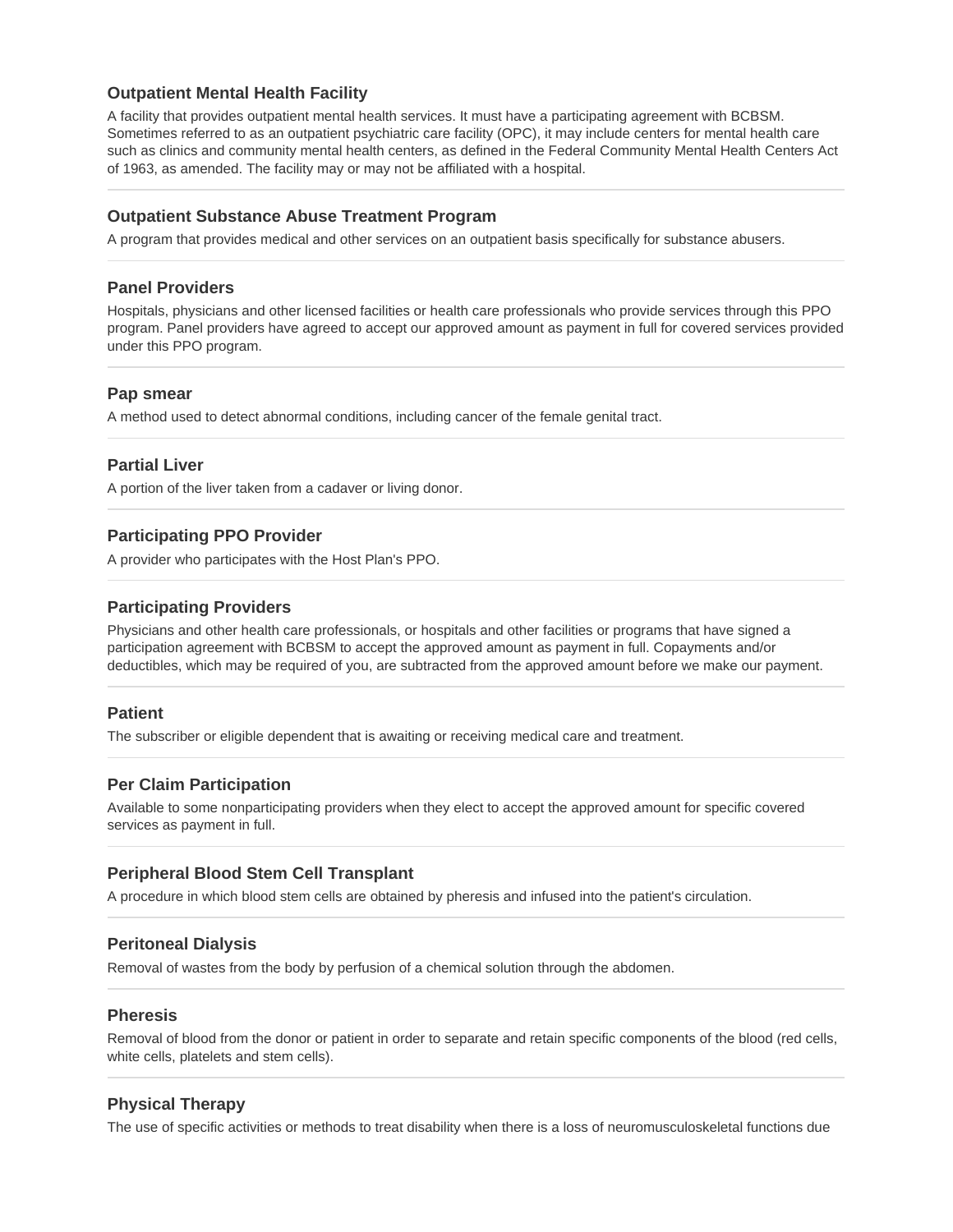to an illness or injury, or following surgery. Treatments include exercise and therapy of the patient's specific muscles or joints to restore or improve:

- **Muscle strength**
- **Joint motion**
- **E** Coordination
- **General mobility**

#### **Physician**

A doctor of medicine, osteopathy, podiatry, chiropractic or dentistry.

#### **Preexisting Condition**

A condition for which medical advice, diagnosis, care or treatment was recommended or received within the six month period ending on the enrollment date.

#### **Preferred Provider Organization**

A limited group of health care providers who have agreed to provide services to BCBSM members enrolled in the PPO program. These providers accept the approved amount as payment in full for covered services.

#### **Presurgical Consultation**

A consultation that allows a member to get an additional opinion from a physician who is a doctor of medicine, osteopathy, podiatry or an oral surgeon when surgery is recommended.

#### **Primary Payer**

The health care coverage plan that pays first when you are provided benefits by more than one carrier. (For example, you may have BCBSM group coverage and Medicare.)

#### **Primary Plan**

The health care plan obligated to pay for services before any other health care plan that covers the member or patient.

#### **Professional Provider**

One of the following:

- **B** Doctor of Medicine
- **Doctor of Osteopathy**
- Podiatrist
- Chiropractor
- **Fully licensed psychologist**
- **E** Dentist

## **Prosthetic Device**

An artificial appliance that:

- Replaces all or part of a body part or
- **Replaces all or part of the functions of a permanently disabled or poorly functioning body organ**

#### **Provider**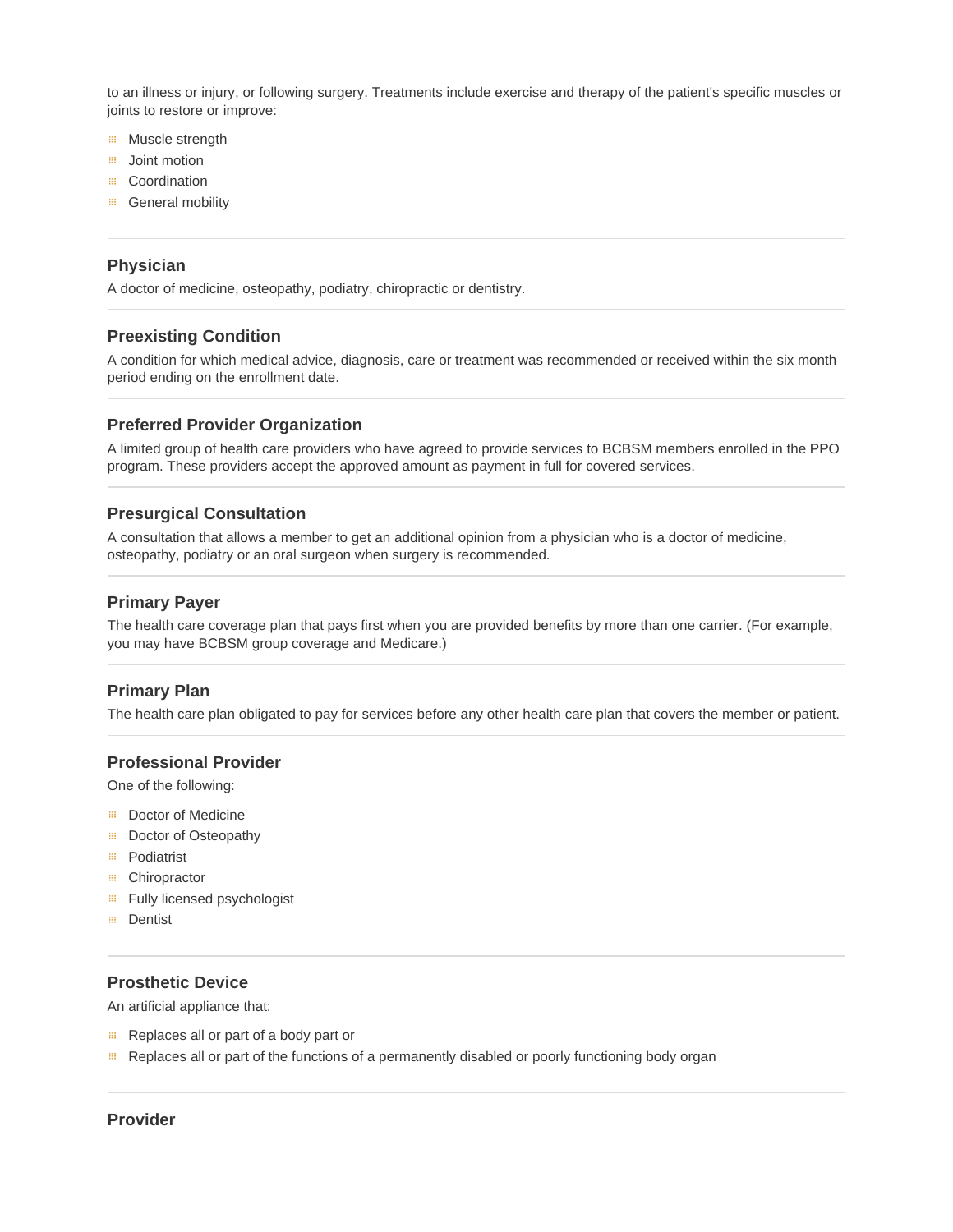A person (such as a physician) or a facility (such as a hospital) that provides services or supplies related to medical care.

#### **Psychiatric Day Treatment**

Treatment for mental or emotional disorders given to a patient who lives at home and goes to a facility for each day of treatment.

#### **Psychiatric Night Treatment**

Treatment for mental or emotional disorders given to a patient who lives at home, but goes to a facility at night for treatment and is given meals and a bed.

#### **Psychologist**

A practitioner of clinical psychology, counseling or guidance, who is fully licensed and certified by the state of Michigan or by the state where you receive services. Where there are no certification or licensure requirements, the psychologist must be recognized by the appropriate professional society.

#### **Purging**

A process that attempts to remove abnormal cells from a blood or bone marrow sample so that a clean sample with only normal blood producing cells is obtained.

#### **Qualified Beneficiary**

Persons eligible for continued group coverage under COBRA. This includes the employee, spouse and children (including those born to, or placed for adoption with, the employee during the period of COBRA coverage).

#### **Qualifying Event**

One of the following events that allows a qualified beneficiary to receive COBRA coverage:

- **EXECTE TERM** Termination of employment, other than for gross misconduct, or reduction of hours
- **EDEATE:** Death of the employee
- **E** Divorce
- $\mathbb{H}^+$ Loss of dependent status due to age, marriage, change in student status, etc.
- The employee becomes entitled to coverage under Medicare 田.

#### **Radiology Services**

These include X ray exams, radium, radon, cobalt therapy, ultra sound testing, radioisotopes, computerized axial tomography scans, magnetic resonance imaging scans and positron emission tomography scans.

#### **Refractory Patient**

An individual who does not achieve clinical disappearance of the disease after standard therapy.

#### **Relapse**

When a disease recurs after a period of time following therapy. This period of time is defined by evidence-based literature pertaining to the patient's condition.

#### **Remitting Agent**

Any individual or organization that has agreed, on behalf of the subscriber, to:

**EXECOLLECT OF COLLECT OF COLLECT A** COLLECT COLLECT And **EXECUTE:** COLLECT And **EXECUTE:** COLLECT And COLLECT And COLLECT And COLLECT And COLLECT And COLLECT A COLLECT A COLLECT AND COLLECT AND COLLECT A COLLECT A COLLECT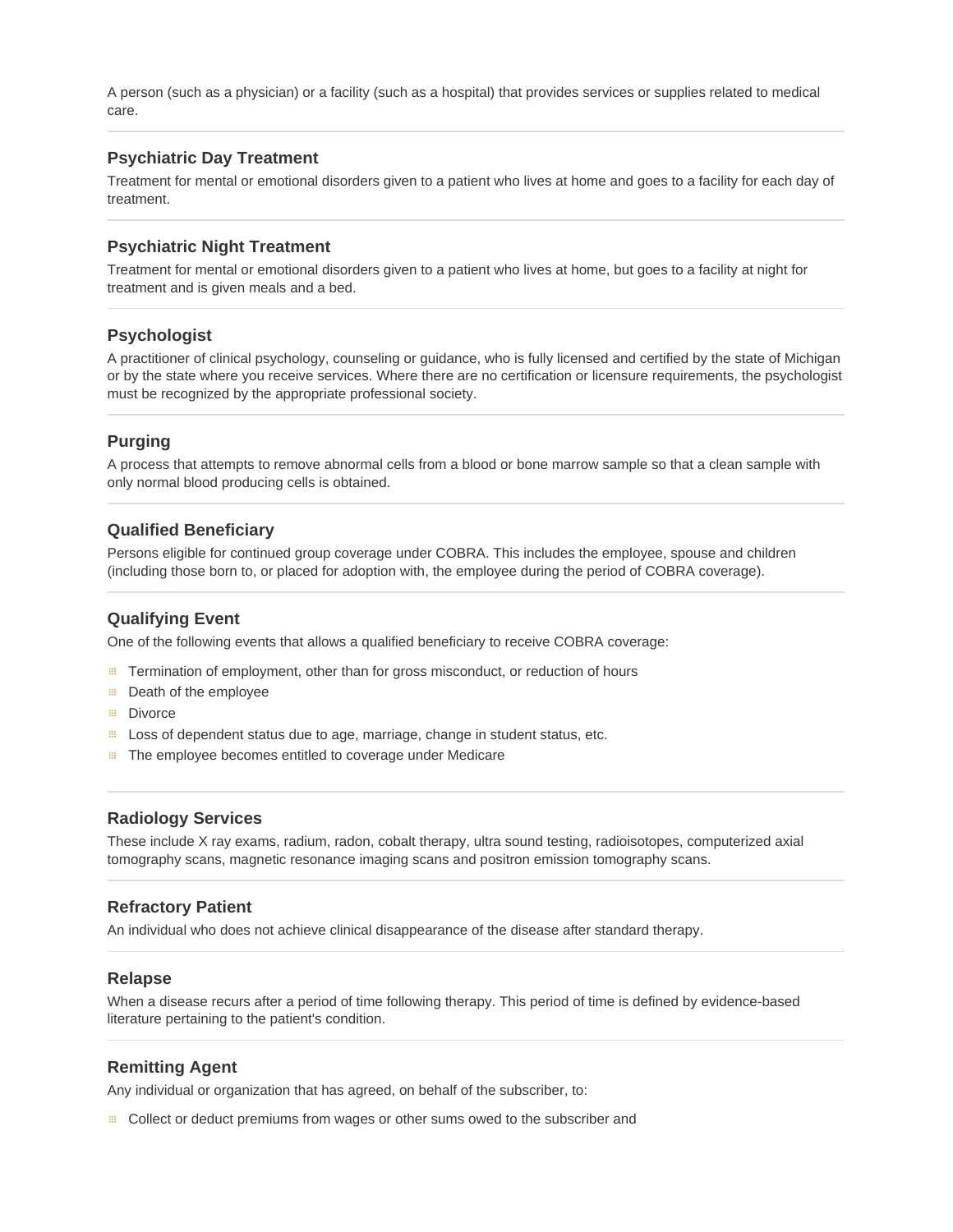#### **Pay the subscriber's BCBSM bill**

#### **Research Management**

Services, such as diagnostic tests, which are performed solely to support the sponsoring organization's research. They are not necessary for treating the patient's condition.

#### **Residential Substance Abuse Treatment Program**

A program that provides medical and other services specifically for substance abusers in a facility that operates 24 hours a day, seven days a week. Treatment in a residential program is sometimes called "intermediate care".

#### **Respite Care**

Relief to family members or other persons caring for terminally ill persons at home.

## **Reversible Treatment**

Refers to medical and/or dental treatment of temporomandibular joint (jaw joint) dysfunction.

- **EXECT THE THE THE THE THE THE MOUTH** The treatment is to the mouth, teeth, jaw joint, skull, and the complex of muscles and nerves, including blood vessels and tissues related to the jaw joint.
- This treatment is not intended to cause permanent change to a person's bite or position of the jaws.
- This treatment is designed to manage the patient's symptoms. It can include, but is not limited to, the following services:
	- **E** Arthrocentesis
	- **E** Physical therapy (see page 4.14 for physical therapy services)
	- Reversible bite splint appliances (mandibular orthotic reposition devices)

#### **Rider**

A document that changes a certificate by adding, limiting, deleting or clarifying benefits.

#### **Rx Only**

A drug that requires a prescription under federal law.

#### **Screening Services**

Procedures or tests ordered for a patient (or for almost all patients of a particular class or group) that are not directly related to the diagnosis or treatment of a specific disease or injury. For example, tests routinely performed as part of a physical are considered screening services.

#### **Secondary Plan**

The health care plan obligated to pay for services after the primary plan has paid for services.

# **Self-Dialysis Training**

Teaching a member to conduct dialysis on himself or herself.

#### **Semiprivate Room**

A hospital room with two beds.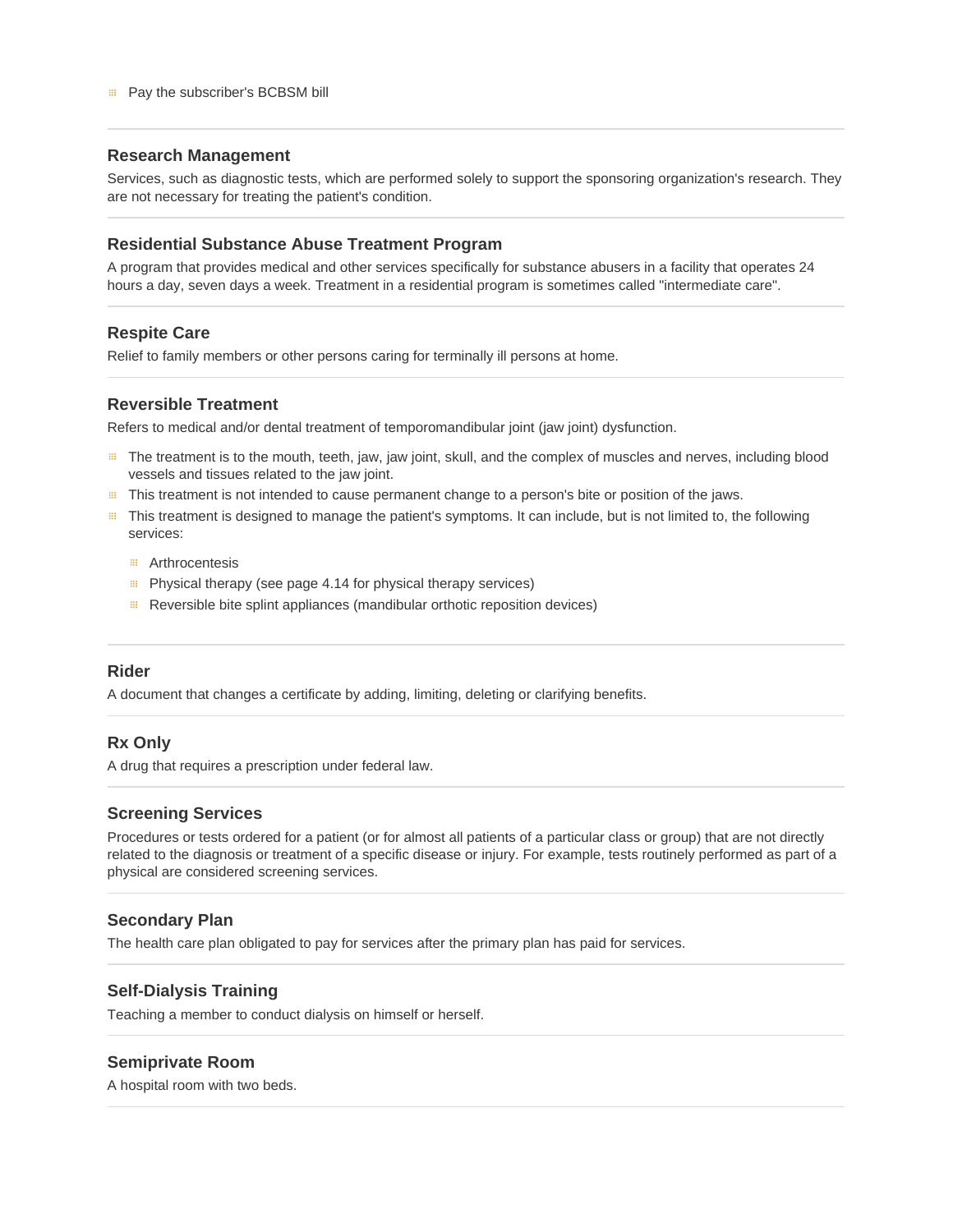#### **Services**

Surgery, care, treatment, supplies, devices, drugs or equipment given by a health care provider to diagnose or treat a disease, injury, condition or pregnancy.

#### **Skilled Care**

A level of care that can be given only by a licensed nurse to ensure the medical safety of the patient and the desired medical result. Such care must be:

- **E** Ordered by the attending physician
- **EDED Medically necessary according to generally accepted standards of medical practice**
- Provided by a registered nurse or a licensed practical nurse supervised by a registered nurse or physician 田.

#### **Skilled Nursing Facility**

A facility that provides continuous skilled nursing and other health care services by or under the supervision of a physician and a registered nurse.

#### **Small Bowel Transplant**

A procedure in which the patient's small intestine is removed and replaced with the small intestine of a cadaver.

#### **Specialty Hospitals**

Hospitals that treat specific diseases, such as mental illness.

#### **Specialty Pharmaceuticals**

Biotech drugs including high cost infused, injectable, oral and other drugs related to specialty disease categories or other categories. BCBSM determines which specific drugs are payable. This may include vaccines and chemotherapy drugs used in the treatment of cancer, but excludes injectable insulin.

#### **Specialty Pharmacy**

Companies that specialize in specialty pharmaceuticals and the associated clinical management support.

#### **Speech and Language Pathology Services**

Rehabilitative services that use specific activities or methods to treat speech, language or voice impairment due to an illness, injury or following surgery.

#### **Stem Cells**

Primitive blood cells originating in the marrow, but also found in small quantities in the blood. These cells develop into mature blood components including red cells, white cells and platelets.

#### **Subrogation**

The right to recover payment when another person, insurance company or organization may be legally obligated to pay for health care services that the Blues have already paid; for example, in the case of a court judgment.

#### **Subscriber**

The person who signed and submitted the application for coverage.

#### **Substance Abuse**

Taking alcohol or other drugs in amounts that can: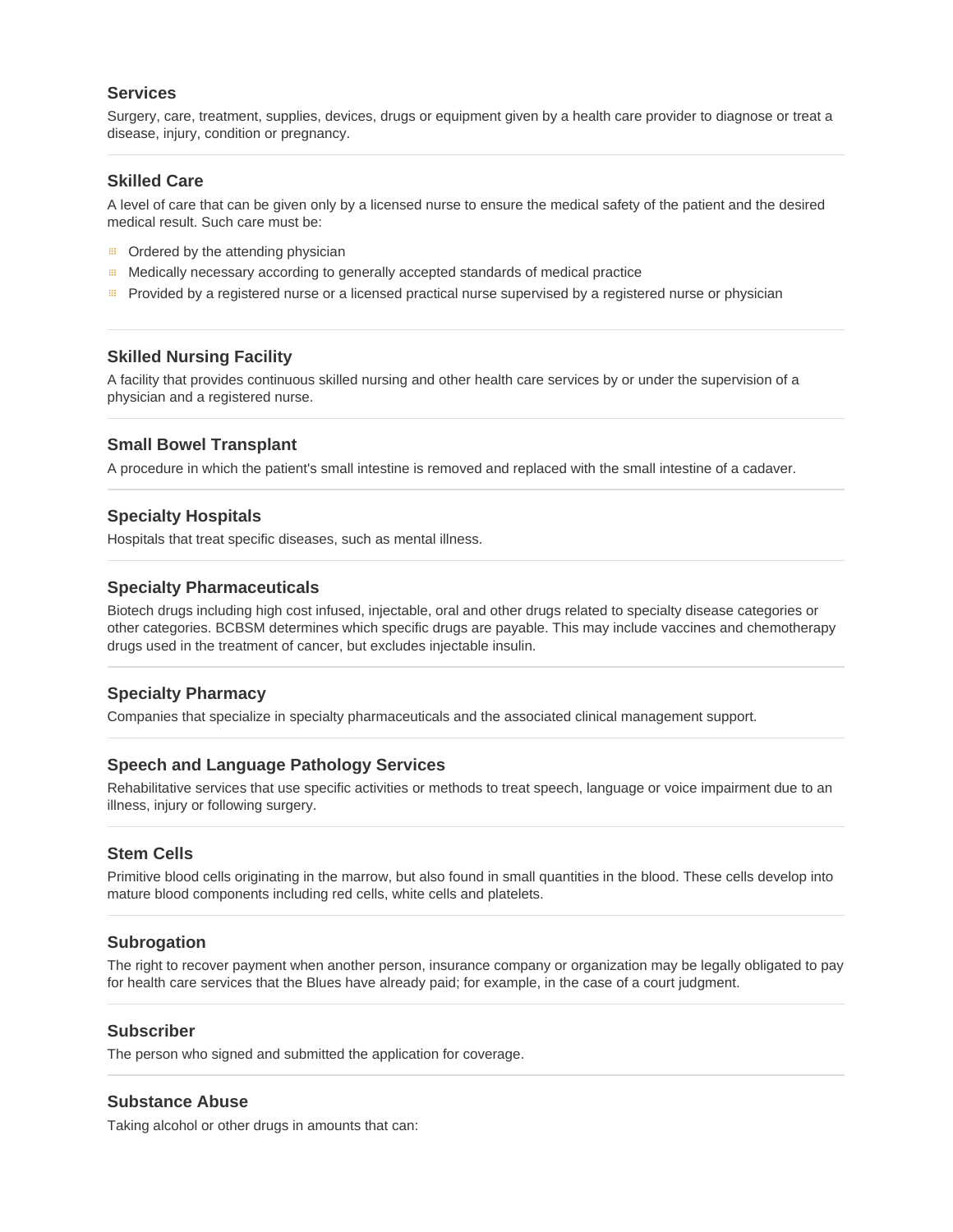- **Harm a person's physical, mental, social and economic well-being**
- Cause a person to lose self-control
- **EXECT** Endanger the safety or welfare of others because of the substance's habitual influence on the person.

Substance abuse is alcohol or drug abuse or dependence as classified in Categories 303.3 – 305.0 and 305.2 – 305.9 of the most current edition of the International "Classification of Diseases."

#### **Substance Abuse Treatment Program Services**

Subacute services to restore a person's mental and physical well-being when the person is a substance abuser. Services must be provided and billed by an approved residential or outpatient substance abuse treatment program.

#### **Syngeneic Transplant**

A procedure using bone marrow, periperal blood stem cells or umbilical cord blood from a patient's identical twin to transplant into the patient.

#### **Tandem Transplant**

A procedure in which the patient is given chemotherapy followed by a blood stem cell (peripheral or umbilical cord blood) transplant or bone marrow transplant, and if the patient's cancer has not progressed, a second round of chemotherapy followed by a blood stem cell or bone marrow transplant. The second round of chemotherapy and transplant is usually performed within six months of the first transplant and if not, it must be approved by BCBSM. Tandem transplants are also referred to as dual transplants or sequential transplants. A tandem transplant is considered to be one transplant.

#### **T-Cell Depleted Infusion**

A procedure in which T-Cells (immunocompetent lymphocytes) are eliminated from peripheral blood stem cells, bone marrow or umbilical cord blood.

#### **Technical Surgical Assistance**

Professional active assistance given to the operating physician during surgery by another physician not in charge of the case.

NOTE: Professional active assistance requires direct physical contact with the patient.

#### **Terminally Ill**

A state of illness causing a person's life expectancy to be six months or less according to a medically justified opinion.

#### **Therapeutic Shoes**

Therapeutic or diabetic shoes are prescribed by a physician or certified nurse practitioner and are either "off-the-shelf" or custom-molded shoes which assist in protecting the diabetic foot.

#### **Total Body Irradiation**

A procedure that exposes most of the body to ionizing radiation to produce an anti-tumor effect that helps prevent rejection of a bone marrow, peripheral blood stem cell or umbilical cord blood transplant.

#### **Treatment Plan**

A written plan that describes the goals, expected outcomes, type and limited duration of services to be provided to the member under integrated case and disease management. The treatment plan may include medically necessary services that BCBSM determines should be provided because of the member's condition as specified in the plan, even if those services are not covered under the patient's hospital and professional certificates. (Such services are referred to as non-contractual services.) All services described in the treatment plan must be ordered by the member's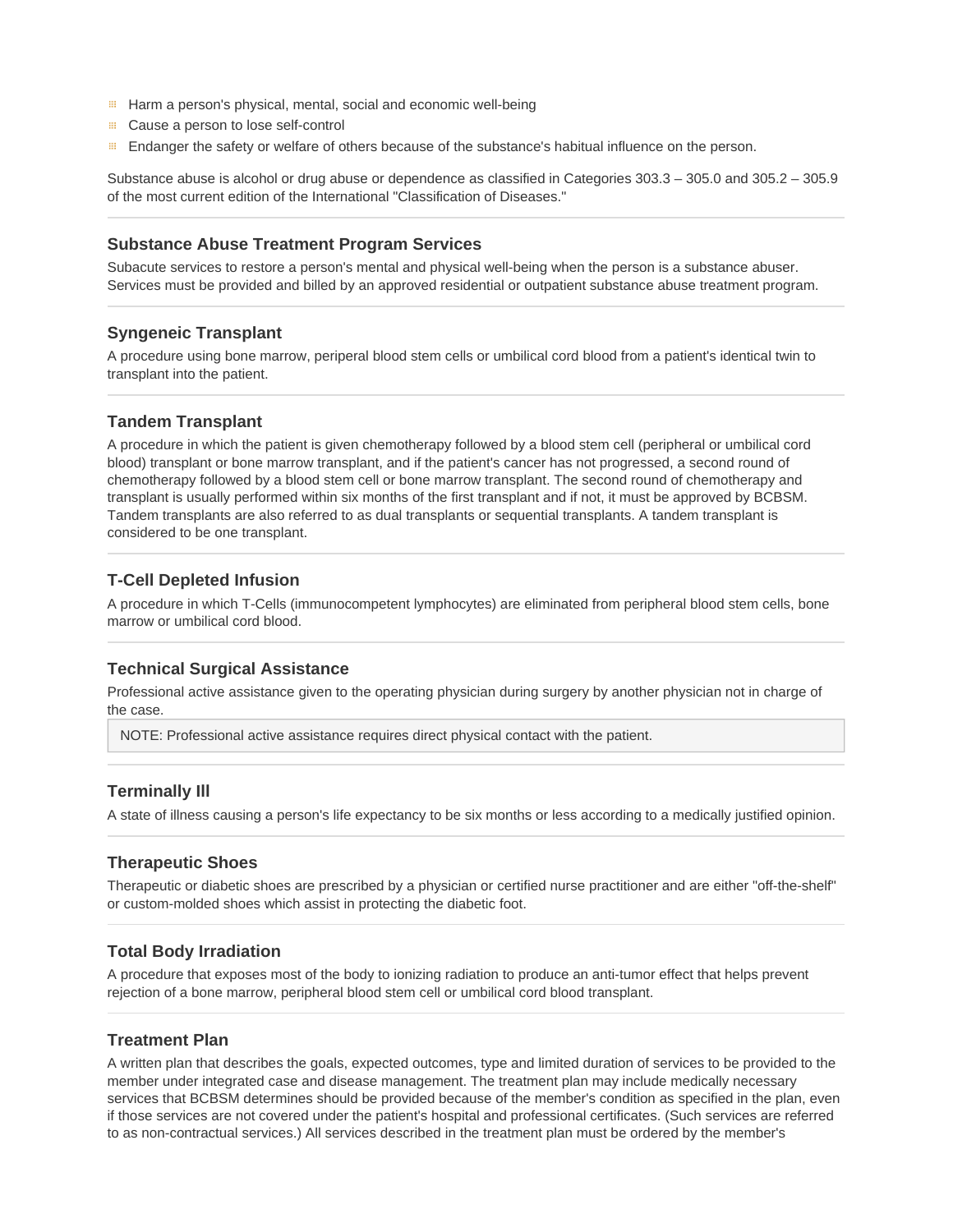physician. Because plans that include non-contractual services are a binding contract between the member and BCBSM, they must be signed by the member (or representative) and the BCBSM case manager.

# **Valid Application**

An application for Medicare benefits filed by a member with ESRD according to the rules established by Medicare.

#### **Waiting Period**

Defined by Medicare as the period of time (up to three months) before a member with ESRD, who has begun a regular course of dialysis, becomes entitled to Medicare. Entitlement begins on the first day of the fourth month of dialysis, provided the member files a valid application for Medicare.

#### **Ward**

A hospital room with three or more beds.

#### **We, Us, Our**

Used when referring to Blue Cross Blue Shield of Michigan.

#### **Well-Baby Care**

Services provided in physician's office to monitor the health and growth of a healthy child.

#### **Working Aged**

Employed individuals age 65 or over, and individuals age 65 or over with employed spouses of any age, who have group health plan coverage by reason of their own or their spouse's current employment.

#### **Working Disabled**

Disabled individuals under age 65 who have successfully returned to work but continue to have a disabling impairment.

## **You and Your**

Used when referring to any person covered under the subscriber's contract.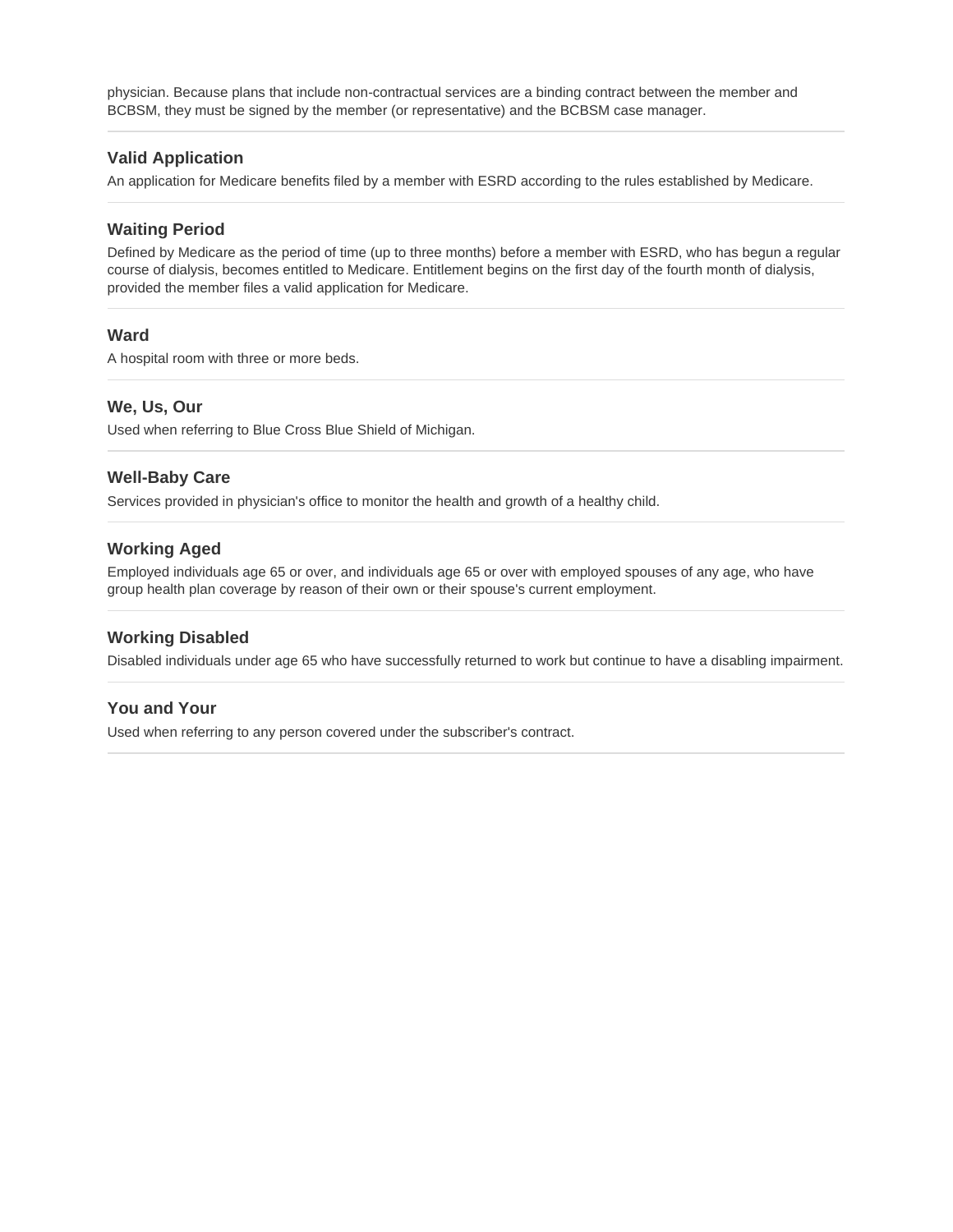# Your right to file a grievance

Most questions or concerns about how we processed your claim or request for benefits can be resolved through a phone call to one of our Customer Service Representatives. However, Michigan Public Act 350, as amended by Public Act 516 of 1996 and Public Act 250 of 2000, protects you by providing a grievance procedure, including a manageriallevel conference, if you believe that we have violated **Section 402 or 403 of Public Act 350**. You will find the specific provisions of those two parts of the act at the end of this section.

#### A. **Standard grievance procedure**

Under the standard grievance procedure, we must provide you with our final written determination within 35 calendar days of our receipt of your written grievance. However, that timeframe may be suspended for any amount of time that you are permitted to take to file your grievance, and for a period of up to 10 days if we have not received information we have requested from a health care provider, for example your doctor or hospital. The standard grievance procedure is as follows:

1. You or your authorized representative must send us a written statement explaining why you disagree with our determination on your request for benefits or payment.

Mail your written grievance to the address found in the top right hand corner of the first page of your Explanation of Benefits statement, or to the address contained in the letter we send you to notify you that we have not approved a benefit or service you are requesting.

We will respond to your grievance in writing. If you agree with our response, it becomes our final determination and the grievance ends.

2. If you disagree with our response to your grievance, you may then request a managerial-level conference. You must request the conference in writing. Mail your request to:

#### **Conference Coordination Unit**

Blue Cross Blue Shield of Michigan P.O. Box 2459 Detroit, MI 48231-2459

You can ask that the conference be conducted in person or over the telephone. If in person, the conference can be held at our headquarters in Detroit or at a local customer service center. Our written proposed resolution will be our final determination regarding your grievance.

In addition to the information found above, you should also know:

- a. You may authorize in writing another person, including, but not limited to, a physician, to act on your behalf at any stage in the standard grievance procedure.
- b. Although we have 35 days within which to give you our final determination, you have the right to allow us additional time if you wish.
- c. You may obtain copies of information relating to our denial, reduction, or termination of coverage for a health care service for a reasonable copying charge.

#### B. **Expedited grievance procedure**

If a physician substantiates, orally or in writing, that adhering to the timeframe for the standard internal grievance would seriously jeopardize your life or health, or would jeopardize your ability to regain maximum function, you may file a request for an expedited internal grievance. You may file a request for an expedited grievance only when you think that we have wrongfully denied, terminated, or reduced coverage for a health care service prior to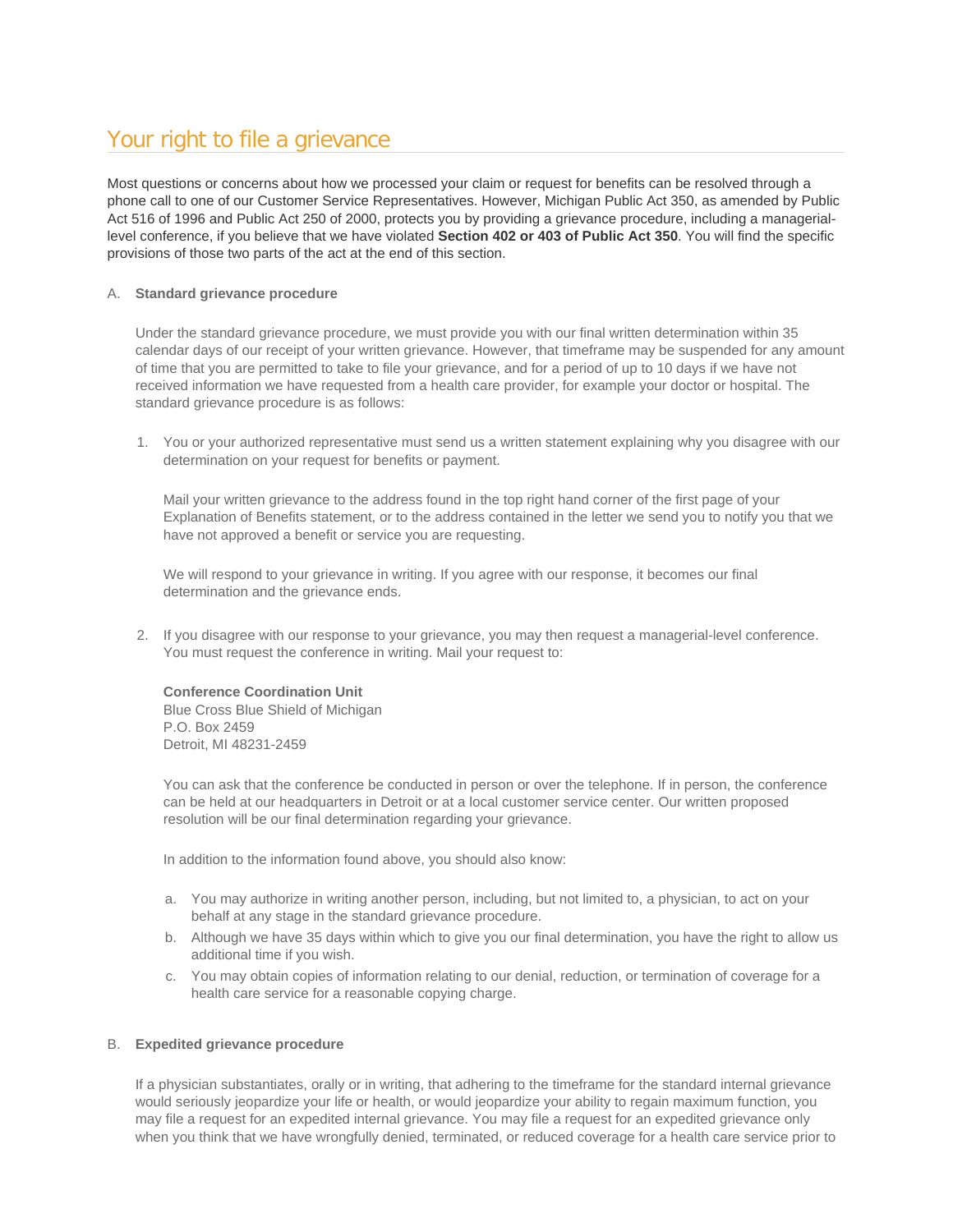your having received that health care service or if you believe we have failed to respond timely to a request for benefits or payment.

The procedure is as follows:

You may submit your expedited grievance request by telephone. The required physician's substantiation that your condition qualifies for an expedited grievance can also be submitted by telephone at (313) 225-6800 We must provide you with our decision within 72 hours of receiving both your grievance and the physician's substantiation.

In addition to the information found above, you should also know:

- a. You may authorize in writing another person, including, but not limited to, a physician, to act on your behalf at any stage in the expedited grievance procedure.
- b. If our decision is communicated to you orally, we must provide you with written confirmation within 2 business days.

# Sections 402 and 403 of Public Act 350

#### **What we may not do**

The sections below provide the exact language in the law.

Section 402(1) provides that we may not do any of the following:

- **EXECT** Misrepresent pertinent facts or certificate provisions relating to coverage
- **Fail to acknowledge promptly or to act reasonably and promptly upon communications with respect to a claim** arising under a certificate.
- Fail to adopt and implement reasonable standards for the prompt investigation of a claim arising under a certificate.
- Refuse to pay claims without conducting a reasonable investigation based upon the available information.
- **Fail to affirm or deny coverage of a claim within a reasonable time after a claim has been received.**
- Fail to attempt in good faith to make a prompt, fair and equitable settlement of a claim for which liability has become reasonably clear.
- **EXECOMPED MEMBERS TO institute litigation to recover amounts due under a certificate by offering substantially less than** the amounts due.
- Attempt to settle a claim for less than the amount which a reasonable person would believe was due under a certificate, by making reference to written or printed advertising material accompanying or made part of an application for coverage.
- **Make known to the member a policy of appealing from administrative hearing decisions in favor of members for the** purpose of compelling a member to accept a settlement or compromise in a claim.
- Attempt to settle a claim on the basis of an application which was altered without notice to, knowledge or consent of, the subscriber under whose certificate the claim is being made.
- **EXECT** Delay the investigation or payment of a claim by requiring a member, or the provider of health care services to the member, to submit a preliminary claim and then requiring subsequent submission of a formal claim, seeking solely the duplication of a verification.
- Fail to promptly provide a reasonable explanation of the basis for a denial of a claim or for the offer of a compromise settlement.
- **Fail to promptly settle a claim where liability has become reasonably clear under one portion of the certificate in** order to influence a settlement under another portion of the certificate.

**Section 402(2)** provides that there are certain things that we cannot do in order to induce you to contract with us for the provision of health care benefits, or to induce you to lapse, forfeit or surrender a certificate issued by us or to induce you to secure or terminate coverage with another insurer, health maintenance organization or other person.

The things we cannot do under this section are: